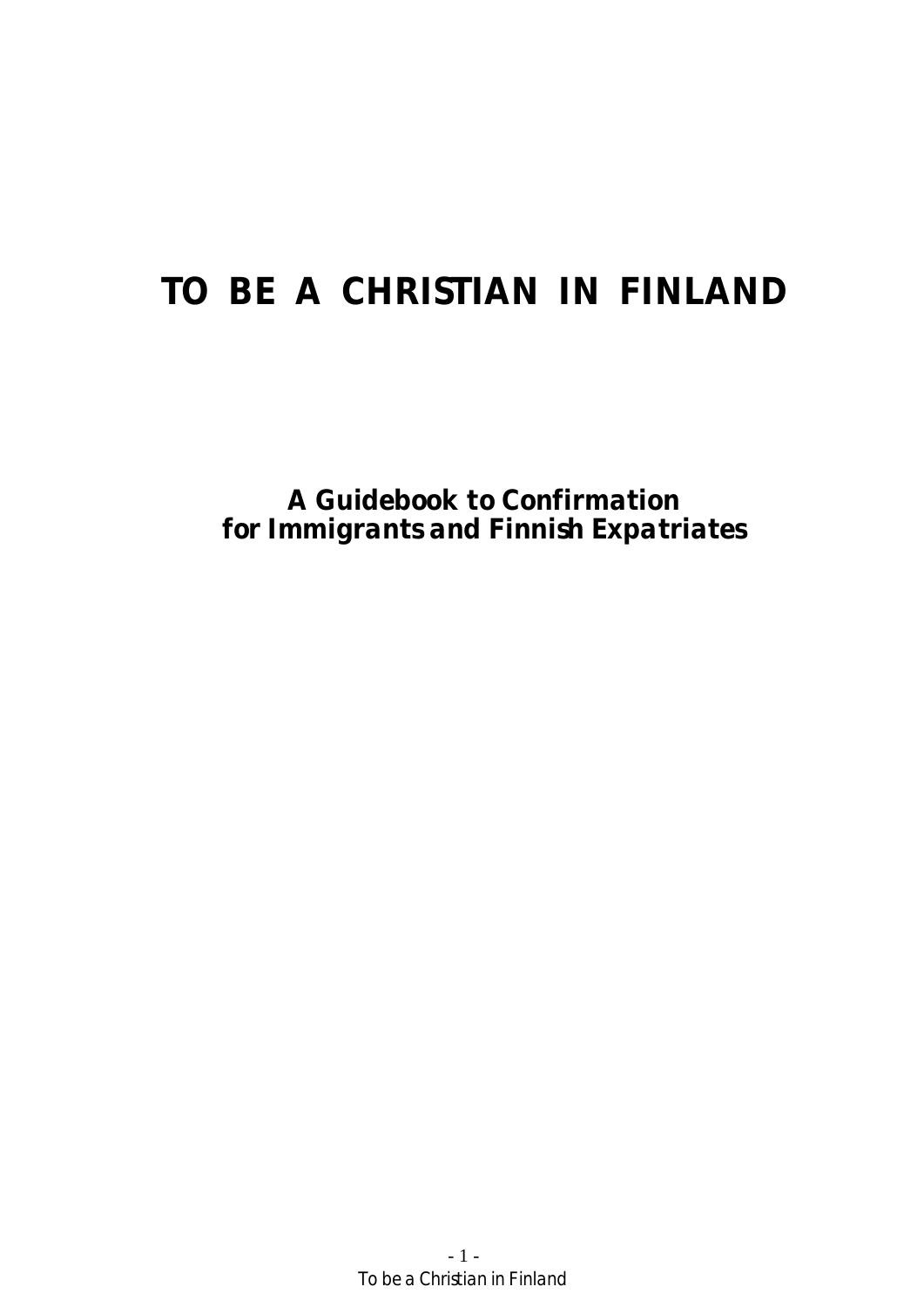Translation into English: Tuula Pitkänen Editor: Douglas Nielson

Cover: Matti Kurkinen / MIR Pictures and symbols: Antti Tiainen Layout: Maarit Ala-Mononen

Church Council / Education and youth work

ISBN 951-789-208-X

Printing press - cover: S-paino Oy - contents: Kirkkohallituksen monistamo

Helsinki 2006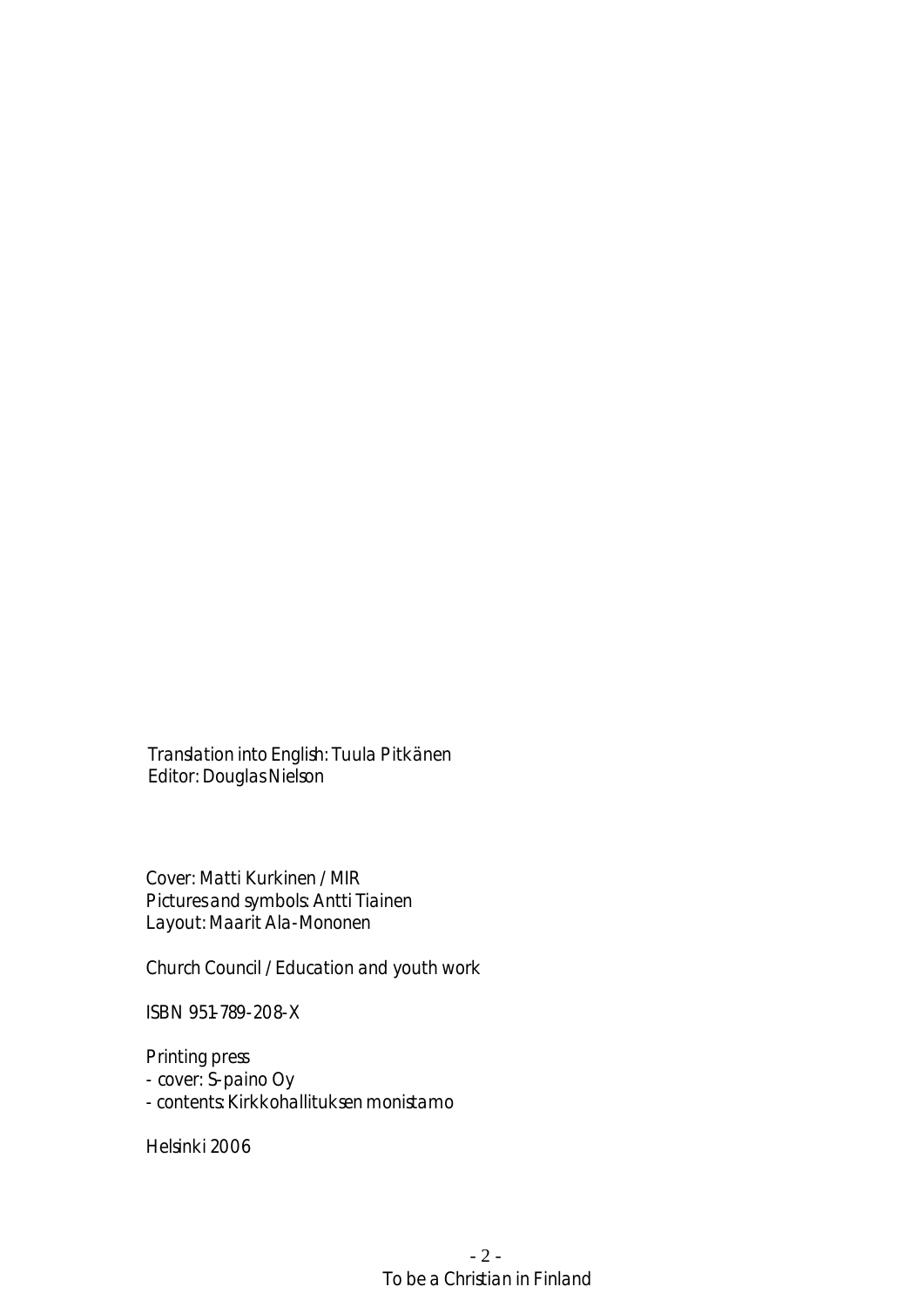# **TO THE READER**

# **Welcome to Confirmation Class!**

This book is intended for you:

- who take confirmation class after immigrating to Finland
- who live abroad, but take confirmation class in Finland or within a Finnish congregation outside Finland.

Our Church is open to all, and we wish you welcome! Our Church may seem different from what you had imagined. Active dialogue between Christians who come from different parts of the world, and those who live here, is important to us. The sharing of experiences through active discussion enriches our Church and the life and activities of its congregations. We hope that you, after Confirmation Class and Confirmation, will become an active part of your own Congregation, both on traditional church holy days and everyday, together in your own community of Christians.

This book has three chapters. The first chapter will familiarize you with the faith of the Church and Catechism studies in your own language. The second chapter describes the Evangelical Lutheran Church and its many activities, which we are inviting you to join in. The third chapter deals with the roots of the Church and its attempts to find unity.

This guidebook can be used in a number of ways. For example, it can be used for a Confirmation Class for adults or as self-study material. You may use it to support and prepare for your upcoming Confirmation Class experience in Finland.

The Church is the universal community of Christians which recognizes no borders. The Evangelical Lutheran Church of Finland is part of this church with room for those who come from different cultures and traditions. Diversity enriches us all and opens up many new opportunities as our world continues to grow more and more international We hope this guidebook will help you find your place within Christ's Church.

The author of this book is the Rev. Markku Antola, Doctor of Theology. He was assisted by a workgroup consisting of: Rev. Marketta Antola (Vuosaari Parish, Helsinki); Rev. Jouni Heiskanen (The Finnish Evangelical Lutheran Mission); Rev. Erkki Jokinen (Helsinki Parish Union); Rev. Timo Keskitalo (The International Evangelical Church in Finland); Rev. Jarmo Kokkonen (Church Unit for Education and Youth Work, as of 1 January, 2005); Ms. Elise Kyttä (Evangelical Lutheran Association for Youth in Finland); Ms. Marja-Liisa Laihia (Church Work Among Immigrants); Mr. Ari Lindqvist (The Finnish Seamen's Mission); Rev. Orlando Molina (The Diocese of Helsinki); Rev. Leena Märsylä (Church Ministry to Finns Abroad); Ms. Marja Pesonen (Church Unit for Education and Youth Work), until the end of 2004; Rev. Ilmari Syrjälä (Helsinki Parish Union); Mr. Pekka Tukeva (Church Unit for Education and Youth Work), until the end of 2004; and Rev. Heidi Watia (Jyväskylä Town Parish).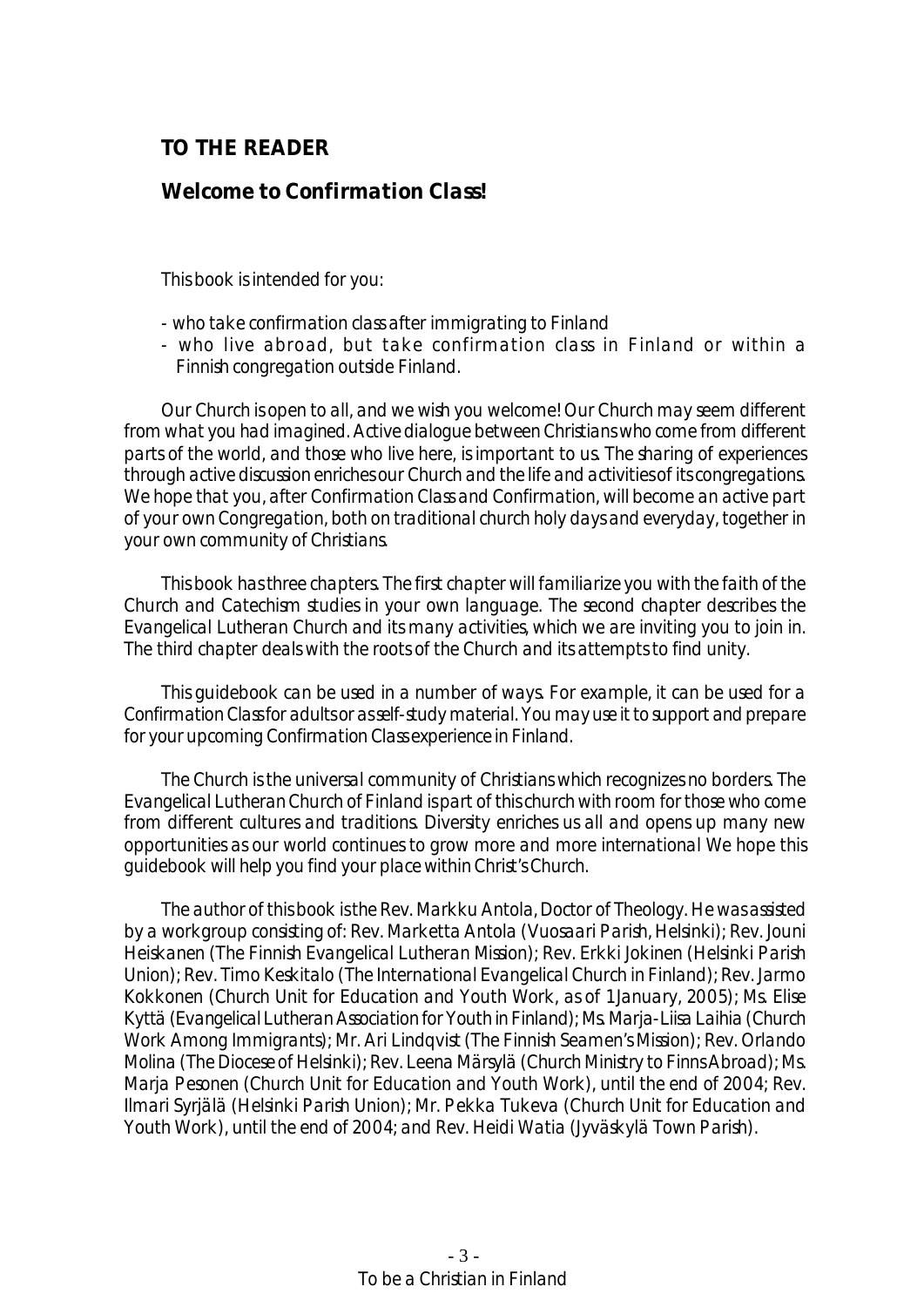# TO BE A CHRISTIAN IN FINLAND

# **CONTENTS**

# I THE CHRISTIAN FAITH

| 1.  | The World $-$ our common home                              | 6  |
|-----|------------------------------------------------------------|----|
| 2.  | Life $-$ the purpose of existence                          | 7  |
| 3.  | $God$ – the reason behind everything                       | 7  |
| 4.  | The Bible $-$ the story of God's deeds                     | 8  |
| 5.  | The Creator – our common origin                            | 10 |
| 6.  | Nature – where we belong                                   | 12 |
| 7.  | The Fall into Sin – man inclined to evil                   | 12 |
| 8.  | Jesus Christ – the Savior                                  | 13 |
| 9.  | The Holy Spirit – working within our midst                 | 15 |
| 10. | The Ten Commandments $-$ rules for the protection of life  | 17 |
| 11. | The Congregation – the community of the baptized           | 20 |
| 12. | Confession and Communion $-$ a source of strength for life | 21 |
| 13. | Prayer – the heart speaking with God                       | 22 |
| 14. | Suffering $-$ pain belongs to life                         | 24 |
| 15. | The Christian Hope $-$ the best days are ahead             | 25 |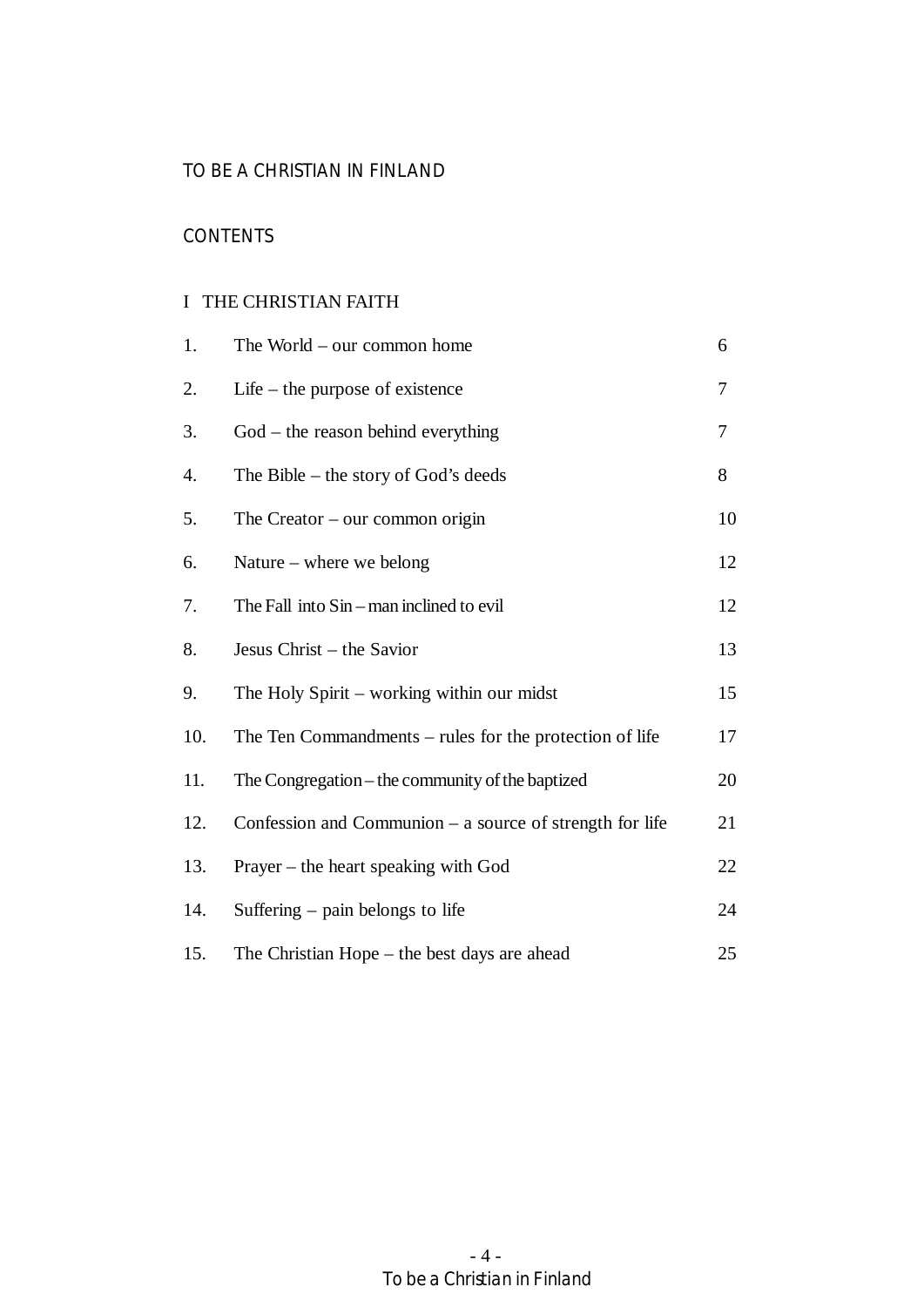# II THE EVANGELICAL LUTHERAN CHURCH IN FINLAND

| 1.                                                       | The Church and the State                                     | 27 |  |
|----------------------------------------------------------|--------------------------------------------------------------|----|--|
| 2.                                                       | The Worship service - Mass                                   | 29 |  |
| 3.                                                       | The church year                                              | 30 |  |
| 4.                                                       | Church ceremonies, sacraments and rites                      | 33 |  |
| 5.                                                       | Types of parish work                                         | 36 |  |
| 6.                                                       | Parish workers                                               | 40 |  |
| 7.                                                       | The special types of work in the Church                      | 42 |  |
| 8.                                                       | The revival movements and ordinary people's faith            | 43 |  |
| 9.                                                       | Organizations and associations in connection with the Church | 46 |  |
| 10.                                                      | Church tax                                                   | 49 |  |
| 11.                                                      | Church administration                                        | 49 |  |
| CHURCH ROOTS, SPLIT AND STRIVE FOR ECUMENICAL UNITY<br>Ш |                                                              |    |  |
| 1.                                                       | The common roots of Judaism, Christianity, and Islam         | 53 |  |
| 2.                                                       | Diagram of the split within the Church                       | 54 |  |
| 3.                                                       | Reasons behind the division of the Church                    | 55 |  |
| 4.                                                       | Ecumenia: building unity between churches                    | 56 |  |
| 5.                                                       | Christian symbols                                            | 58 |  |
| Appendix                                                 |                                                              |    |  |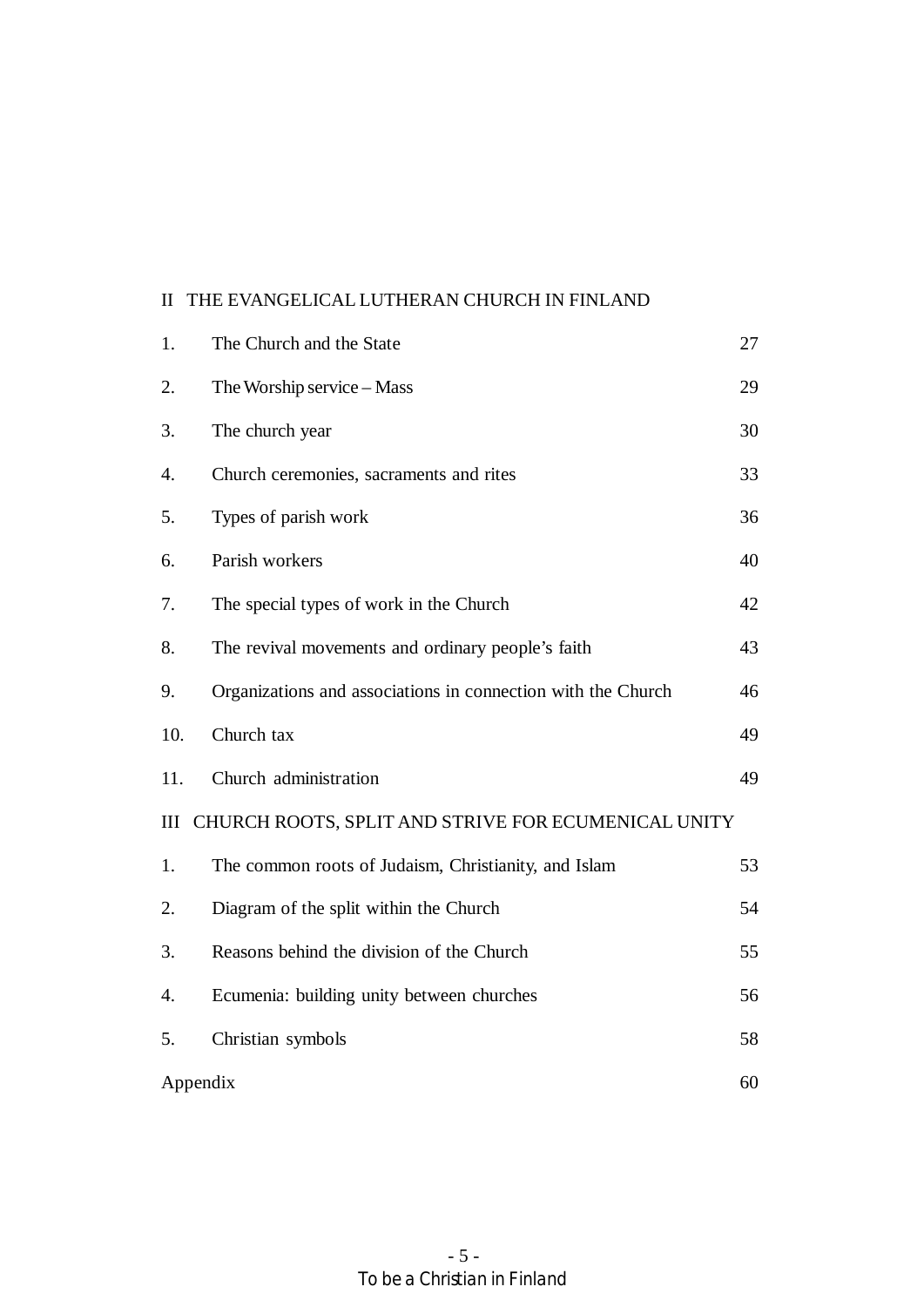# **I THE CHRISTIAN FAITH**

In confirmation class, you will study the basics of the Christian faith. Confirmation refers to the fact that, after concluding confirmation class, the confirmed has the right to partake independently in the Holy Communion. Formerly, private confession was required before Holy Communion. Nine out of ten Finns attend confirmation class. All baptized are welcome to confirmation class at the age of fifteen. In confirmation class one is provided the opportunity to learn about the community into which one was baptized as a baby. You may use this guidebook even if you have not been baptized. You may consult your confirmation class teacher and decide whether you want to be baptized into the congregation.

This guidebook has been produced especially for immigrants to Finland and Finnish expatriates. Chapter I contains the basic facts of the Christian faith. Chapter II describes the Evangelical Lutheran Church of Finland. Chapter III explains the relationships between Judaism, the Christian faith, and Islam, the differences between the Christian churches, and the building of their unity.

> ASSIGNMENTS: Who are you? Where do you come from? What kind of church have you experienced outside of Finland?

# **1. The World – our common home**

The world is our common home. When we move far away, we notice that things are done differently in different cultures. Everyone sees their environment in the light of his or her own language, culture, and customs. All aspects of a foreign culture seem strange until you learn to know, and grow accustomed to, them.

Certain principles of life can unite people, even when they are from very different cultures. Irrespective of culture, man is looking for his or her place in life. In a foreign culture, this may feel quite difficult. The Finnish way of life may be different from the way of life that you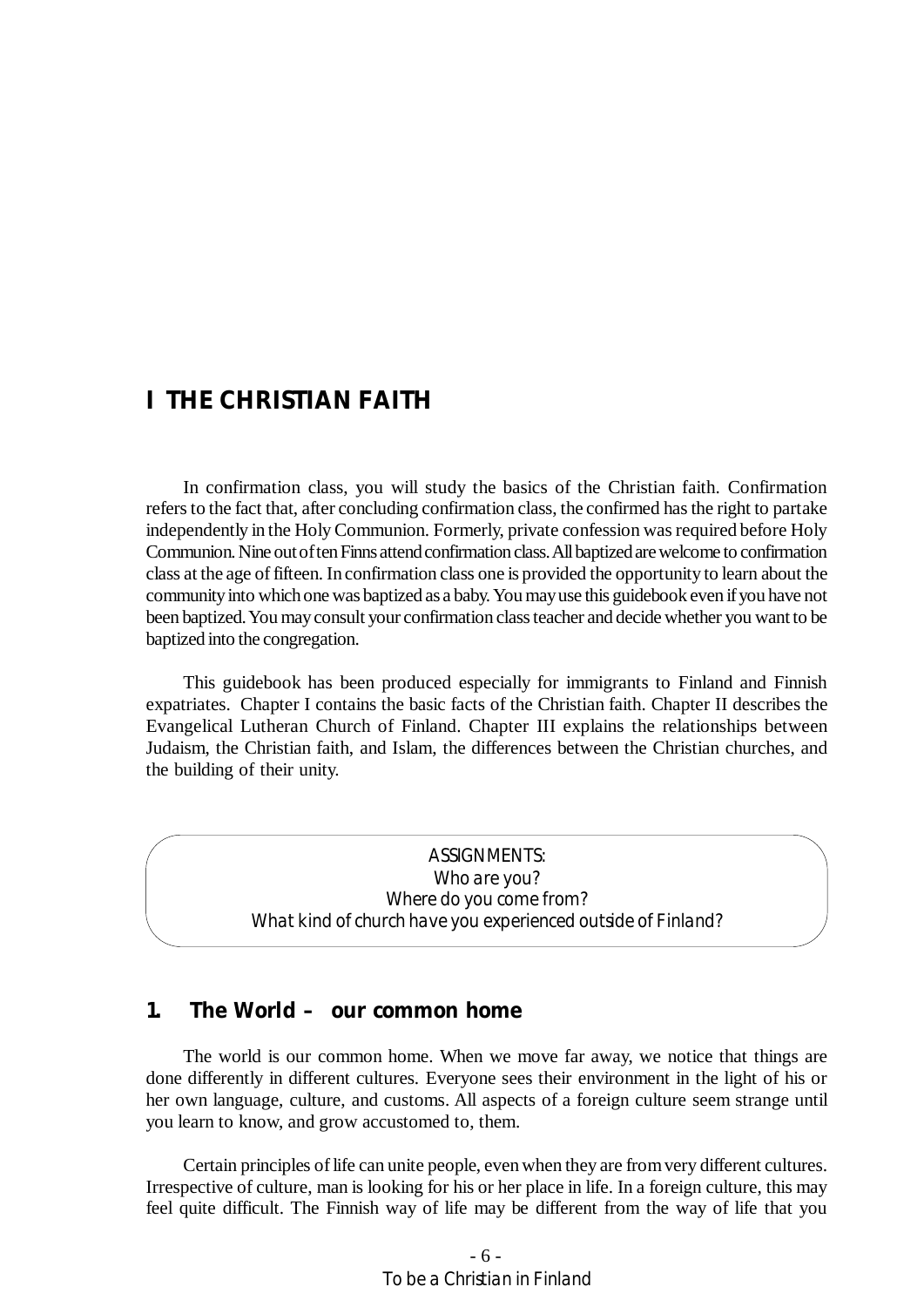experienced elsewhere. No one culture though is better than another. No culture is inherently good or bad. Different issues are valued differently in different cultures. As you learn more about Finnish culture, you will grow to understand how Finnish people think about the purpose of life.

> ASSIGNMENT: What has attracted your attention when living in two cultures?

Every culture has its own set of beliefs, and elements of faith. In Finland, there is a millenniumlong tradition of the Christian faith. Although everyday Finnish life is full of work, studies, and stress, it is important for us to stop for a moment and ask ourselves fundamental questions such as: "Why do I exist?" and "Is there really life after death?"

# **2. Life – the purpose of existence**

What do you expect from your life? When young, many people hope for a good profession and a happy family life. When we are adults, we long for steady living and health. For some, most important is being able to express oneself. Others may want to become rich and famous. The course of life is often determined, in a decisive way, by its beginnings. That is why it is good to stop for a while and think about your life and how it has been unfolding.

> ASSIGNMENT: Discuss the course of your life and your dreams.

Life is a great adventure. Amidst struggles for independence and upheavals of nations, there may be situations where the rights of an individual are violated. No one knows in advance what life will bring. Nor can we be responsible for all events. It is good therefore to pray for God's guidance each day. But although you pray for guidance, it is you who make the decisions regarding your life. God provides no guarantee that all your wishes will be granted. Being created in the image of God, we are responsible for what we can control in our lives.

# **3. God – the reason behind everything**

There is no culture without a religion. In atheistic countries, people believe there is no god and that there is no ultimate truth aside from the physical world. Materialism is a religion, too! Jesus was of Jewish nationality and religion. Christianity was born in the midst of Judaism. Islam, too, originated in the Middle East. These religions are based on the premise that there is only one God. Chapter III explains the common roots of these religions.

> ASSIGNMENT: What evidence exists for the existence or non-existence of God?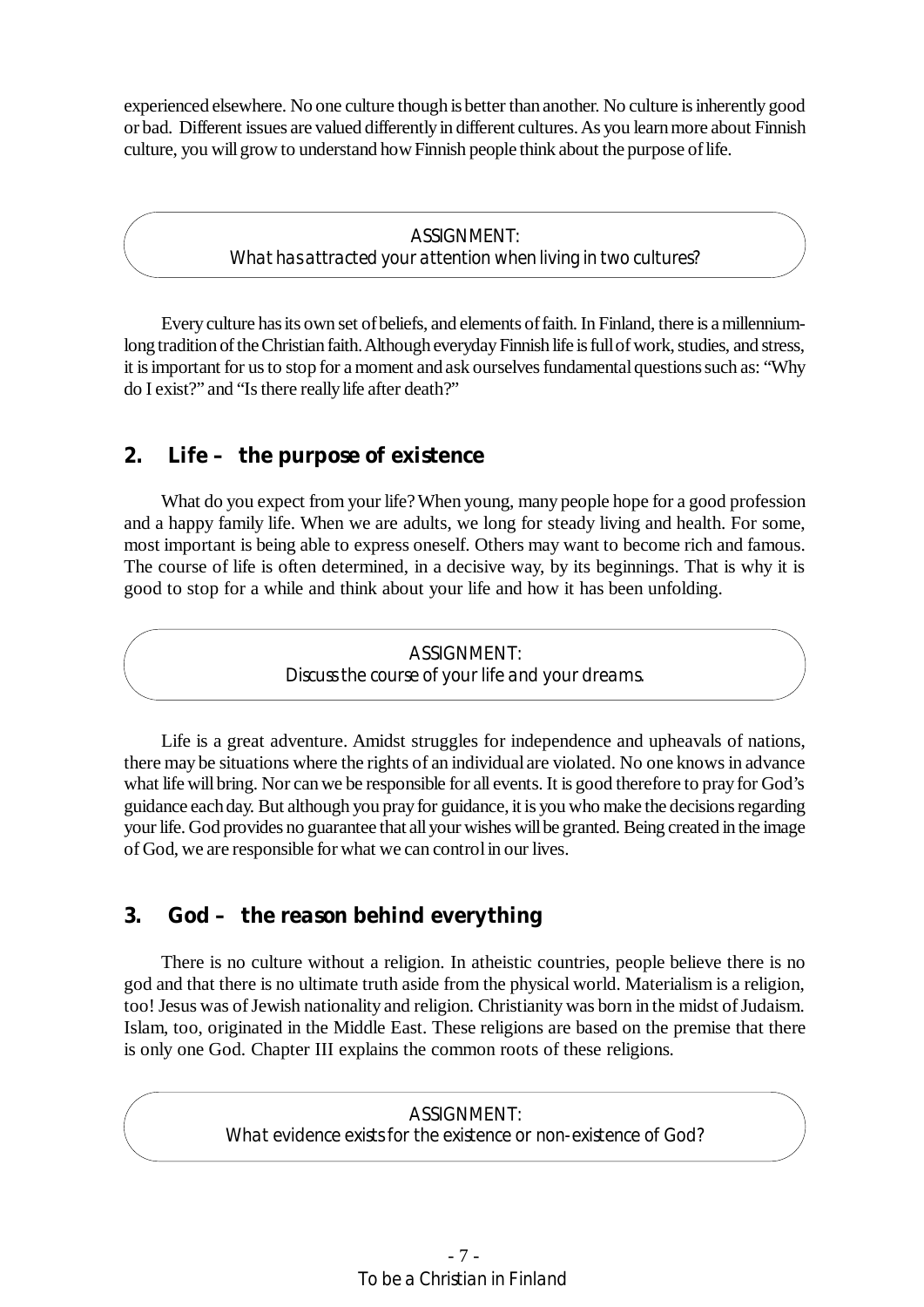We are all looking for the purpose of our existence. There are many explanations. Sometimes a crisis awakens us and causes to us to question the purpose of our existence. During such difficult times, we may well ask what the most important thing in life is. Distress in life may drive a man to cry out for help: "God, if you exist, please help me!"

We have to search for the purpose of our existence for the rest of our lives. During youth, the answer to this question may be different than when we reach old age. According to the Christian faith, you may trust that you are a valuable person, because the Creator wanted you to exist. The Christian faith calls people to believe in God and to to show love towards their family, and all people.

A close friendship can mean a lot to a person. Through hobbies you may find interesting things to support you throughout your life. Loving and being loved is part of the meaning of life. Love is giving time and space to your neighbor. It is listening to and trying to understand another human being. By listening to your neighbor, you can help him or her. In the same way, by telling a friend about your troubles and worries, you may be empowered to move forward.

Beauty, culture, and art are sources of life to give us strength. Creativity is a power hidden within a human being. By drawing, painting, playing musical instruments, singing, or doing arts and crafts, you participate in the creation initiated by the Creator and use your creative capacities. Writing is also creating. Art may be one way for some to understand and perceive the closeness of God. God also speaks to people through nature. He also speaks to us when we relax and use our creative capacities. Because God is omnipotent, He may be found everywhere.

The Almighty God remains a secret for us. He cannot be controlled or defined. We can only know what He reveals about himself.

RECOMMENDED HYMNS: Holy, holy, holy, Lord God almighty LBOW 165 = Pyhä, pyhä, pyhä! VK 134 All creatures of our God and King LBOW 527; Jumala loi VK 135

# **4. The Bible – the story of God's deeds**

The Bible is a collection of books which detail God's Works in our world. The Bible is the word of God written by man. The Bible is thoroughly a *human* book but, at the same time, it is a completely *divine* book.

*"No prophecy ever came by human will but men and women moved by the Holy Spirit spoke from God."*(2 Peter 1:21)

*The Old Testament* consists of 39 books. Its first books are called *Historical Books*. The Torah or the five books of Moses (the Pentateuch) are considered especially important. They begin with a description of the creation of the world. They also tell about how humans fall into sin. A major thread linking all the books is the history of the people of Israel. The story begins when Abraham is called by God to leave for the Promised Land. It continues with a description of Israel's slavery in Egypt, of their being freed from slavery, and of their wanderings in the wilderness. God gave his law, the Ten Commandments, to Moses, who led his people to the Promised Land. The other historical books describe the phases of the people of Israel in the era of the judges and the kings.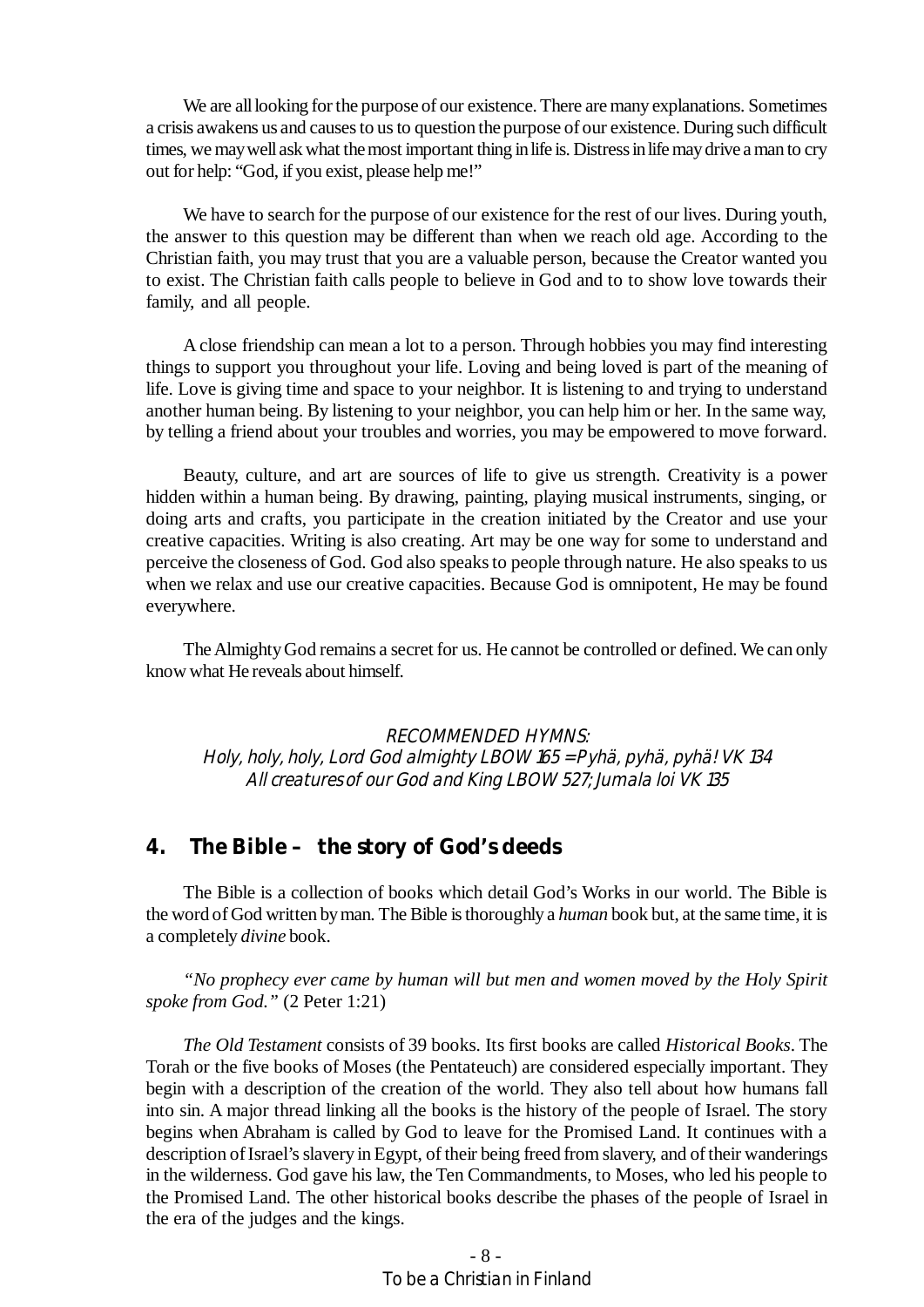In the Old Testament, there are four books describing the so called Major *Prophets (Isaiah, Jeremiah, Ezekiel and Daniel*) and the twelve books describing other minor prophets. The names refer to comprehensive books versus shorter writings. The books of the prophets describe how God spoke to us through the prophets during the different historic phases of the people of Israel. The prophets told their contemporaries and rulers what God wanted them to do. Many times, the rulers disobeyed God's will and were punished for it. Those who ruled well though led their nations into an era of peace.

*The Scriptures* contain wisdom, proverbs, and songs telling of both the pain and joys of life. One entire book, *The Song of Songs*(*The Song of Solomon*), is dedicated to the love between a man and a woman.

ASSIGNMENTS: Look up in the Book of Psalms one psalm of praise and one of lamentation. Look up a piece of wisdom in the book of Proverbs you think is apt for a person being confirmed.

*The New Testament* begins with the *Gospels*, stories of Jesus' life, death, and resurrection. Each one of the Evangelists, Matthew, Mark, Luke, and John, wrote his own narrative. The Gospels took their present form after the first Christian generation. They differ from each other in detail. The Gospels witness to the fact that Jesus was the Messiah as prophesied in the Old Testament. His death on the cross and His resurrection are the core of the Christian faith.

*The Acts of the Apostles* is *the Historical Book* of the New Testament. In this book, the Evangelist Luke portrays the life of the early church during the initial stages of Christianity. He emphasizes the meaning of the work of the Holy Spirit at the time of the birth of the church. The first Christians were Jews, but there became more and more people from other nationalities among the Christians, as the Gospel was spread.

*The Epistles (Letters)* form the central content of the New Testament; most of them being written by the Apostle Paul. In them, he gives instructions to congregations. Paul, "the Apostle of the Nations", mainly worked among Gentiles (non-Jewish people). He emphasized the fact that man is forgiven his or her sins, and saved only by faith in Jesus. Jesus redeemed us through his death on the cross and resurrection. In his *Letter to the Romans*, Paul underlines the fact that nobody is saved by obeying the Law. Man is justified through faith alone; "...the righteousness of God through faith in Jesus Christ for all who believe. For there is no distinction..." (Romans 3:22).

The last book of the New Testament, *The Revelation to John*, is a *Prophetic Book*. It was written during the persecutions of the early Christians. It portrays the last days before Jesus returns on earth and gathers all nations before him for the final judgement. In the Book of Revelation, there are also descriptions of heaven where those who have gone there rejoice with God.

The Bible is a large collection of books. It tells about the meeting of man and God. The content of the Bible is best understood, when we read it in prayer looking for the living God. The center of the Bible is Jesus Christ. That is why it is good to start reading the Bible by first reading the Gospels. The verse, John 3:16, sums up, in a few words, the core of the Bible: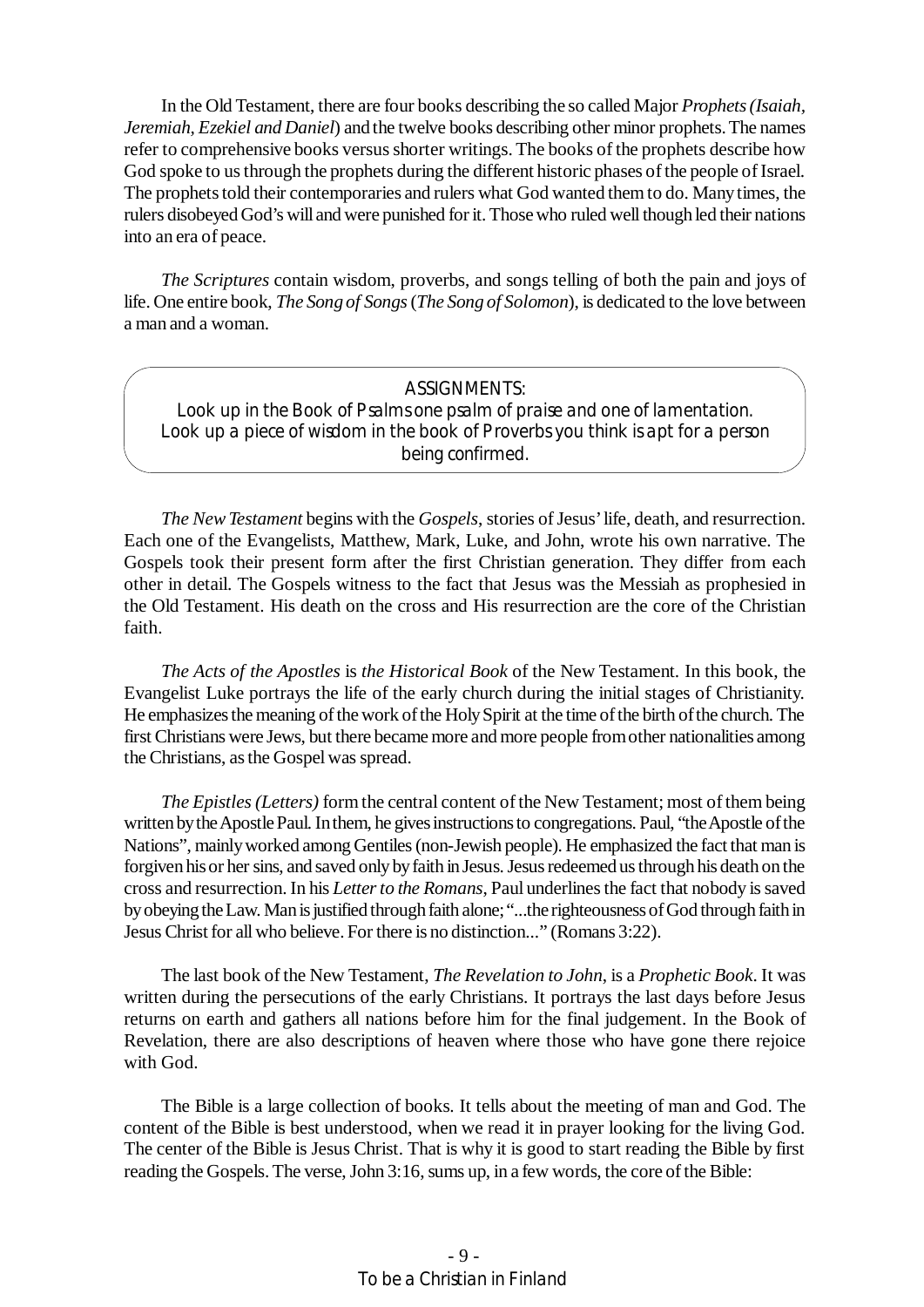*"For God so loved the world that he gave his only Son, so that everyone who believes in him may not perish but may have eternal life."*

#### DISCUSS WITH YOUR TEACHER: How to read the Bible?

RECOMMENDED HYMNS: God's Word is our Great Heritage LBOW 239; On meillä aarre verraton VK 183 A Mighty Fortress is Our God LBOW 228 = Jumala ompi linnamme VK 170

#### **5. The Creator – the common origin**

The Apostles' Creed; the First Article of Faith *I believe in God, the Father Almighty, Maker of heaven and earth.*

God works in the world in three different ways. He created the world. In Jesus, He came to save the people who had fallen into sin. And He calls people to His kingdom through the Holy Spirit. All this is the work of one and the same God. God is called *triune*.

The Bible describes people's experiences of with God's work in their lives. The Bible's witness to God is *His self-revelation*. God, who is hidden, wanted to tell something of Himself. When the Israelites wanted to know God's name, He answered: *I am who I am* (Exodus 3:14). So God already existed before the creation, and nothing in all creation can influence His being. God wanted to remain in secret in the Old Testament. As stated in the New Testament, Jesus provides us the best picture of God. St. John writes in his Gospel: *No one has ever seen God. It is God the only Son who is close to the Father's heart, who has made him known* (John 1:18).

According to the Old Testament, God created all things visible and invisible. He began by creating light. He separated the waters from the waters, created the sun, the moon, and the stars. The story of the creation reflects the conception of the world of its day, with the earth like a pancake and the heavens upon it like domes.

Lastly man was created. *So God created humankind in his image, in the image of God he created them; male and female he created them* (Genesis1:27). God set man a task of multiplying and having dominion over the earth as well as cultivating and keeping it. He gave man the plants of the earth and the living beings for food. God looked at the outcome of His creation and saw that everything was very good. The creation took six days. On the seventh day God rested.

Praise to the Creator

*Bless the Lord, O my soul. O Lord my God, you are very great You are clothed with honor and majesty, wrapped in light as with a garment. You stretch out the heavens like a tent, you set the beams of your chambers on the waters… You set the earth on its foundations,*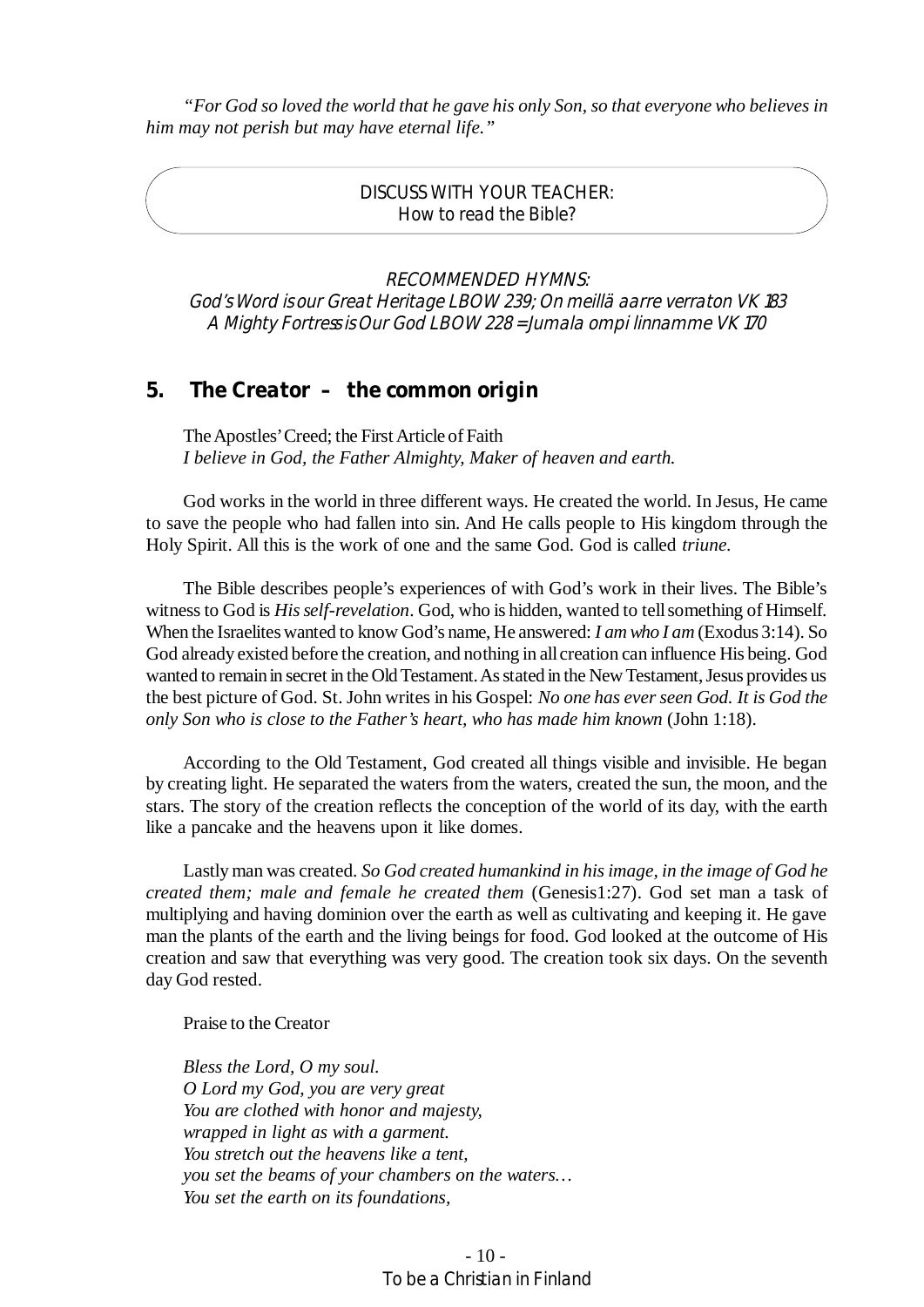*so that it will never be shaken… You make springs gush forth in the valleys; they flow between the hills, giving drink to every wild animal; the wild asses quench their thirst. By the streams the birds of the air have their habitation; they sing among the branches… O Lord, how manifold are your works! In wisdom you have made them all; the world is full of your creatures.* (Psalm 104:1–3,5,10–12,24)

Some Christians think that creation, as described in the Book of Genesis, is a factual description of the history of creation. Nowadays people attempt to explain the origins of the world in a scientific manner and think that the narrative of the creation is not to be taken as a historical account of creation. Rather, the narrative of the creation answers two questions, who is behind everything, and what the role of human being is in the whole of the creation. Thus the narrative of the creation is not necessarily contradictory to a scientific world-view.

In light of the narrative of creation, no group of people can think they are worthier or better than others. All are equally worthy and close to God. All people have a common Father regardless of culture, ethnic background, or religion. Man was created in God's image and all was created good. Man also knows instinctively that he should be good and restrain from evil. As we are all images of God, it is our responsibility to maintain God's creation for which we were made responsible. The charter of the Christian faith provides grounds for the work for nature conservation and international peace.

The Peace Prayer of St. Francis from the Middle Ages

*Lord, make me an instrument of Thy peace; where there is hatred, let me sow love; where there is injury, pardon; where there is doubt, faith; where there is despair, hope; where there is darkness, light; and where there is sadness, joy*.

*O Divine Master, grant that I may not so much seek to be consoled as to console; to be understood, as to understand; to be loved, as to love; for it is in giving that we receive, it is in pardoning that we are pardoned, and it is in dying that we are born to Eternal Life. Amen.*

#### ASSIGNMENT: What can you do for world peace?

By examining the world, we can, on the grounds of creation, draw some conclusions concerning God. This is called *the general revelation (the natural knowledge of God)*.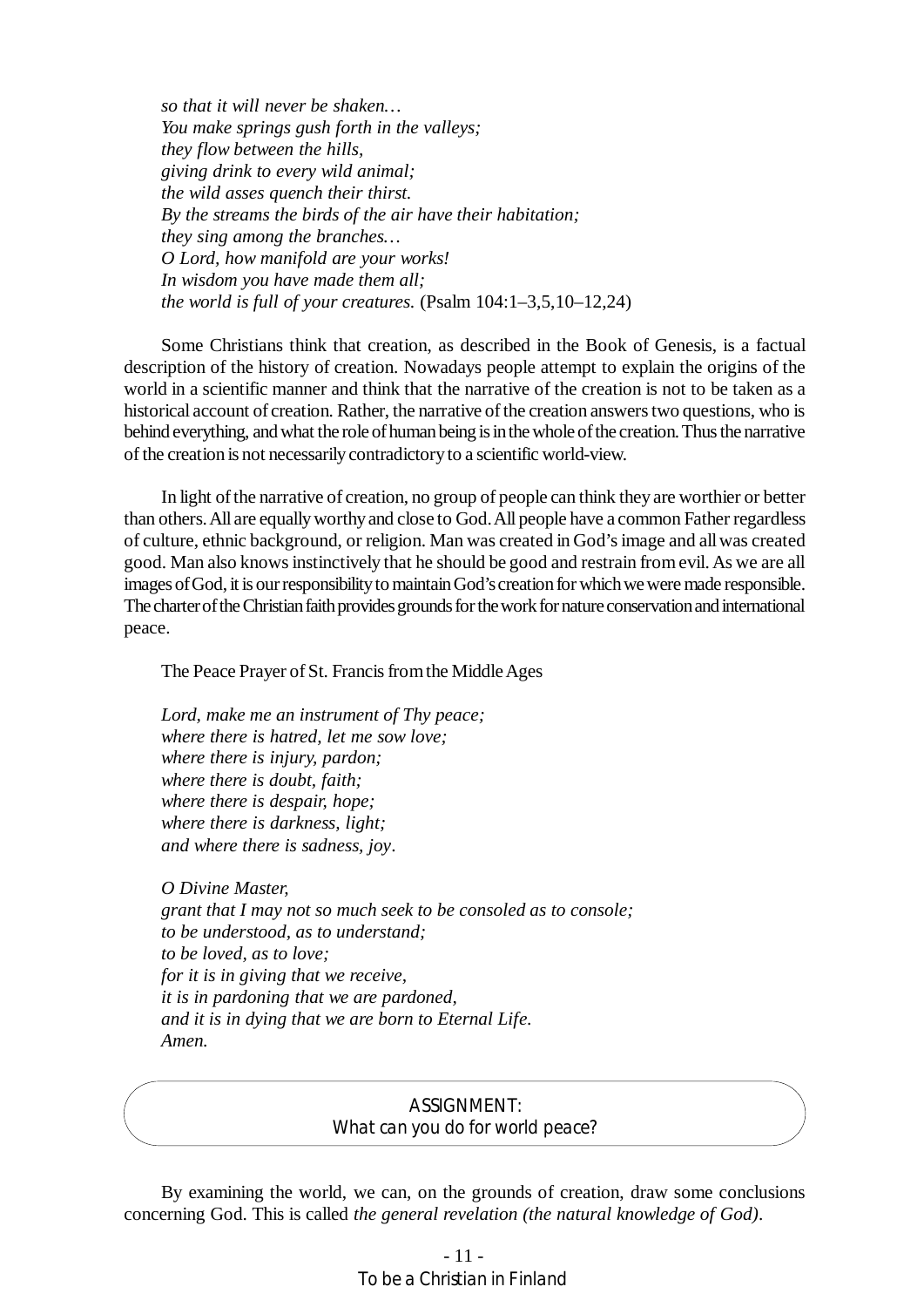RECOMMENDED HYMNS: Sing to the Lord of Harvest LBOW 412; Jo joutui armas aika VK 571 For the Fruit of All Creation LBOW 563; Nouskaamme vuorelle korkeimmalle VK 515

#### **6. Nature – where we belong**

Man is part of creation. Life on earth depends upon water and upon the self-regulating system of nature. Each climatic area has flora and fauna acclimatized to it. Man uses both plants and animals for nutrition. Man exists only as part of a natural ecosystem.

#### TO THINK ABOUT:

Compare the climatic conditions in your former and present countries of domicile.

Nature is living and constantly changing. Temperatures and weather conditions change unpredictably. The earth's crust is slowly moulding itself causing earthquakes. Volcanoes erupt regularly. Global climatic changes are partly caused by man. Humankind has burnt large volumes of coal, oil, and natural gas. Therefore the carbon dioxide content in the atmosphere has increased. Rainforest depletion also adds to this problem. Global warming may gradually melt polar glaciers and raise ocean levels. Pollution of nature and water systems also threatens life on earth. Overpopulation is also pushing nature to its tolerance limit. It is necessary to protect nature, because current human practices are threatening life on our globe.

> ASSIGNMENT: What can you do to conserve nature?

RECOMMENDED HYMNS: All Creatures of Our God and King LBOW 527; Kiitä Herraa, yö ja päivä VK 461 How Great Thou Art LBOW 532; Soi kunniaksi Luojan VK 462

# **7. The Fall into Sin – man inclined to evil**

After creation, the Bible describes the fall into sin (Genesis 3). Adam and Eve, the first human beings, were allowed to enjoy everything in Paradise. Only the fruit of the forbidden tree were they not to touch. Tempted by the serpent, first Eve and then Adam took and ate of the fruit of the forbidden tree. After doing wrong, they hid themselves from God. Having discovered what they had done, God drove them off from Paradise. From then on, they were to earn their living through hard work.

Man was created in God's image and everything created was good. Nevertheless, we see much evil around us. The fall reminds us of the fact that, in man, there is a natural tendency to evil. It leads to sinning and guilt before God. Man does wrong, though he or she might know what is right. The temptation to eat of the fruit of the forbidden tree was strong, because man imagined that by doing so they would be like God. Sin is not only single acts, which are wrong, but it is a defiant and proud attitude against God. Sin separates us from God and from other people.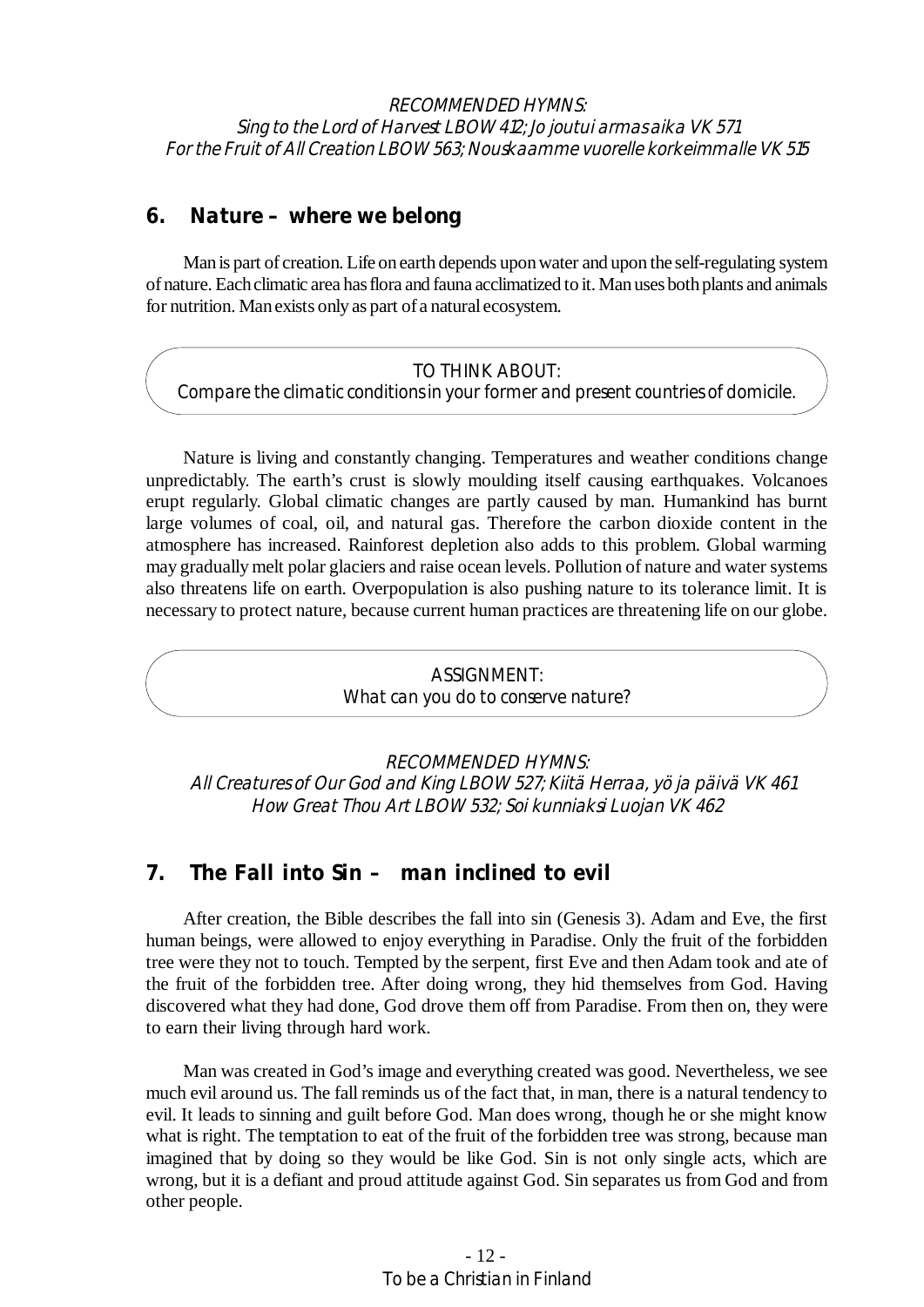*For the wages of sin is death, but the free gift of God is eternal life in Christ Jesus the Lord.* (Romans 6:23)

RECOMMENDED HYMNS: Abide with Me LBOW 272; Tästäkin päivästä tahdon nyt kiittää VK 561

#### **8. Jesus Christ – the Savior**

The Creed; The Second Article of Faith

*I believe in Jesus Christ, His only Son, our Lord. He was conceived by the power of the Holy Spirit and born of the virgin Mary. He suffered under Pontius Pilate, was crucified, died and was buried. He descended into hell. On the third day He rose again. He ascended into heaven, and is seated at the right hand of the Father. He will come again to judge the living and the dead.*

Man was separated from God because of sin. However, God wanted to restore the unity. Therefore he sent His Son Jesus to save the world. In the Old Testament, it was foretold that the liberator of the people would come. In the fullness of time, the Savior was born in Bethlehem. But the people of Israel did not want to take Him as their Messiah.

Jesus was a historic person. He called twelve men to be His disciples, who followed Him. He paid attention to those who were held in contempt by others. He spoke for the oppressed. He healed the sick, cast out demons, and even raised the dead. His signs and wonders were connected to proclaiming the Gospel of the coming of God's Kingdom. His deeds attracted much attention. Contemporary historians also mentioned Him.

ASSIGNMENT: Study Jesus' signs, for instance: A wedding in Cana (John 2:1–12), Jesus heals a man by the pool of Bethesda (John 5:1–18), Jesus feeds five thousand men (Mark 6:30–44), Jesus heals ten lepers (Luke 17:11–19), Jesus in the synagogue in Capernaum (Luke 4:31–37).

> Jesus became especially well known for His unforgettable teachings. He proclaimed that the Kingdom of God had come in the midst of people. He often used parables in His teachings.

> > ASSIGNMENT:

Study Jesus' teachings and parables. Think about how they might be connected with the life of an immigrant, for instance:

The Good Samaritan (Luke 10:29–37), The Parable of the Prodigal Son (Luke 15:11–32), The Woman by the Well in Sychar (John 4:1–42), The Caananite Woman's Faith (Matthew 15:21–28), The Parable of the Sower (Mark 4:1–20).

The Old Testament tells how animals had to be sacrificed in the temple for the atonement of the sins of the people of Israel. Once a year, the sins of the people were laid on the head of a goat that was driven into the wilderness. There was therefore atonement for the iniquities the people had committed. After Jesus' resurrection, the disciples realized that His death on the cross was the atoning sacrifice once and for all. The salvation promised to the people of Israel was also for all nations. This realization became the starting point of the Christian faith.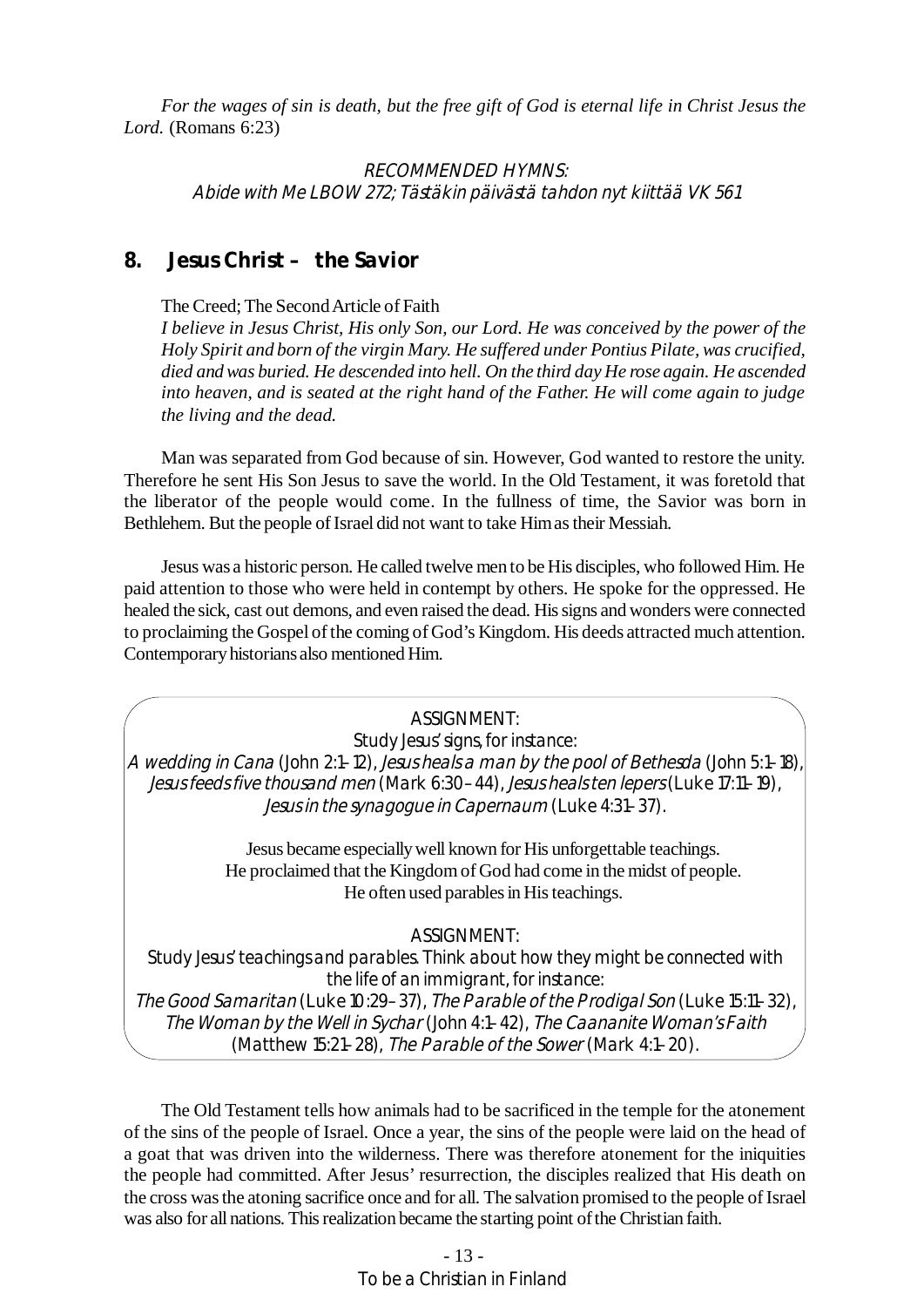We can receive the salvation that Jesus prepared by believing that He suffered punishment for our sins. The faith by which the salvation is obtained is a gift of God. When we are convinced of God's grace and love, Jesus Himself comes to dwell in our hearts. Martin Luther taught that Christ is present in faith itself. So faith provides us with the salvation God has prepared.

Jesus Christ is the core of the Christian faith. He is God's *special revelation*. Jesus lived the life of an ordinary man, yet without sin. The Gospels tell us that he ate and drank, rejoiced and wept. He felt pain and agonies of life like each one of us. But He was not only an ordinary man. Jesus was God's envoy, God's Son. Jesus was God's *incarnation*, becoming flesh (John 1:14). God showed His love towards people by living a man's life. Christ was both man and God. God's becoming a human being is a secret of faith.

Jesus' disciples regarded Him as the Messiah, the Savior of the people of Israel. After Jesus' death and resurrection they understood that the Messiah wanted to free all nations from sin and guilt. Christ is a sign of hope in the world. God raised Him from the dead and showed that death is not the end of everything.

Prayer on Good Friday

*Dear Savior, your holy Cross, the tree of atonement, rises above your congregation also today. Praise be to you for your death on the cross and for the message of reconciliation, which we may hear. Do not let any lie darken for us the way of salvation, or the clear message of the cross for us. When our consciences are burdened with guilt and we are confused by anxiety, help us to be healed and to find peace in your wounds. Praise be to you forever. Amen.*

After the resurrection, Jesus returned to His Heavenly Father. Now He has all power in heaven and on earth. On the Last Day, Christ will gather all nations before Him to be judged. Then those who believe in Him go to heaven and those who have abandoned Him will be separated eternally from God.

ASSIGNMENT:

What evidence is there in the New Testament of Jesus' being man? What evidence is there in the New Testament of Jesus' being God? (Luke 2:21–24, John 11:32–44, Matthew 28:18–20, John 21:1–14, Hebrews 5:7)

The song Amazing Grace, arranged for a Scottish folk tune, describes the realization of the fact that God's grace in Christ belongs just to me.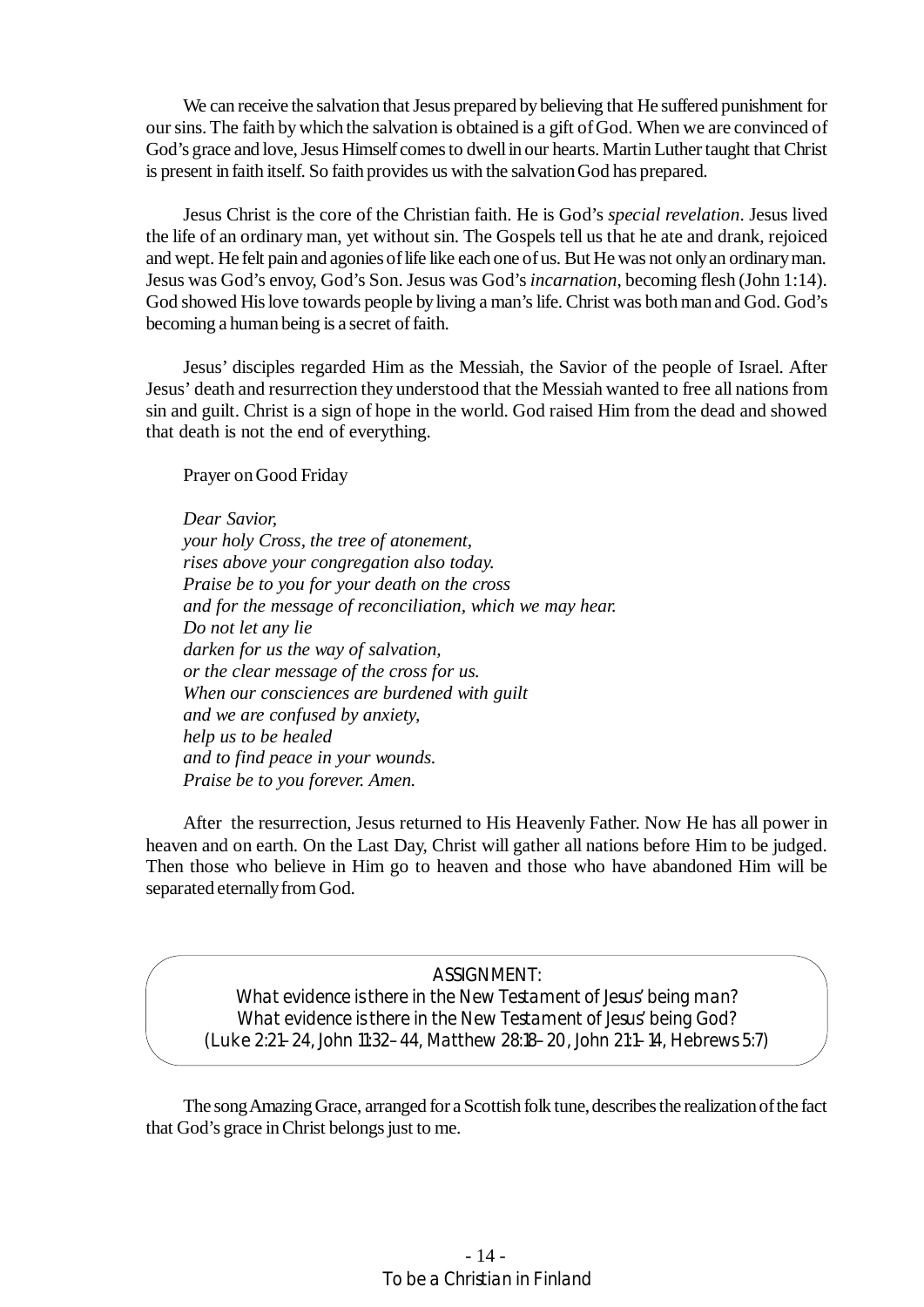#### *Amazing Grace*

- *1. Amazing grace! How sweet the sound – That saved a wretch like me! I once was lost, but now am found, Was blind, but now I see.*
- *2. 'Twas grace that taught my heart to fear, And grace my fears relieved; How precious did that grace appear The hour I first believed!*
- *3. Thru many dangers, toils and snares I have already come; 'Tis grace hath brought me safe thus far, And grace will lead me home.*
- *4. When we've been there ten thousand years, Bright shining as the sun. We've no less days to sing God's praise Than when we'd first begun.*

#### RECOMMENDED HYMNS: O Holy Spirit, Enter In LBOW 459; Totuuden Henki VK 484 God, Whose Almighty Word LBOW400; Jeesus meitä kosketa nyt VK 502

# **9. The Holy Spirit – working in our midst**

The Creed; The Third Article of Faith *I believe in the Holy Spirit, the holy Catholic Church, the communion of saints, the forgiveness of sins, the resurrection of the body, and the life everlasting.*

Already at creation, God put His Spirit into man: *"Then the Lord God formed man from the dust of the ground, and breathed into his nostrils the breath of life; and the man became a living being"*(Genesis 2:7). Life itself, as such, is made possible only by God's life-preserving breath. God's Holy Spirit gave the Old Testament's prophets the wisdom to speak the Lord's words to their contemporaries. God's Spirit is the spirit of life itself.

The New Testament tells us that the Christian congregation was born at Pentecost, when the Holy Spirit was poured out.

*"When the day of Pentecost had come, they were all together in one place. And suddenly from heaven there came a sound like the rush of a violent wind, and it filled the entire house where they were sitting. Divided tongues, as of fire, appeared among them, and a tongue rested on each of them. All of them were filled with the Holy Spirit and began to speak in other languages, as the Spirit gave them ability"*(Acts 2:1–4).

The events of the Pentecost aroused astonishment. The apostles were suspected of being drunk. Peter made a speech assuring that what was spoken by the Prophet Joel, of pouring out God's spirit upon the people, was true. After the speech, people asked what they should do. Peter advised them to convert and receive baptism in the name of Jesus Christ, so that their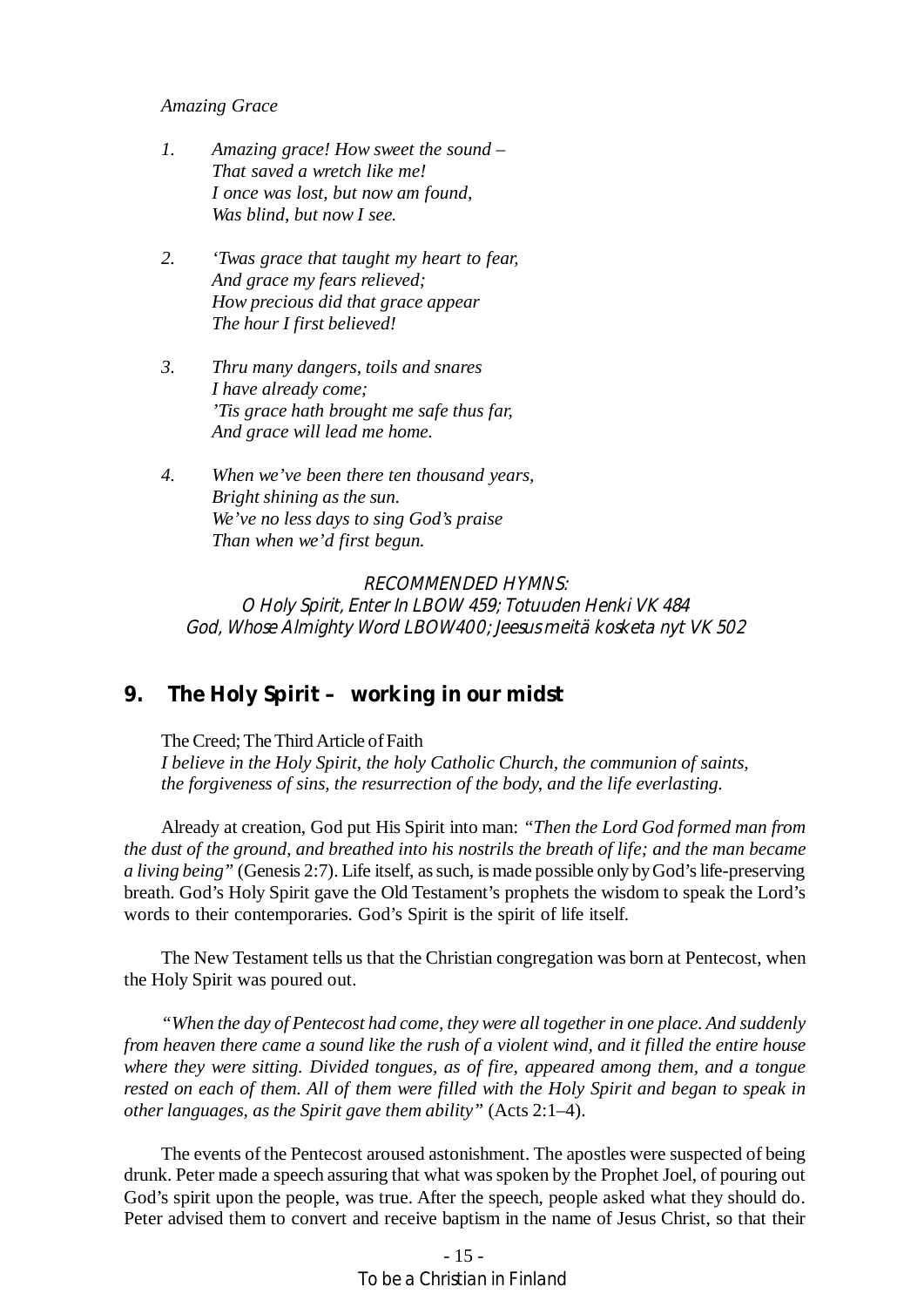sins might be forgiven. In the Acts of the Apostles, we read that about three thousand people were added to the group of believers that day.

Christians have always gathered together to read God's word, to sing, and to pray. The Holy Spirit calls to believe in God and Christ. We are called to love each other and to share each other's joys and sorrows.

According to Jesus: *"But the Advocate, the Holy Spirit, whom the Father will send in my name, will teach you everything, and remind you of all that I have told to you"*(John 14:26).

Through the influence of the Holy Spirit, we can understand God's love in Christ. He creates the faith that brings Jesus to live in our hearts. The Holy Spirit also gives spiritual gifts. He gives man the ability and will to love and serve his or her neighbour and to bear witness to Christ. Many kinds of gifts are needed in the congregation, because there are many tasks. Some are leaders, others disseminate knowledge, some serve, and some again give encouragement. Some have the ability to heal, some prophesy and speak in tongues. These are called spiritual gifts. *All are activated by one and the same Spirit, who allots to each one individually just as the Spirit chooses* (I Corinthians 12:11). The gifts of the Holy Spirit aim at convincing people of God's love.

It is the task of every Christian to convey the good news of Christ. The Holy Spirit sends and enables man to proclaim the Word and to live in accordance with God's will. The Christian congregation is a communion of grace. No one can do God's will by his or her own power. The Holy Spirit is the Sanctifier. He makes sinful man holy. A Christian as such is, at one and the same time, a sinner, and yet, on account of Christ, righteous, that is acceptable to God.

The Holy Spirit creates the faith that Jesus has redeemed us from our sins. Christ lives in our hearts through faith. The reconciliation of our sins takes place in us, when the Holy Spirit reveals God's atoning sacrifice for us.

Come, Holy Spirit, the Golden Sequence Veni Sancte Spritus. Sequentia, latinae.org/thesaurus/Hymni/ S. Langton of Canterbury, s. XIII. Translation by John Austin (1613–1669)

*Come, Holy Ghost, Veni Sancte Spiritus, Send down those beams, Et emitte caelitus Which sweetly flow in silent streams Lucis tuae radium From thy bright throne above. O come, Thou Father of the poor; Veni pater pauperum, O come, Thou source of all our store, Veni dator munerum, Come, fill our hearts with love. Veni lumen cordium. O Thou, of comforters the best, Consolator optime, O Thou, the soul's delightful guest, Dulcis hospes animae, The pilgrims's sweet relief. Dulce refrigerium. Rest art Thou in our toil, most sweet In labore requies, Refreshment in the noonday heat; In aestu temperies, And solace in our grief. In fletu solatium. O blessed Light and life Thou art; O lux beatissima, Fill with Thy light the inmost heart* Reple cordis *intima Of those who hope in Thee. Tuorum fidelium. Without Thy Godhead nothing can, Sine tuo numine, Have any price or worth in man,* Nihil est in homine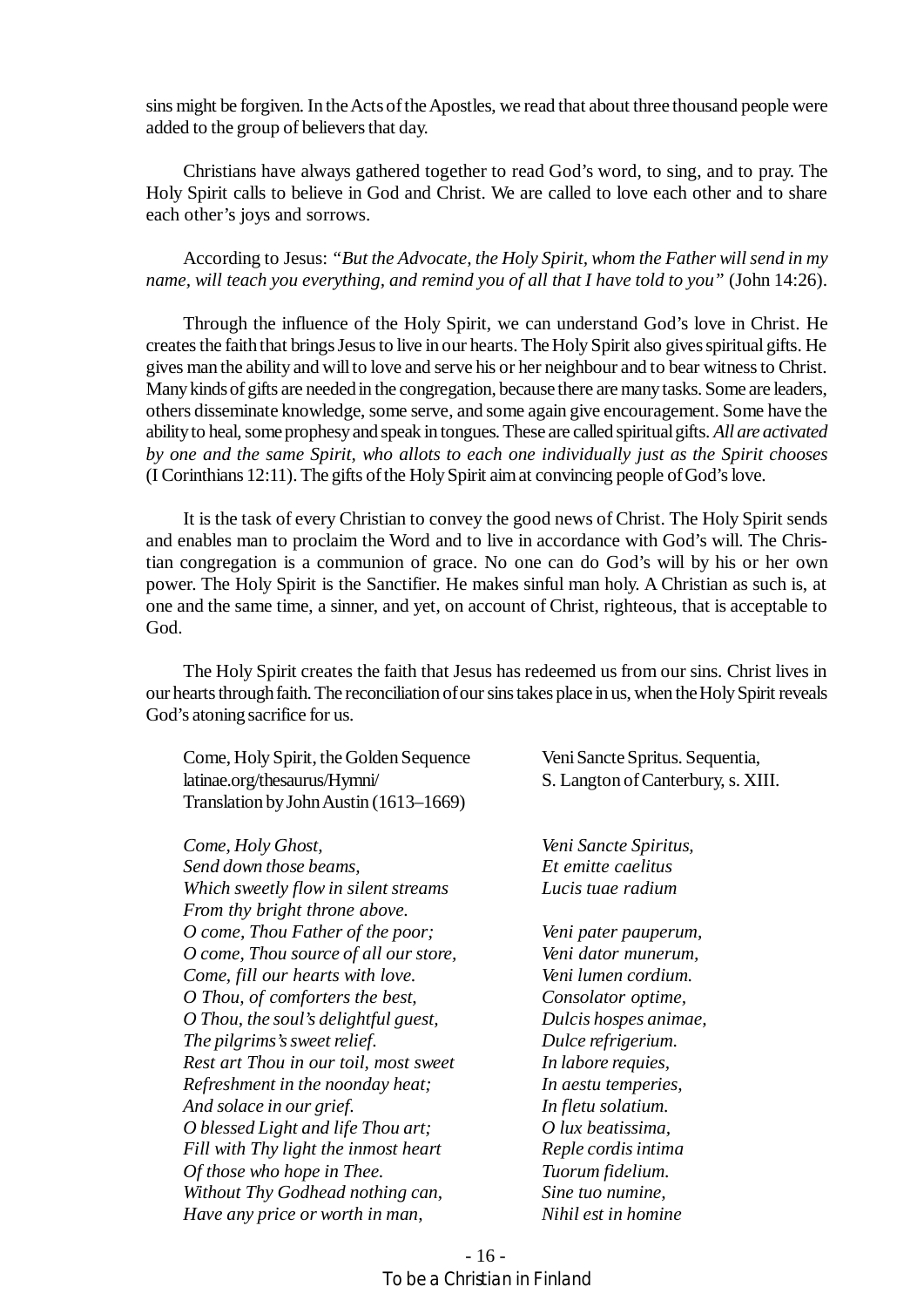*Nothing can harmless be. Nihil est innoxium. Lord, wash our sinful stains away, Lava quod est sordium, Refresh from heaven our barren clay, Riga quod est aridum, Our wounds and bruises heal. Sana quod est saucium. To Thy sweet yoke our stiff necks bow, Flecte quod est rigidum, Warm with Thy fire our hearts of snow, Fove quod est frigidum, Our wandering feet recall. Rege quod est devium. Grant to Thy faithful, dearest Lord, Da tuis fidelibus, Whose only hope is Thy sure word, In te confidentibus, The sevenfold gifts of grace. Sacrum septenarium. Grant us in life Thy grace that we, Da virtutis meritum, in peace may die and ever be, Da salutis exitum, in joy before Thy face. Da perenne gaudium. Amen. Alleluia. Amen.*

#### RECOMMENDED HYMN: Kosketa minua, Henki VK 125; translation by Matti Kilpiö, see Appendix

# **10. The Ten Commandments – rules for the protection of life**

God made a covenant with His people of Israel. He gave Moses laws the people had to obey. Then God promised to bless his people and take care of them (Exodus 20:1–17). The people of Israel broke the Commandments several times and had to suffer for their iniquities.

The Commandments God has given are life-protecting rules, the law of life itself. By following them, life remains whole. The breaking of Commandments causes suffering for one self, and for others.

> ASSIGNMENT: Read what the Catechism teaches about the Commandments.

Commandments one to three concern man's relation with God.

THE COMMANDMENTS  $1 - 3$ *1. I am the Lord your God. You shall have no other gods.*

The First Commandment asks who our God is. We build good life and security by our own work. We cannot, however, build security or hope for the future on a foundation of ourselves, or any false gods. Property, money or reputation may be false gods if we trust in them. Our security cannot be based on our own ability, wealth or fame. The only lasting refuge is Almighty God. Therefore we should honour and love Him above all things.

> FOR DISCUSSION: What do you do when the security of your life is shaken?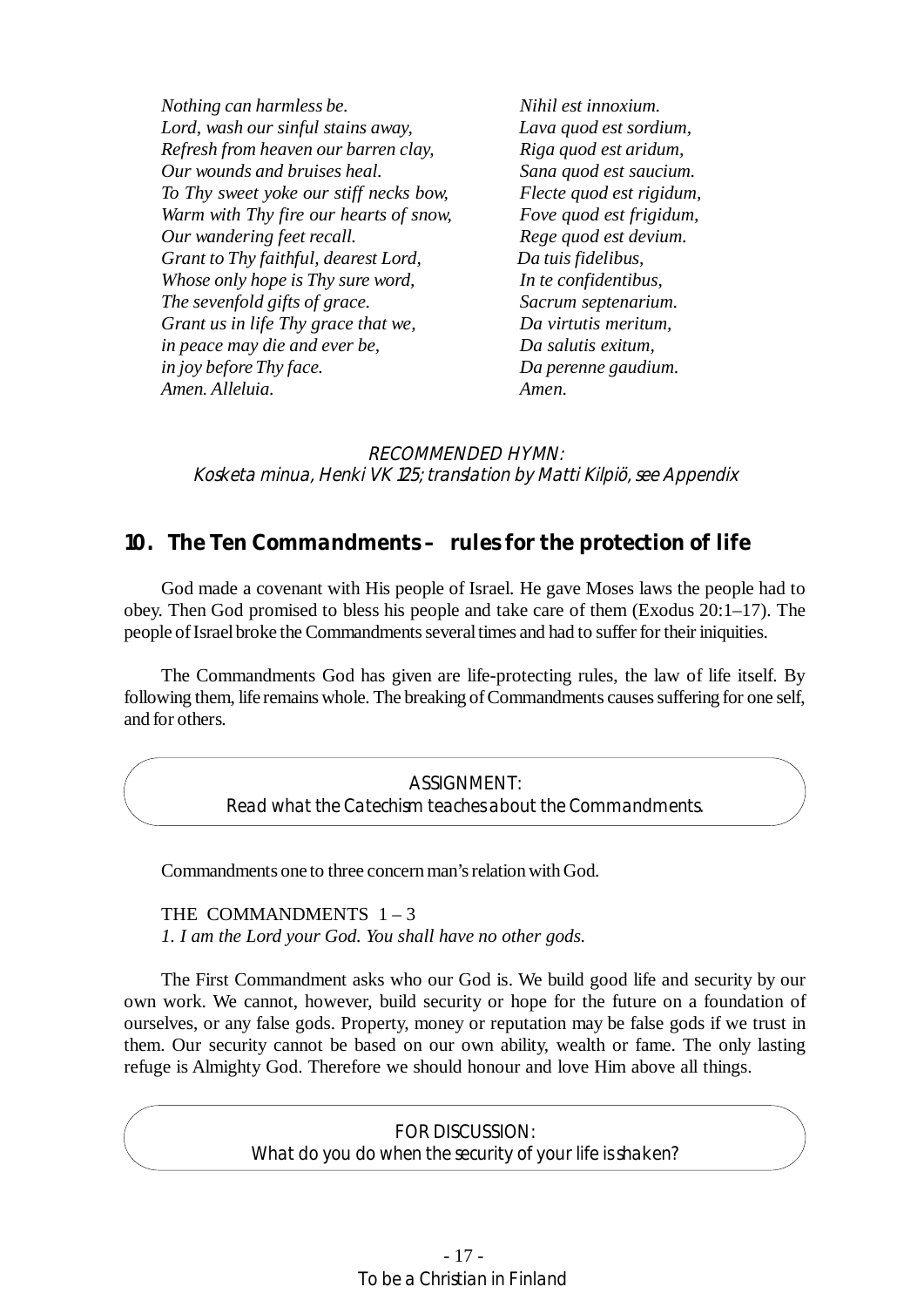*2. You shall not take the name of the Lord your God in vain.*

God is holy. God's name shall be used for prayer and devotions. He promises to be present where we pray to Him. Swearing or cursing by God's name is blasphemy.

*3. Observe the Sabbath day, to keep it holy.*

Today's obsession with efficiency and stressful way of life often results in *exhaustion.* Rest is not valued enough. God rested, after He had completed His creation. People live happily, when they rest and sleep enough. The Third Commandment exhorts us to have enough time for reading the Bible, prayer, and worship service. The day of rest is held sacred by setting aside a holy day from a working day.

> ASSIGNMENT: How do you usually spend the day of rest? Does it consist of rest, recreation, and sanctification?

Commandments four to ten concern man's relationship with his or her neighbor.

THE COMMANDMENTS 4–10: *4. Honor your father and your mother.*

Every child should have a mother and a father, who love him or her. The parents guarantee basic security for their child. The child shall honour its parents. The Commandment also concerns the honoring of legal authorities. A Christian must act so that society promotes justice.

> ASSIGNMENT: How is the honoring of your parents visible in your family? How is the honoring of parents in Finnish society?

*5. You shall not kill.*

It is relatively safe to wander around in Finland. This outward appearance of safety hides inner problems. Many people are troubled, because they feel lonely and forlorn, distrustful and alienated. This may lead to hatred and aggression. In a fit of anger, one can hurt other people, physically or with words. One should be able to handle hatred. It is good if we can share troublesome issues with a trustworthy person. We are to protect the life and well-being of our neighbors. To recognize the needs of other people is to love them.

ASSIGNMENT: Everybody gets angry sometimes. What do you do when you are angry? How does your anger fade away?

*6. You shall not commit adultery.*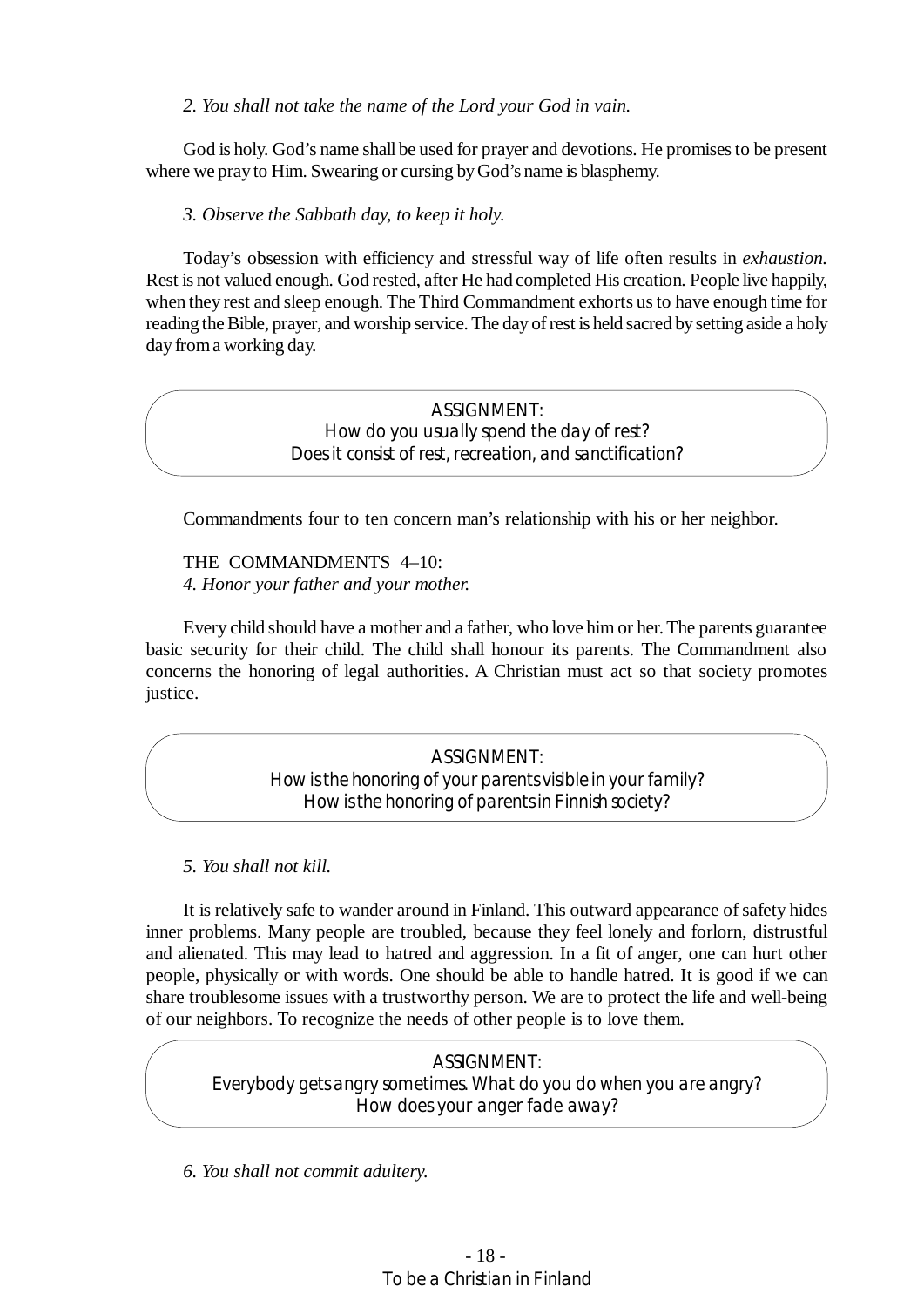Sexuality is part of God's creative work; we are created males and females. Sexuality gives energy to life. It must not be separated from love and responsibility. In marriage, we bind ourselves to love our spouses in good and bad days. Marriage offers a safe environment for the child to grow up and gives a model of living in an intimate relationship.

Deceiving one's spouse causes deep wounds to all involved. The mutual love and forgiveness of the partners may renew a broken marriage. A divorce may be better than continuous suffering, although it is always a painful process.

# ASSIGNMENT: What are the qualities you expect from your partner?

- *7. You shall not steal.*
- *9. You shall not covet your neighbor's house.*
- *10. You shall not covet your neighbor's wife, or his workers, or his cattle, or anything that is your neighbor's.*

The Commandments seven, nine, and ten deal with the protection of somebody else's property. The more people gather property, the more there is crime against property. The entire good God created is meant for all, and nobody has the right to steal other people's possessions. You must not acquire property by deceit or wrongdoing. We should see to it that everyone has the necessities of life.

Each person has his or her own tasks and sphere in life. It is wrong to try to take another person's job or property. Instead, we must search and ask for our own place in life. When settling down in a new country, everybody needs trusted friends and people who can provide support. It is our Christian task to recognize our neighbors' needs and to help them in any way we can.

> ASSIGNMENT: What help have you got to adapt yourself in the new country? What help would you have needed? How can you help others in a similar situation?

*8. You shall not bear false witness against your neighbour.*

A personal relationship is based upon honesty. Speaking evil of a neighbor harms him or her and ultimately the speaker, too. If you wish that other people would speak truthfully of you, do likewise. Jesus expressed the principle called *the Golden Rule*: *"In everything do unto others as you would have them to do you; for this is the law and the prophets"*(Matthew 7:12).

The Commandments are not only restrictive signs. They also show how we shall live, so that we might fulfil God's will. It is true, we do not necessarily kill anybody, but we certainly sometimes hurt somebody's feelings. Even an offence committed only in thought is a sin before God. Therefore we need grace and forgiveness based on Jesus' atoning work. The life of a Christian is the life of a pardoned sinner.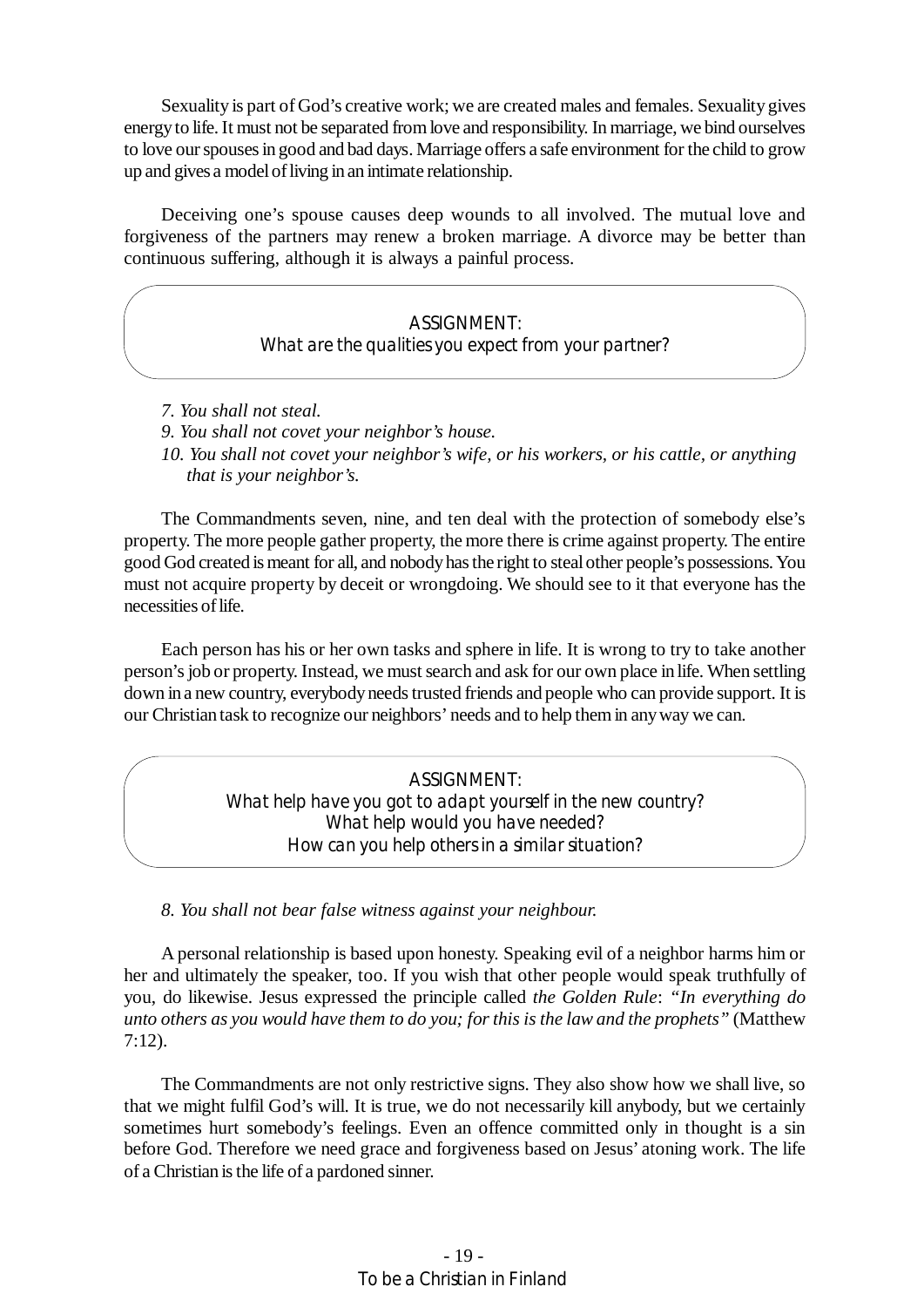It is important that we try to live in accordance with the Commandments even if we do not always succeed in doing so. The law of God protects life. Jesus summarized the Ten Commandments in *the Dual Commandment of Love: "You shall love the Lord your God with all your heart, and with all your soul, and with all your mind. – – You shall love your neighbor as yourself"* (Matthew 22:37, 38).

The life of a Christian is a life dependent upon grace. Although we break the Commandments – on purpose or inadvertently – we may live as pardoned sinners. We must not approve of wrongdoing as a way of life. When we fall, we may confess our sins and, in the confession, receive forgiveness.

#### RECOMMENDED HYMNS:

Children of the Heavenly Father LBOW 474; Kun on turva Jumalassa VK 397 Salvation unto Us Has Come LBOW 297; On hyvyydessään Jumala VK 262

### **11. The Congregation – a community of the baptized**

The Baptism and Mission Commandment (The Great Commission)

*All authority in heaven and on earth has been given to me. Go therefore and make disciples of all nations, baptizing them in the name of the Father and of the Son and of the Holy Spirit, and teaching them to obey everything that I have commanded you. And remember, I am with you always, to the end of the age* (Matthew 28:18–20).

Jesus gave this mission to His twelve disciples. After two thousand years, one third of the world's population are baptized Christians. The Christian Baptism in the name of the Triune God joins the candidate to the communion of Christ's universal church. The sign of the cross drawn on your forehead reminds you that Christ suffered and died for you.

Adults who desired to become Christians were baptized in the early church. Baptism by immersion indicates that a sinner is drowned and a new man forgiven by Christ emerges in place of him or her. The custom of baptizing whole families began early. Thus little children were also baptized. At the same time, also baptism by the pouring of water became common. Baptismal water is poured three times on the head of the candidate. Most Christians in the world are baptized already during childhood. By having their child baptized, parents demonstrate a commitment to providing a Christian upbringing.

#### ASSIGNMENT: What types of baptism ceremonies have you seen?

God bestows upon us His grace through His word and sacraments. Baptism is one of the two sacraments or sacred acts of our church. Baptism once administered is always valid. According to the Lutheran concept, Baptism and Communion are sacraments, because the promise of God's word and a visible element are united in them, and because there is Jesus' command of them. Baptismal water washes away our sin. The candidate gets the Holy Spirit, who will guide and lead him or her throughout his or her lifetime. The sacrament is a visible sign of grace.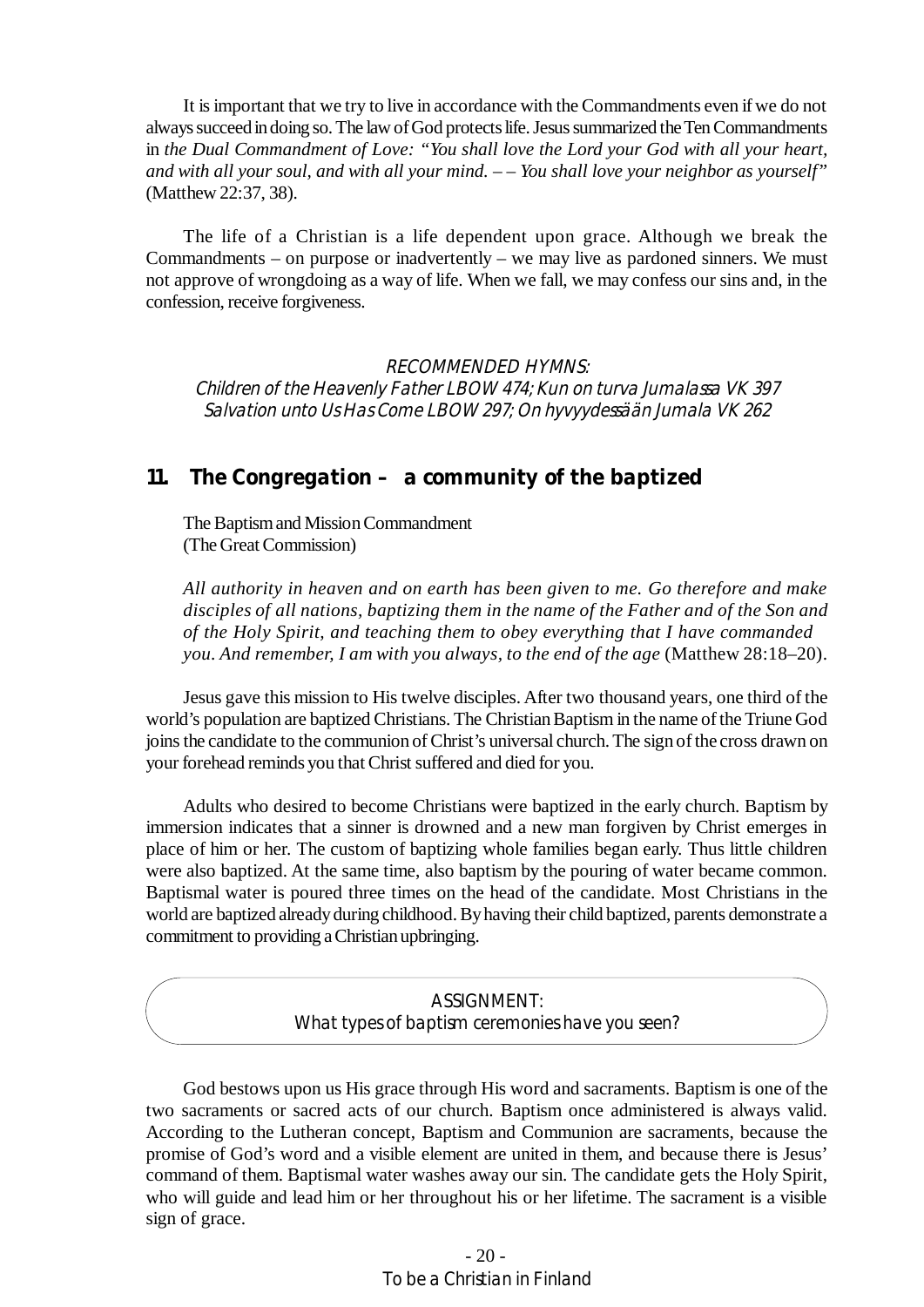Baptism is administered in the name of the Triune God. If the candidate is an adult, he or she first confesses his or her faith together with the congregation. When a child is baptized, the parents and the godparents confess their faith. Then the minister says the candidate's name and pours water on his or her head three times saying "I baptize you in the name of the Father and of the Son and of the Holy Spirit". The parents and the godparents bless the baptized person by the laying-on of hands while the minister says: "The grace of the Lord Jesus Christ, the love of God, and the communion of the Holy Spirit be with you now and for evermore." Baptism is a gift of God, which we cannot earn.

#### ASSIGNMENT:

If you have been baptized, find out where it took place and who were present there. If you are preparing for Baptism, go through the arrangements for the coming ceremony with the baptizing pastor.

Baptism is the gateway to the congregation. It makes us members of the Church and disciples of Jesus. Every candidate has at least two godparents. These adults, who have taken confirmation classes and who have been confirmed, are there in order to support the parents in the Christian education of the baptized child. It is also their task to pray for the baptized child.

RECOMMENDED HYMNS: Dearest Jesus, We are Here LBOW 187; Tuomme luokse Jeesuksen VK 218

#### **12. Confession and Communion – a source of strength for life**

Sometimes you may have something on your mind that you cannot get rid of by any means. Then it is good to confess *privately*. Confession is confessing the sin aloud, so that another person hears it, and receiving absolution, that is forgiveness. Confession may be made to any trustworthy Christian. The pastor is pledged not to tell anyone what he or she hears in connection with private confession. When we say aloud what is on our minds, it is easier for us to receive absolution from the confessor. In confession God forgives us all our sins. Every worship service begins with *general confession*.

The Holy Communion, or the Sacrament of the Altar, is the other sacrament of our Church. Jesus Himself is present at every Communion in a secret manner. Jesus commanded that we celebrate the Holy Communion. In the Holy Communion, we commemorate Jesus' last supper with His disciples. On the cross of Calvary, the Lamb of God shed His blood for the whole world. In the Holy Communion, He gives us His body and blood to eat and drink. When we enjoy the Lord's Supper, we are forgiven, strengthened in the faith in God, and empowered to love and serve our neighbors.

Holy Communion: The Words of Institution

*Our Lord Jesus Christ, on the night when he was betrayed, took bread, and when he had given thanks, he broke it,*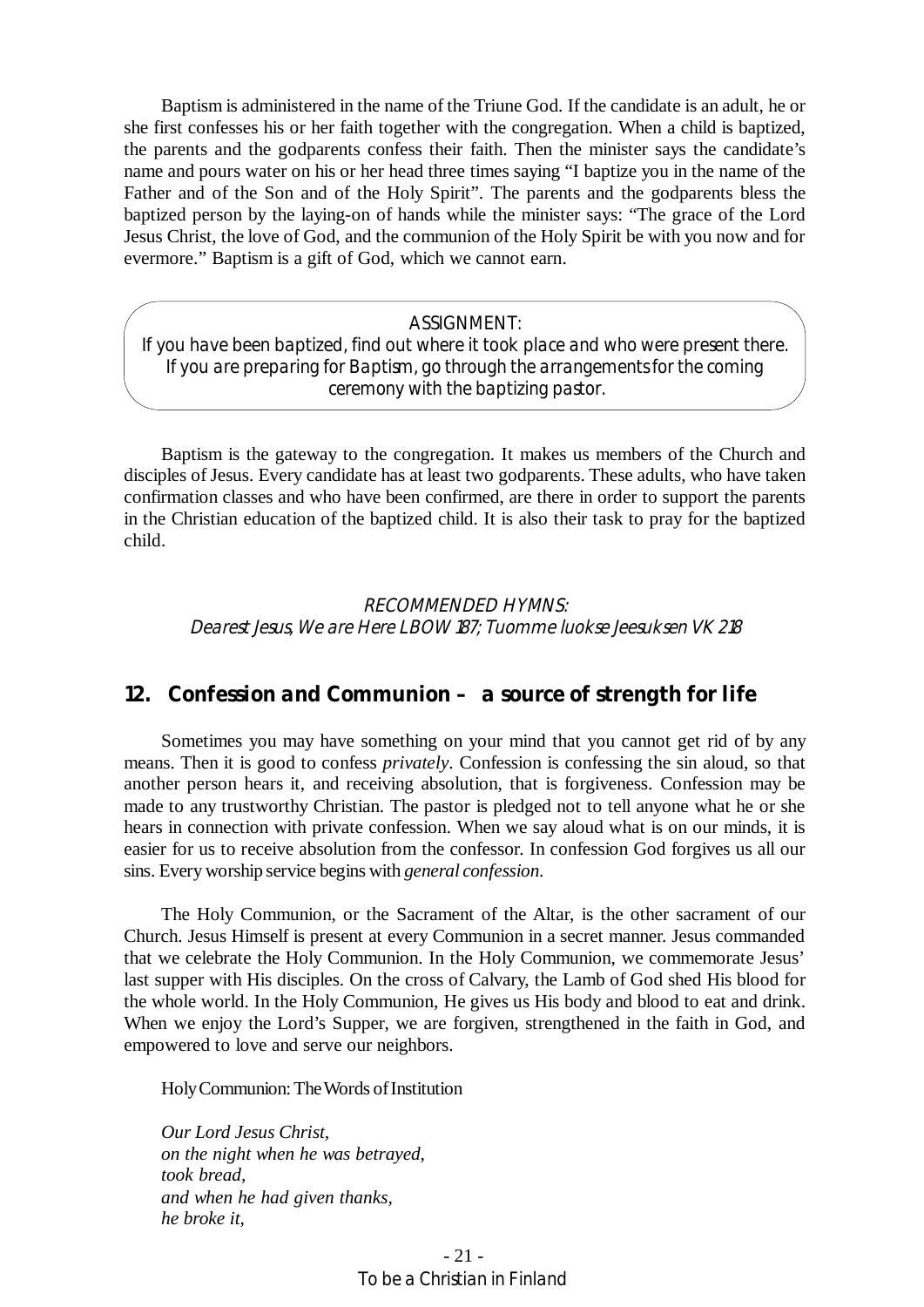*and gave it to the disciples and said, " Take, eat; this is my body which is given for you. Do this in remembrance of me."*

*In the same way also he took the cup, and when he had given thanks he gave it to them, saying, "Drink of it, all of you. This cup is the new covenant in my blood, which is poured out for many for the forgiveness of sins. Do this, as often as you drink it, in remembrance of me.* (Catechism, The Sacraments, p. 83; see Luke 22:26–28 and I Corinthians 11:23–25)

#### ASSIGNMENT:

What thoughts do you have regarding the taking of Holy Communion?

Communion or the Sacrament of the Altar is also a meal of communion and of thanksgiving, or the *Eucharist.* In church, as we kneel by the altar rail together with other Christians, we experience community with them. In our thoughts, we can also include our far-away relatives, friends, and family members at the Communion table. The unseen segment of the altar rail is there to remind us that we are also in communion with other Christians already in heaven. As the Bible states, communicants from all over the world will finally be gathered at a common wedding feast in heaven. The Holy Communion reminds us of eternal life, the first part of which begins on earth.

There are different ways of celebrating the Sacrament of the Altar in different churches. We can always go to Communion, when we feel the need. Partaking in the Sacrament of the Altar does not require special holiness or success in life. It is nourishment for the travelling sinner, which gives strength for continuing the journey of life. The Holy Communion strengthens spiritual life. It is comforting and calming. The Holy Communion is a treasure given to the Christians to use. It is a mystery that cannot be fully explained.

One characteristic of the early church was that its congregation enjoyed the Lord's Supper together. *They devoted themselves to the apostles' teaching and fellowship, to the breaking of bread and the prayers* (Acts 2:42).

#### RECOMMENDED HYMNS: Let All Mortal Flesh Keep Silence LBOW 198 = Vaiti kaikki palvokaamme VK 228

# **13. Prayer – the heart speaking with God**

Prayer is the heart speaking with God. Jesus taught His followers to pray. By praying, we acknowledge that we ourselves have not power to decide on our lives. What happens is in God's hands. We acknowledge in prayer that God is almighty (omnipotent). We approach Him humbly asking that His will be done in our lives. In prayer we may also ask for the forgiveness of our sins. We may pray for everything we need in life. We may thank God for all good things and ask for His blessings for our close relatives and friends. In time of need, we may pray that God would intervene.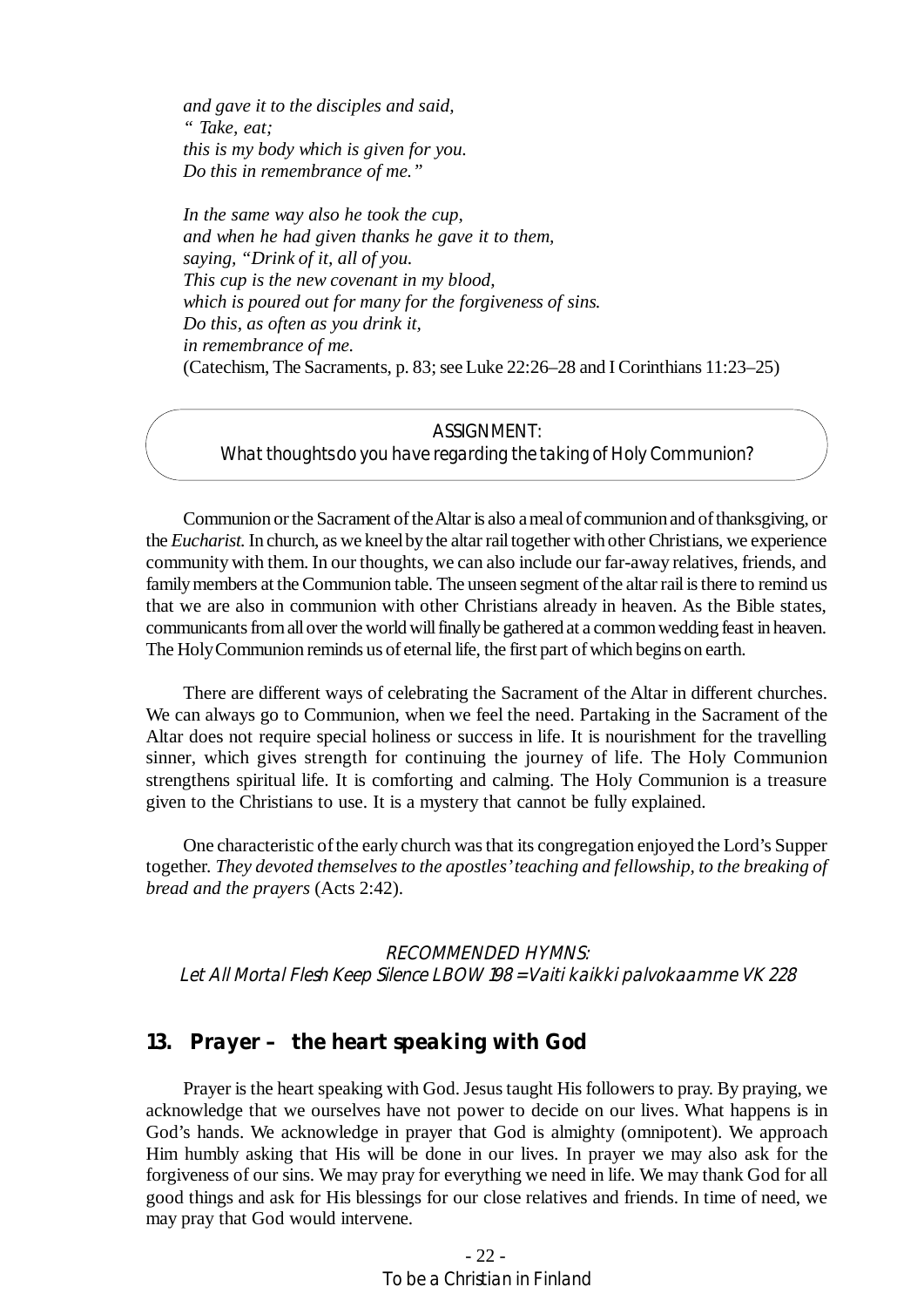Prayer can also be changed into a long list of what we wish to happen. It is not the function of prayer to persuade God into doing our will. In prayer, we can observe how God speaks to us. When we do not find proper words, we may use the Lord's Prayer, which Jesus taught us, or other existing prayers.

#### The Lord's Prayer

*Our Father, who art in heaven. Hallowed be thy name. Thy kingdom come. Thy will be done, on earth as it is in heaven. Give us this day our daily bread. And forgive us our sins, as we forgive those who sin against us. And lead us not into temptation, but deliver us from evil. For thine is the kingdom, the power, and the glory, for ever and ever. Amen.* (Matthew 6:9–13 and Luke 11:2–4)

In prayer we may thank and praise God for what he has done. Prayer can also be just silence and listening. Indeed, it is good to read the Bible while praying, as then the Holy Spirit helps us to understand that God speaks to us through the word of the Bible.

Jesus often knelt in prayer. Prayer on one's knees demonstrates man's humbleness before God. Some people use the sign of the cross when they pray. Early on, the Christians started to clasp their hands and bow their heads as the sign of devoting themselves to prayer. In the Bible, we read how some people fell on their faces before God. Some people pray standing with raised hands as the sign of a prayer of praise. In some churches, each one prays aloud simultaneously for his or her own issues. There are many forms of prayer. Different types of prayer help us concentrate. They also reveal what kind of prayer it is each time.

Already at the time of the Old Testament, people asked for God's blessing. The bestknown prayer dating back to ancient times is the *Benediction*, or by its other name, *Aaron's Blessing* (Numbers 6:24–26). It was used already in the days of the Israelite divine service in the Temple.

The Benediction *The Lord bless you and keep you; the Lord make his face to shine upon you and be gracious to you: The Lord lift up his countenance upon you and give you peace. In the name of the Father, Son, and Holy Spirit. Amen.*

Most Finns pray sometimes. However, in Finland, prayer is considered to be such a private matter that it is seldom discussed in public. Many Finns have the habit of praying in silence and with measured terms. The Apostle Paul taught that a Christian should pray without ceasing (Thessalonians 5:17). Therefore, prayer is not merely solemn speech. One can pray anytime in one's mind with sighs and expect God to listen. One of the shortest prayers is: "Lord, have mercy upon me!"

> ASSIGNMENT: Read what the Catechism teaches about prayer. Compare the ways of praying in your former and present country. How do they differ from each other? What have they in common? What different ways do you have to pray?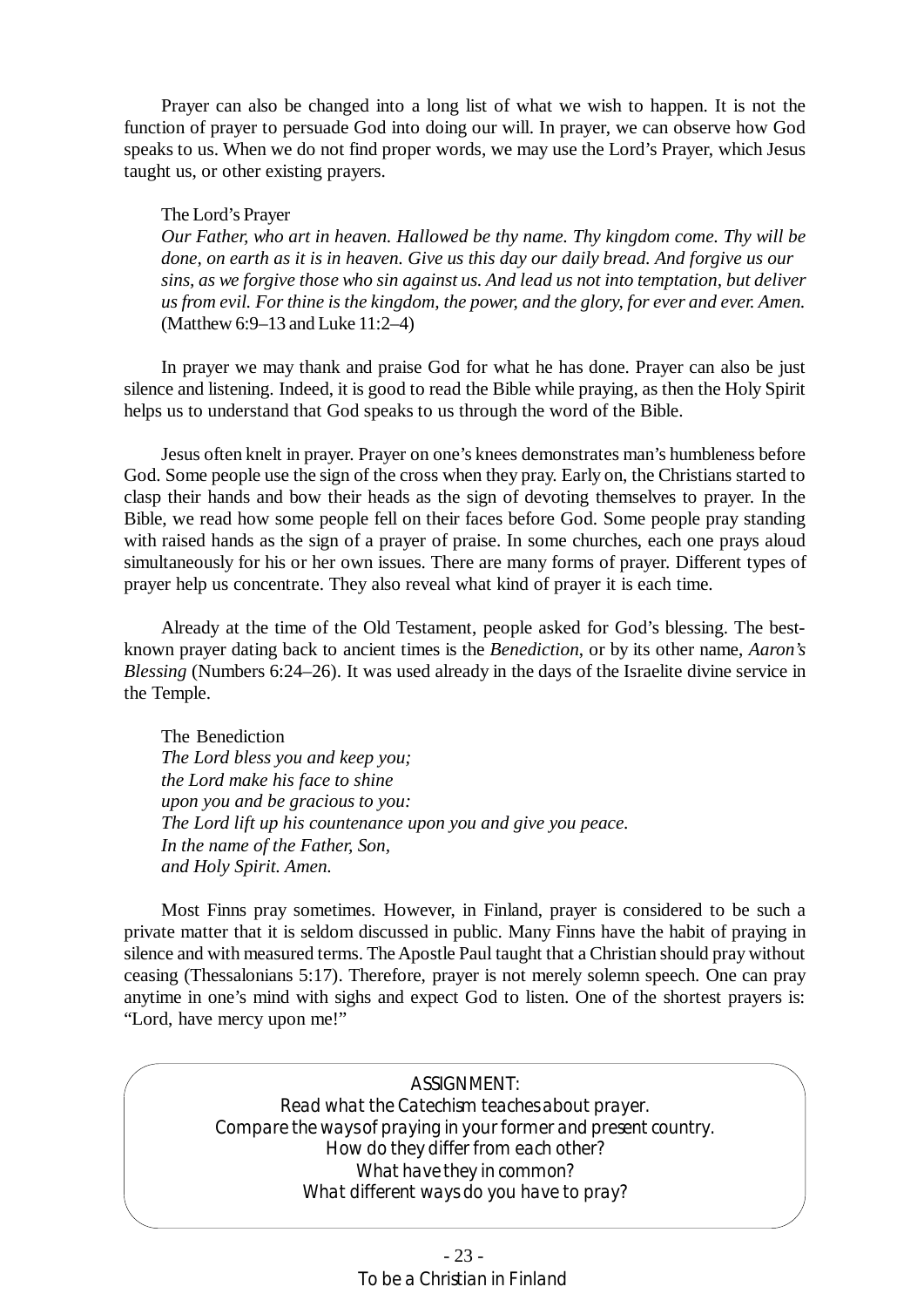# **14. Suffering – pain belongs to life**

The Bible tells about Job, who was a rich man. God and Satan disputed about whether Job was blameless only because he was so well off. With God's permission Satan was allowed to test Job. First Job loses his property and his family. In his agony, he curses that he was ever born, but not God. Job's friends come to comfort him. They think that Job has done something wrong in secret and therefore God is punishing him. Job does not agree (Job 1–31). Finally, his young friend Elihu comforts him by pointing out that nothing can restrict the will of the Almighty. Neither adversities, nor success in life, depend upon man's goodness or wickedness (Job 32–37).

Finally, also God speaks to Job. He shows that He is in control of everything. As the Creator, He is not dependant on man, and man has no right to condemn Him. Finally, Job humbles himself and admits that although he has lost everything, he still has no right to criticize God. The book of Job then describes Job's life turn good once again (Job 38–42).

In life, there is much suffering and anxiety, the meaning and cause of which cannot be explained. The Book of Job shows us a good example of this fact. God, in His omnipotence, is not obliged to explain to man why there is suffering. It just belongs to life. Many a psalmist has described how God hears the prayers of people in distress.

God Hears

*The cords of Sheol entangled me; the snares of death confronted me. In my distress I called upon the Lord; to my God I cried for help. From his temple he heard my voice, And my cry to him reached his ears*. (Psalm 18:5–7)

There is also suffering that we take upon us voluntarily. When you listen to your friend's worries, you notice that you, too, lose heart. Sometimes you may offer yourself on behalf of your friend. Suffering for another person is a courageous choice in life. Christ Himself gave us an example of how we shall love our neighbors, even though it would mean abstaining from what is ours.

Suffering in our lives may also be caused by our own bad decisions. When we make wrong choices, we may have to suffer for the consequences of our stupid deeds.

ASSIGNMENT: Share with others some suffering you have experienced. Conclude whether your suffering is inexplicable, for the good of other people, or your own fault.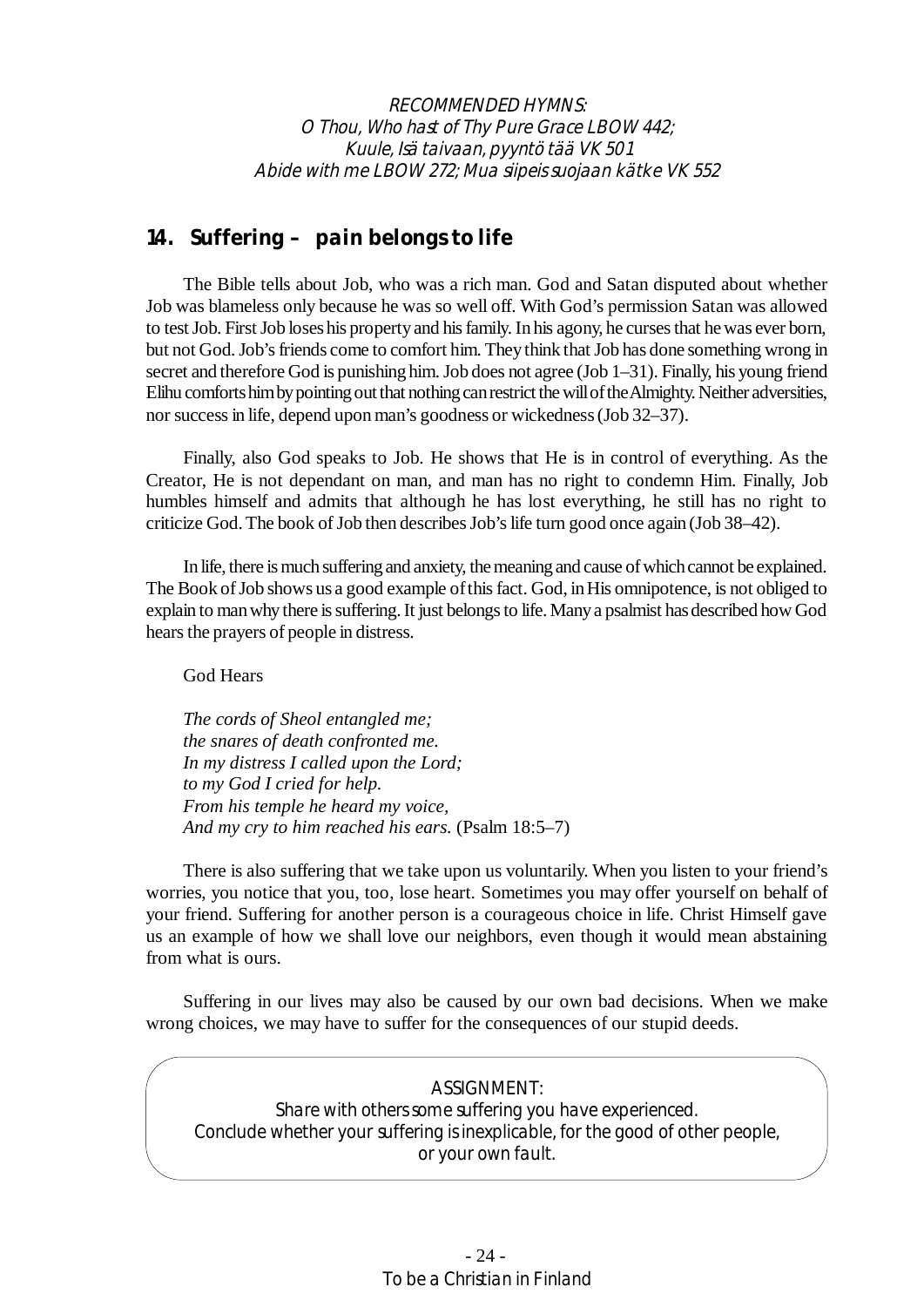Suffering belongs to life, and it cannot be removed. The message of the Christian faith though is that God does not leave you alone in your suffering. When someone near and dear to you dies, sorrow may become so deep that you are filled with grief. Then it is wise to look for help. Congregations arrange grief-counselling groups, and individual pastoral care may also be available. A psychologist or therapist may also be of support if you feel your grief is particularly acute.

God does not tempt anybody. There is not necessarily any purpose for suffering. Going through suffering may sometimes deepen a person's relationship with God. By consenting to suffering, we acknowledge at the same time that God is the Almighty whom we cannot understand. The pain of parting may lead to a new life.

In the song, "*Itkemättömät itkut"* lyrics by Anna-Mari Kaskinen, music by Petri Laaksonen, suffering is expressed. (In English, '*Even If Tears Don't Come'*; translation by Heli Tissari).

| Kerran vielä merkityksen saavat kaikki itkut, There's a reason for every tear we shed, |                                                |
|----------------------------------------------------------------------------------------|------------------------------------------------|
| kaikki lyödyt haavat.                                                                  | for every wound we get, just not revealed yet. |
| aika kutoo suurta salaisuutta,                                                         | Time with her brush paints                     |
| kivun kautta Jumala luo uutta.                                                         | what's hidden from us,                         |
| Mikään vaihe ei voi mennä hukkaan,                                                     | God has an aim                                 |
| kyyneleetkin puhkeavat kukkaan.                                                        | when we go through some pain.                  |
| Vaikkei silmä vielä nähdä saata,                                                       | No phase in our life is without strife,        |
| tuskakin on toivon kasvumaata.                                                         | but what seems, isn't so bad,                  |
|                                                                                        | we shall be glad.                              |
|                                                                                        | We cannot see it now, and can't say how,       |

*but all our toil is soil for hope: we'll cope.*

A well-known negro spiritual seeks comfort from prayer.

Nobody Knows

*Nobody knows the trouble I've seen, Nobody knows but Jesus. Nobody knows the trouble I've seen, Glory, halleluja. Sometimes I'm up, sometimes I'm down, Oh yes, Lord. Sometimes I'm almost to the ground, Oh yes, Lord.*

#### RECOMMENDED HYMNS:

When in the Hour of Deepest Need LBOW 303; Päivä vain ja hetki kerrallansa VK 338 Lost in the Night LBOW 394; Hyvyyden voiman ihmeelliseen suojaan VK 600

# **15. The Christian Hope – the best days are ahead**

Faith, hope, and love belong to the life of a Christian. We can be convinced of God's love through believing that Jesus died for us. Hope opens up new horizons even when we experience distress. Love is God's gift to us. We experience God's Love and goodness every day of our lives. To be loved and to show love to other people is the calling of a Christian.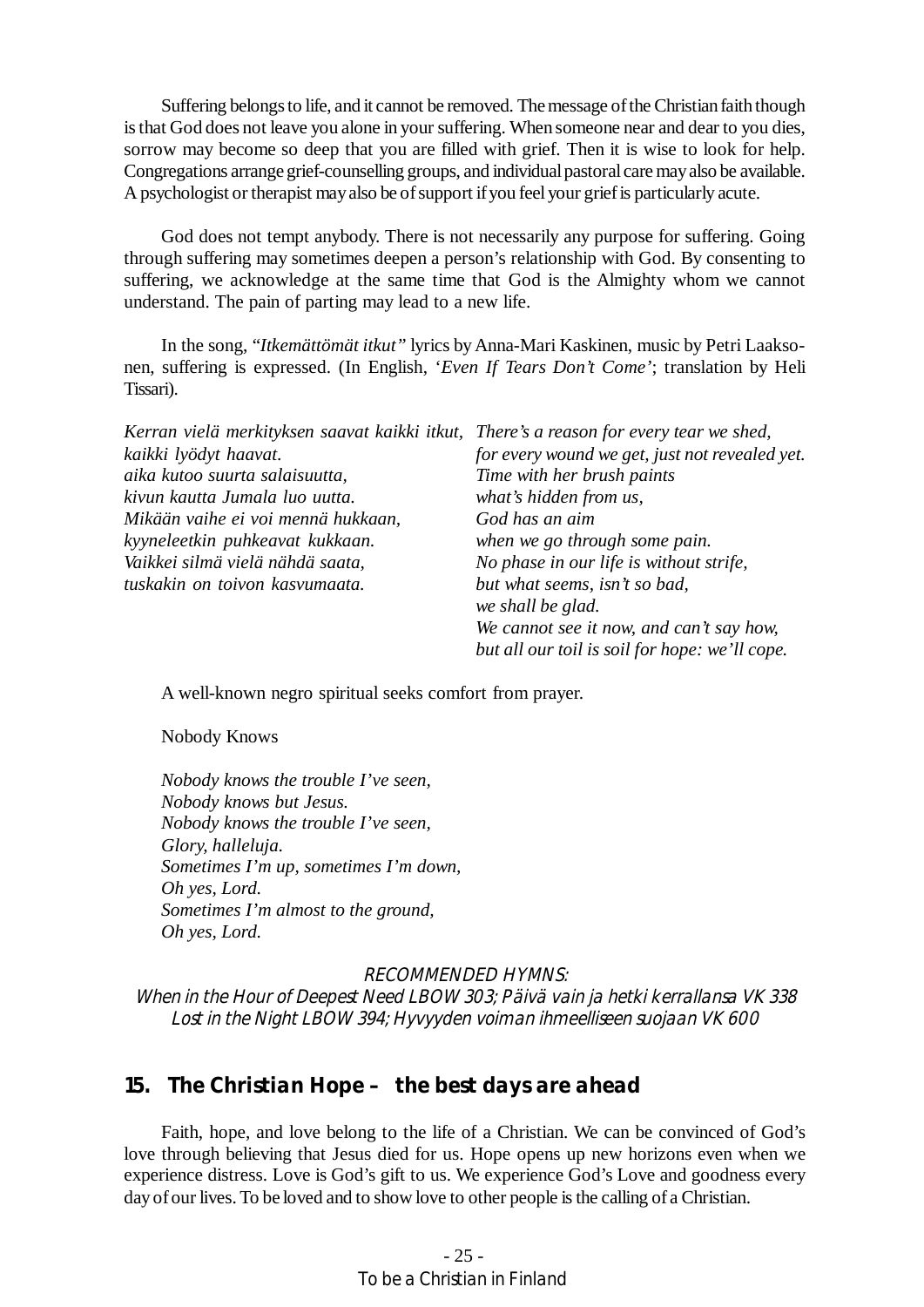Christian hope is hope for the future. We hope that God guides our lives. Christian hope also opens up a view to eternity. God so loved the world that He gave His Son as a ransom for the sins of all people. The love of God, which can be seen in Christ, touches us through the work of the Holy Spirit, especially when we read the Bible. Sometimes we may experience God's Love in the words of another person.

Summary:

God's activity in the world can be shown diagrammatically as follows:

The Creator sent His Son Jesus to tell, through the work of the Holy Spirit, about His love towards all people. It is His wish that, when people hear the call of the Holy Spirit, they could again have Communion with God, ransomed by Jesus Christ.

Communion with God is the goal of the Christian life. The Bible speaks of heaven, where faith will be changed into sight. Every baptized Christian is invited to the wedding feast in heaven. There we shall see God. Eternal life is a secret, of which little can be known. The prophet of the Book of Revelation lifts the veil of secrecy:

*"Then I saw a new heaven and a new earth; for the first heaven and the first earth had passed away, and the sea was no more. And I saw the holy city, the new Jerusalem. Coming down out of heaven from God, prepared as a bride adorned for her husband. And I hear a loud voice from the throne saying, 'See, the home of God is among mortals. He will dwell with them; they will be his peoples, and God himself will be with them; he will wipe every tear from their eyes, Death will be no more and crying and pain will be no more, for the first things have passed away'"* (Revelation 21:1–4).

An internationally well-known song of American origin describes the hope of a Christian.

We Shall Overcome

*We shall overcome, we shall overcome, we shall overcome some day. Oh, deep in my heart, I do believe, we shall overcome some day.*

> RECOMMENDED HYMNS: Come, Thou Almighty King LBOW 522; Jo mahtaisimme yötä ja päivääkin kiittää VK 345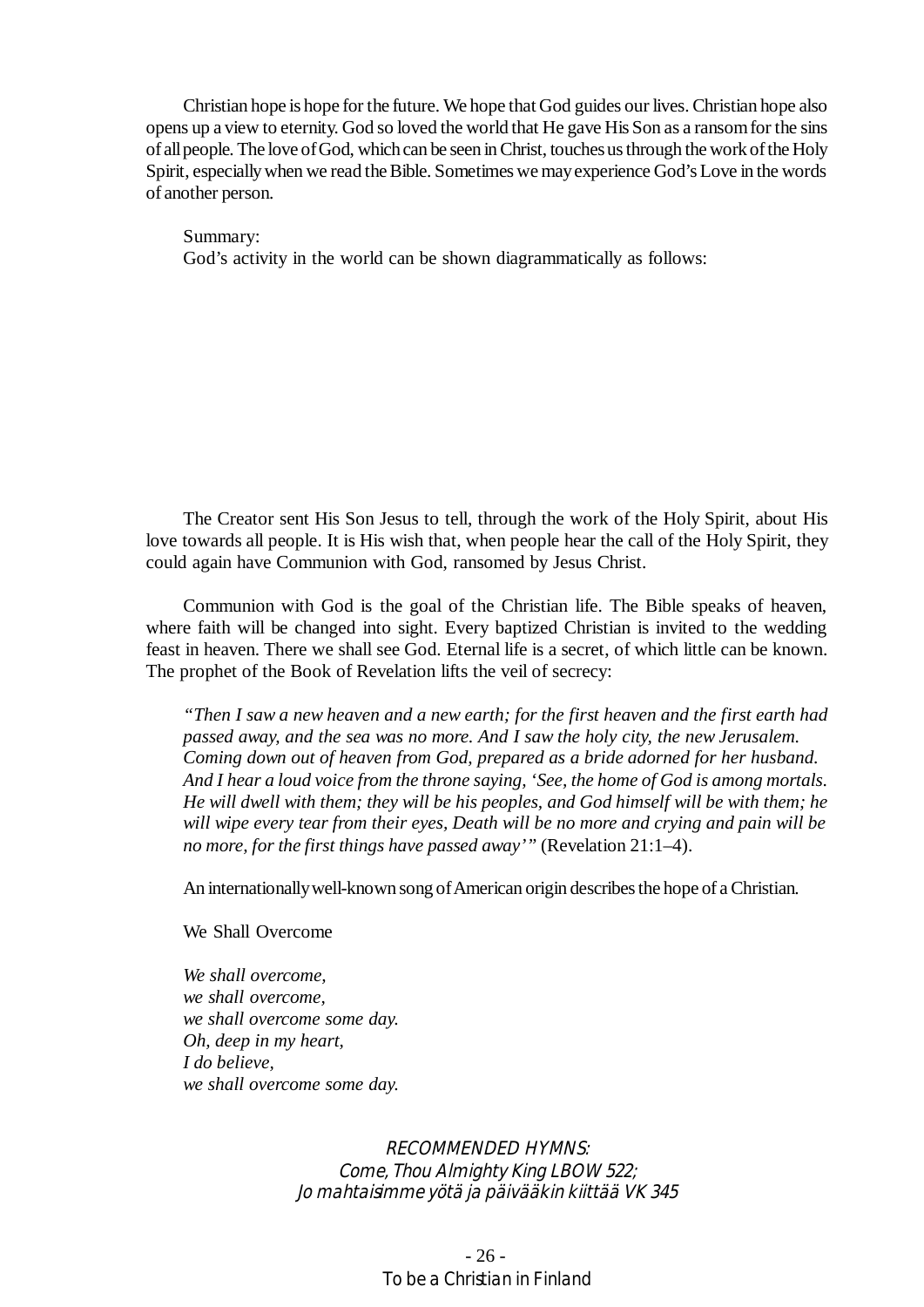# **II THE EVANGELICAL LUTHERAN CHURCH IN FINLAND**

The word *church* means **"**belonging to the Lord". The early Christians began to gather at homes soon after Pentecost in order to remember Jesus' resurrection and his teachings. They also read the Old Testament and Paul's letters, as well as the Gospels. They prayed, and together enjoyed the Lord's Supper. The Church continues this spiritual mission to strengthen Christians in their faith and call all people to God's Kingdom. The Church is God's people. "The Church is the communion of saints where the Gospel is preached in its purity and the holy sacraments are administered according to the Gospel" (The Augsburg Confession VII 1). A church in a certain locality is called a congregation, the members of which are baptized Christians. Martin Luther stated on the church:

*We, too, were born in the Gospel as heirs…through the Church. The Church teaches, tends to us warmly, carries us in her womb, upon her lap, and in her arms, models and makes us perfect according to the shape of Christ until we grow perfect…Thus everything takes place through the office of the Word.*

The word *church* also means a church building, where a congregation gathers together. In Finland, there are churches everywhere. In the countryside, the church is often in the middle of a village. If you stand on a high place in Helsinki, you can see seven churches at a glance. The Mediaeval stone churches reveal that Christianity has influenced the life of Finns already for centuries. On the other hand, wooden churches indicate that even in small villages, people wanted to build churches of their own. Newly constructed churches in the ever expanding suburbs indicate that people want congregational halls built close to where they live. Some churches are difficult to recognize as churches. An example of this is Temppeliaukio Church located in the center of Helsinki. Its whole structure was excavated from solid rock.

Judging from the Christian burial traditions, Christianity came to Finland as early as the ninth century. Finland was a mission field then. The Orthodox faith spread from the East. In Finnish, the Slavonic loan words "risti", "Raamattu", and "pappi" mean "cross", "Bible", and "minister" respectively. From the West came Roman Catholic influences. Finns learned to know Christianity in its two main forms.

# **1. The Church and the State**

In Finland, the Church and the State have carried out their duties in very close union. During *the Middle Ages* (circa 1200–1500), the Church in Finland was Roman Catholic. It had a strong legal and economic status. The church earned its income by collecting taxes directly from the citizens. The King of Sweden was the head of the Church. The clergy of the Church and the civil servants for the State were trained at the Cathedral School of Turku.

*During the Reformation* (in the sixteenth century), the Church changed to Lutheran, when Mikael Agricola brought the influences of the Lutheran Church with him from Germany. Following Luther, the church began to teach that man is saved only by faith for Christ's sake. Agricola translated parts of the Bible into Finnish. Thus, he became the father of written Finnish. During the Reformation, the ideal was that each person could read the Bible in his or her own language. The King of Sweden was still though the head of the Church, and he confiscated large amounts of Church property.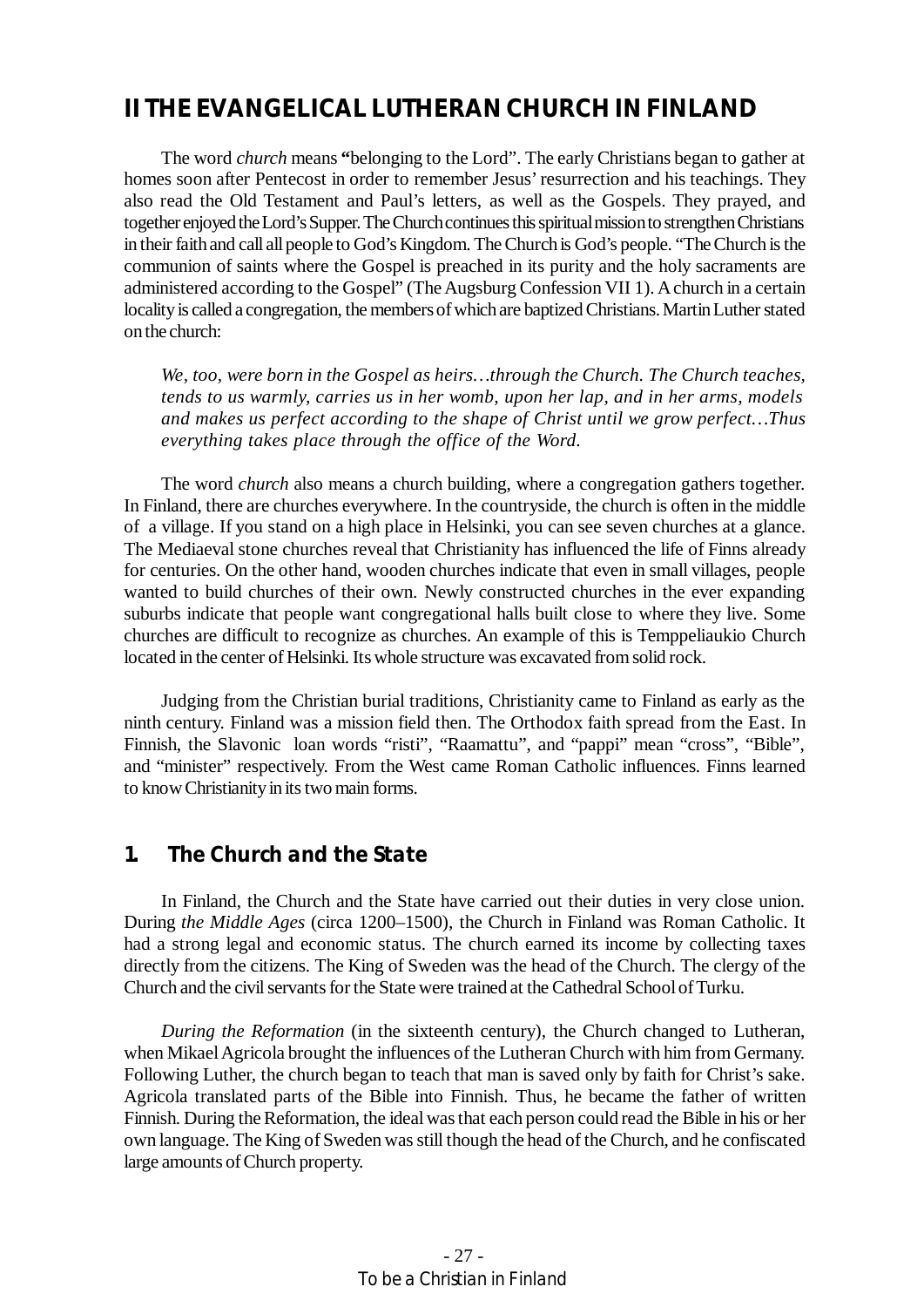*During the Age of Orthodoxy and the Enlightenment* (in the seventeenth and eighteenth centuries), it still was compulsory for all to belong to the Lutheran Church. The Church administered education and teaching. Parish clerks were teachers in their own localities. The Academy of Turku was founded to meet increasing educational needs.

*During the era of Russian rule* (1809–1917), Finland was separated from Sweden and gained a large degree of autonomy. The Orthodox Tsar of Russia acted as the head of the Lutheran Church of Finland. The Church formed a decision-making body of its own: the General Synod. The activities of the Church and therefore those of the State began to be differentiated. At this time, the first private schools were established. Elementary schools and the National Board of Education were also established. Circulating elementary classes provided by the Church continued to be the most important educational institution for citizens.

*From the period of Independence* (1917–) the Church and the State have continued to be differentiated. The State is now responsible for general compulsory education. In schools, religion is taught to the pupils who belong to the Church. The Church is an administratively independent entity under public law. The Church has a right, based on the law, to collect taxes from its members in connection with the collection of municipal taxes. The Church still has societal obligations such as burials and the maintenance of graveyards.

The relationship between the State and the Church continues to change. A Freedom of Religion Act was passed in 1922. According to this act, everyone has the right to confess one's own faith or not to confess any faith, as long as one does not break the law, but observes good manners. Previously, when we had a State Church, the State decided on matters of the Church. Nowadays, the Evangelical Lutheran Church of Finland is administratively independent. It is called a folk church, because the vast majority of people belong to the Church (83.1% in 2005). The State and the Church have many common challenges, for example the ethical discussions which have grown more and more intensive in recent years. The Church influences the citizens' opinions by its teaching of ethics.

| Summary:            |                                                                          |
|---------------------|--------------------------------------------------------------------------|
| <b>State church</b> | $-$ All belong to the Church.                                            |
|                     | - The decision-making bodies of the State use their supreme power to     |
|                     | decide Church issues.                                                    |
| <b>Folk church</b>  | - Belonging to the Church is voluntary.                                  |
|                     | $-$ The decrees of the Church are made by its own administrative bodies. |

The Finnish school system has developed as a result of cooperation between the Church and the State. The teaching of religion is one of its features. According to the Freedom of Religion Act, amended in 2003, religious faith is a basic right of citizens. It is not only the choice of an individual, but also part of community tradition. Church members receive instruction in their own religion at school. Students have the right and also a duty to participate. Non-church members may also participate. The Evangelical Lutheran Church also provides information about other faiths. For those who do not belong to any denomination, instruction in philosophy of life, ethics and comparative religion is arranged. Instruction in minority faiths is also arranged if there are enough of those who desire to receive it.

> DISCUSS WITH YOUR TEACHER: How is the centuries-long Christian tradition visible in Finland?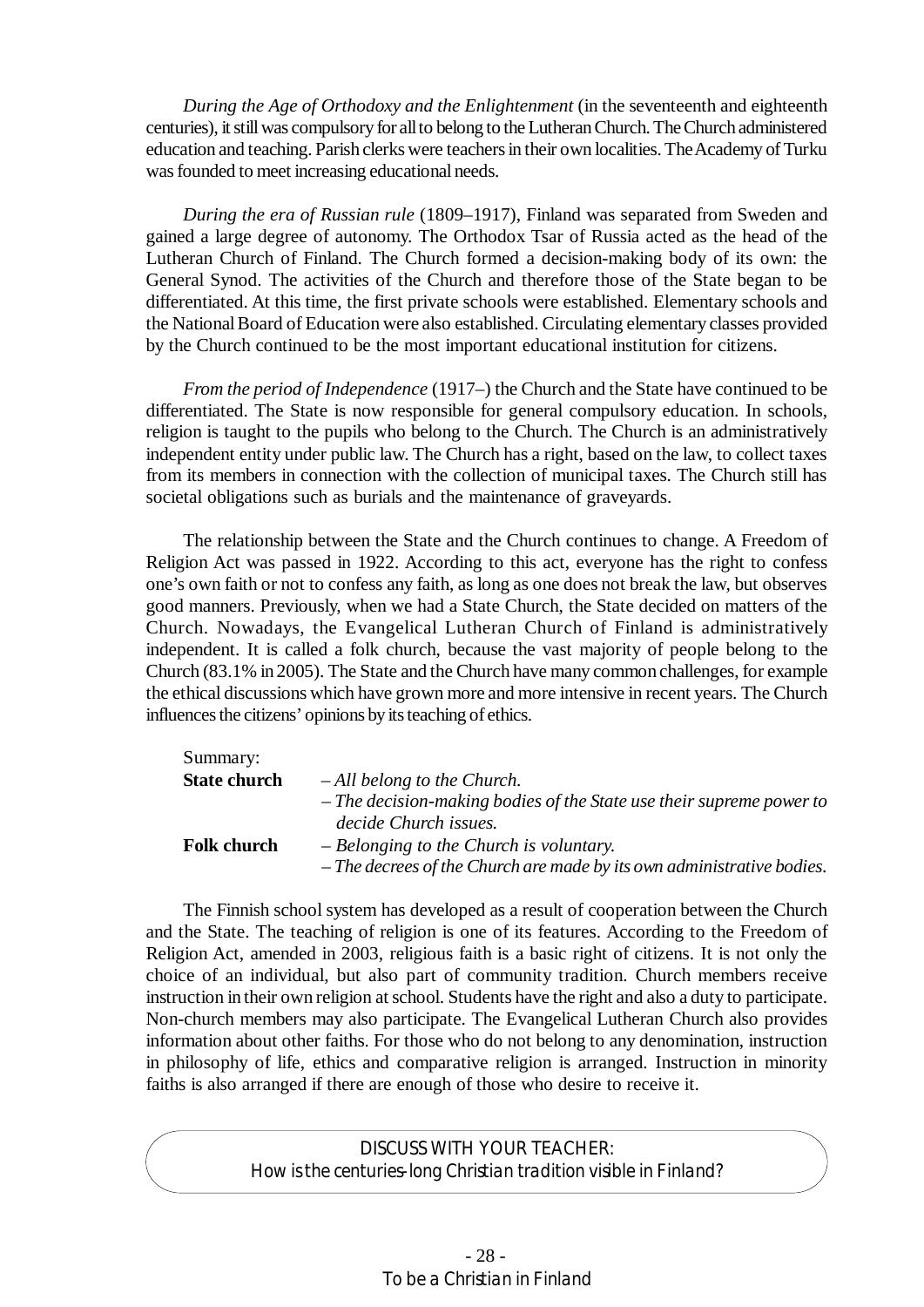# **2. Worship service – Mass**

Worship service or Mass is a common feast of the congregation and is held every holy day. Church service is a place where God nurtures our faith by serving us. From church service, we are sent to our everyday lives where we then can serve our neighbors, and live in such a way that brings glory to God. According to the Lutheran confession, a congregation is where the Word is proclaimed and the holy sacraments are administered correctly.

The Sunday service is most often Communion service. All baptized Christians may partake of the Holy Communion (see the Holy Communion I,12); Children may take Communion together with their parents. All who are already confirmed may take Communion independently.

During the church service, the *liturgist* officiates at the altar and usually also *preaches*. Together with an assisting minister, the presiding minister is responsible for the offering of Communion. Deacons or lay people who have been authorized to assist may assist with Communion. *The church musician* is responsible for music, for conducting the choir, and for playing the organ, if there already isn't *an organist* in the congregation. The church musician is assisted by members of the congregation who sing in a choir, or play instruments. The whole congregation sings *hymns*. Other people are also involved, for instance, in the reading of the Scripture, the collection of offerings or assisting with prayer of intercession.

Often those assisting with worship service contribute to other activities within the congregation. You may become active yourself. Find out the practice of your own congregation and volunteer! Some special worship services are prepared and directed to a certain group of congregation members. There may be services for young people, confirmation masses, end of school year services, or outreach services for people in a certain area. International services in different languages are organized in many of the biggest cities. The Evangelical Lutheran Church of Finland also serves Finnish expatriates by organizing church services and ceremonies for those who work abroad. Services may also be arranged in tourist areas popular among Finns.

#### ASSIGNMENT:

What types of church services are offered by the church in your current home country? Find out if there are church services offered in your mother tongue in the country where you live.

Many Christian organizations also arrange special church services. For instance, *St. Thomas Mass*, which was first celebrated at Agricola Church in Helsinki, gathers together nearly a thousand people every week. At St. Thomas Mass, congregation members are more active and energetic. There is also a wider variety of music. Christian counselling is also available there. St. Thomas Masses are held regularly in the largest urban parishes.

Church services are the core activity of a congregation. During holiday seasons, such as Christmas or Easter, more people generally attend church. Church services are also broadcast regularly every Sunday. In addition, church services are telecast a couple times per month.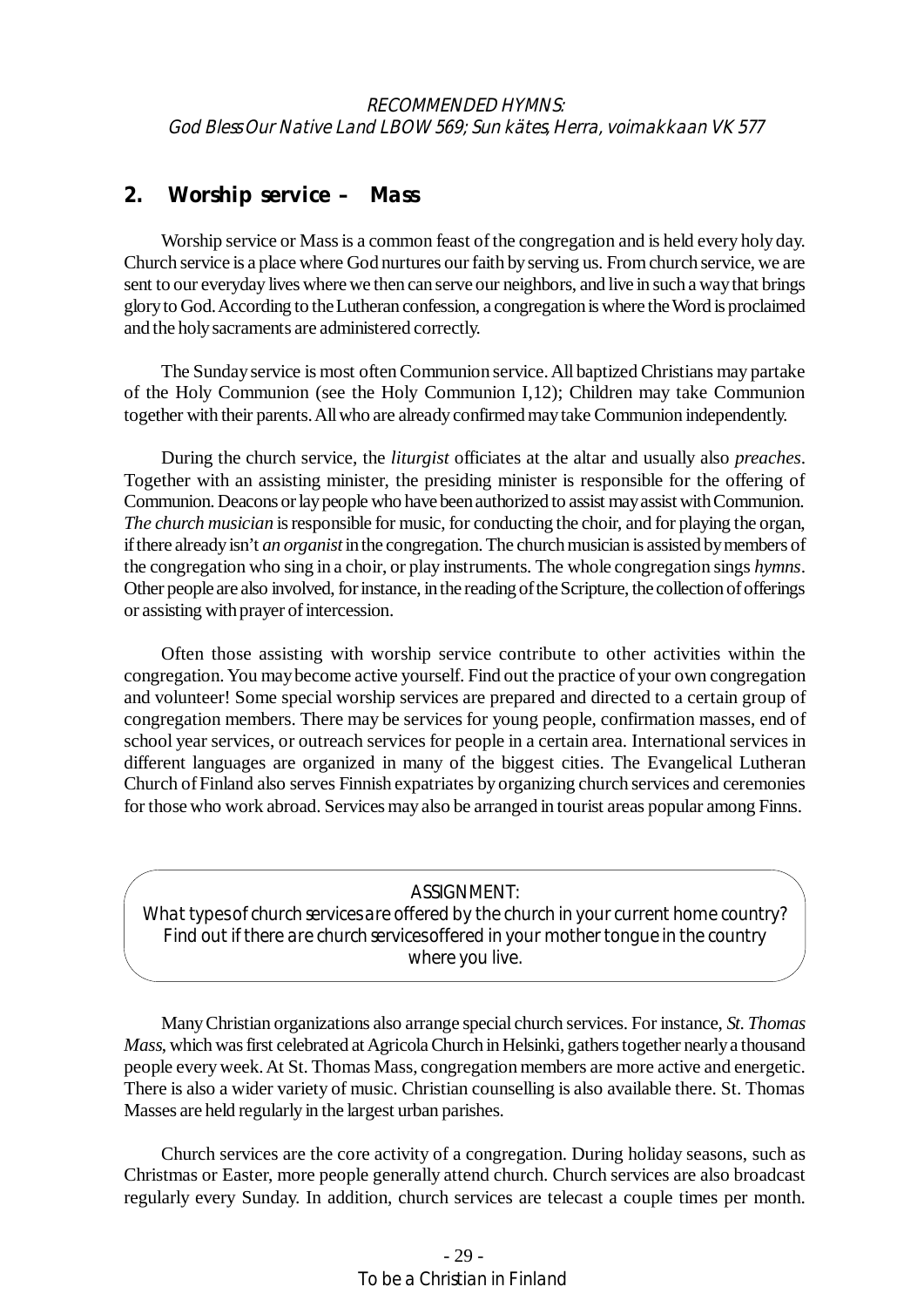Other devotional programs are broadcast on the radio on a regular basis.

DISCUSS WITH YOUR TEACHER:

You may have heard people say that Finns are not religious because only a small minority (2.5%) attends church services regularly. Why is this?

Suggested link: Finnish church services on the Internet at [www.verkkokirkko.fi](http://www.verkkokirkko.fi)

## RECOMMENDED HYMNS: God Himself Is Present LBOW 249; Oi kuinka ihana VK 200

# **3. The church year**

The life of the congregation is guided by the *Church year*. Church services and other religious ceremonies receive their contents and character from the events of*the salvation history* reflected in the Church year. The Biblical texts and themes of the holy days relate to the events foregrounded in the course of the Church year. The *liturgical colors* also tell us about these themes. The major festivals of the Church year are the following: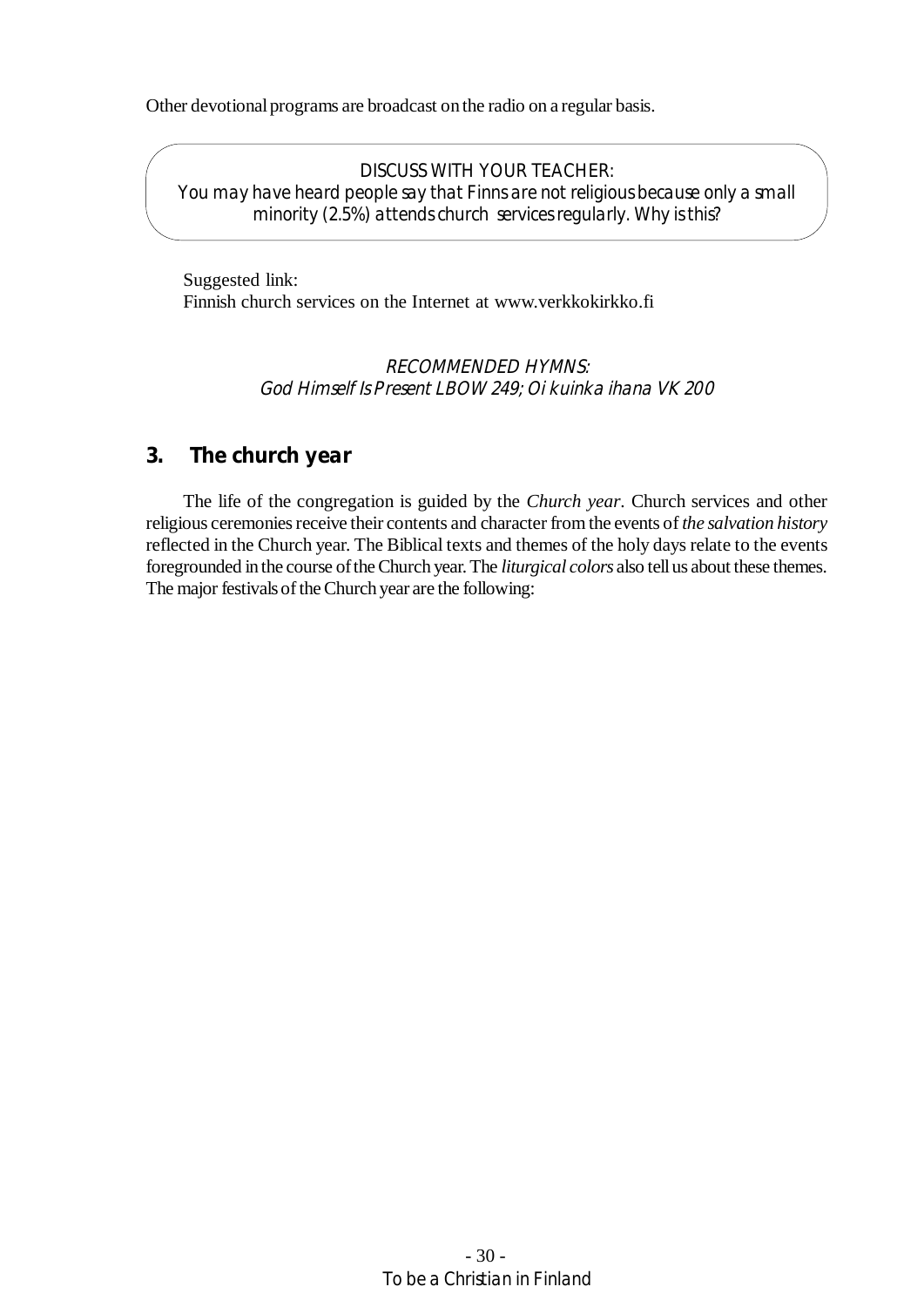| Liturgical colors: |                                                          |
|--------------------|----------------------------------------------------------|
| White              | - the color of glory, innocence, purity, and Easter time |
| Purple or blue     | - the color of expectation, preparing, and penitence     |
| Red                | - the color of the Holy Spirit, fire, blood and witness  |
| Green              | - the color of growth and vigor                          |
| <b>Black</b>       | - the color of grief for death                           |

The Church year begins with *Advent* (Latin adventus = coming to); sometimes the first Sunday in Advent is already in November. The liturgical color on the First Sunday in Advent is white, thereafter purple or blue. In Advent, we prepare for the Nativity of the Savior. On the first Sunday in Advent, we light one candle, and on every following Sunday, one more candle is added until the fourth Sunday in Advent. The increasing candlelight relates to the Nativity of Jesus, the Light of the World, which is coming near. A further theme of the Advent Season is Jesus' return at the end of history.

#### RECOMMENDED HYMNS: Prepare the Royal Highway LBOW 26; Käy, kansa, Herraasi vastaan VK 6

*Christmas* (white) is celebrated on the 25<sup>th</sup> of December. During Christmastime schools are on break. Many people attend church during Christmastime. The hours of devotion on Christmas Eve and the worship service on Christmas morning celebrate Christ's birth. *The Favourite Christmas Carols, Kauneimmat joululaulut* in Finnish, are especially popular occasions, gathering people to sing together, and serving to benefit foreign missionary work.

In Finland, Christmas is primarily a family festival, which children await using advent calendars. On Christmas Eve, people gather together for the traditional Christmas dinner. Carols, games, and exchanging Christmas presents in the presence of Santa Claus, are all connected with the celebration of Christmas. Finns, who live abroad, often try to organize Christmas celebrations that resemble Christmas in Finland. *Epiphany* (white) is the final Christmas celebration. It is celebrated to commemorate the visit by the Three Magi to the manger in which Jesus was lying.



#### RECOMMENDED HYMNS: From Heaven Above LBOW 51 = Enkeli taivaan VK 21

*Easter* is the climax in the history of salvation. It is celebrated on a Sunday in late March or early April. It is preceded by Lent, the period of forty days before Easter. During Lent, it is good to stop to consider our Lord's last days on earth. The week before Easter is called Holy Week. In the evenings during this week some parishes organize evening services with action sermons which follow the story of Christ's Passion. In some parishes, you can participate in so-called Easter pilgrimages by walking through several rooms dedicated to the different stages of Christ's journey to the Cross.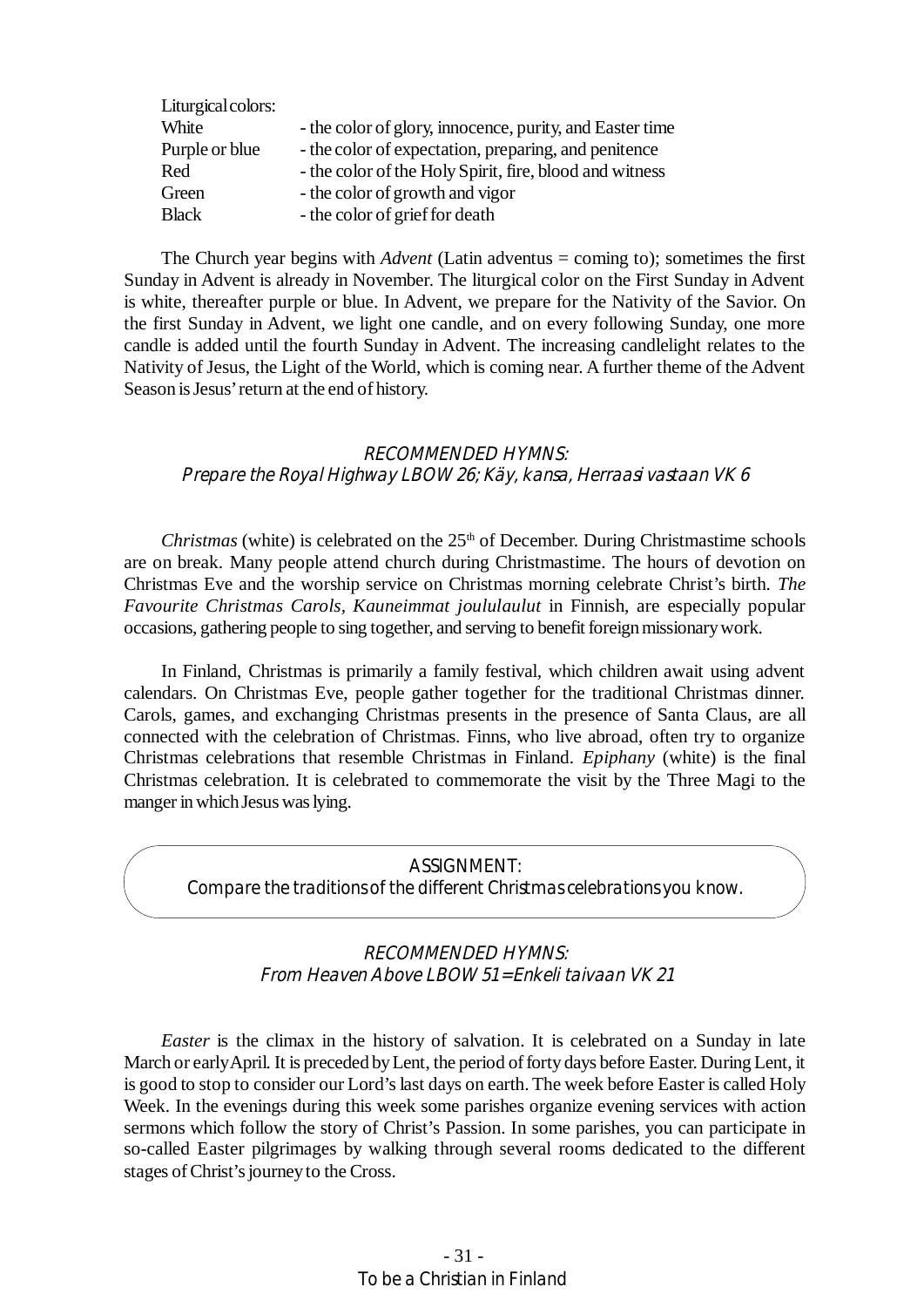On *Maundy Thursday* (purple or blue) we commemorate the institution of the Holy Communion. On *Good Friday* (black) we stop to reflect on Jesus' death on the cross. The events culminate with the joyful resurrection festival on Easter (white). In addition to services and devotion hours, many people attend various kinds of concerts and passions (musical narratives) during the Holy Week; different congregations have their own traditions in arranging them.

#### Summary:

Easter is celebrated on the first Sunday after the full moon (March 22–April 25) after the vernal equinox (March 21).

#### ASSIGNMENT: What is 'Good Friday' in your own language? What does it reveal about the celebration?

#### RECOMMENDED HYMNS:

O Sacred Head, Now Wounded LBOW 117 = Oi rakkain Jeesukseni VK 63 That Easter Day with Joy was Bright LBOW 15; Lensi maahan enkeli VK 88

*Ascension Day* (white), the festival of Christ's ascension to heaven, is celebrated forty days after Easter. *Pentecost* (red), the birthday of the congregation, is celebrated fifty days after Easter in remembrance of the pouring out of the Holy Spirit. The Finnish word "helluntai" is based on the Swedish language: "helig dag" means "holy day". In other languages, Pentecost is named after the Greek word *pentekoste* (the fiftieth).

> RECOMMENDED HYMS: Come, Holy Ghost, God and Lord LBOW 163; Henki, armon tuoja VK 199

The first Sunday after Pentecost is the day of *The Holy Trinity* (white). This holy day signifies the work of the unseen Triune God in the world. It also ushers in the second half of the Church year, marked by a relative lack of festivals. Subsequent Sundays are numbered according to the order in which they come after Pentecost.

#### RECOMMENDED HYMNS: Come, Thou Almighty King LBOW 522; Me kiitämme sinua VK 126

One festival in the season after Pentecost (the general color green) is *Midsummer, "juhannus" in Finnish,* (white), celebrated in remembrance of St. John the Baptist. In early October, there is *Michaelmas* or the *Sunday of St. Michael and All Angels*(white). Angels, God's messengers, are celebrated at Michaelmas.

*All Saints' Day* (red or white) is celebrated at the beginning of November by lighting candles on the graves of close relatives. This prominent festival, important to Finnish culture, is celebrated by commemorating the faithful departed. *The last Sunday in the Church year* (green) reminds us that *Christ is the King* and the Lord. On the Day of Judgement, we are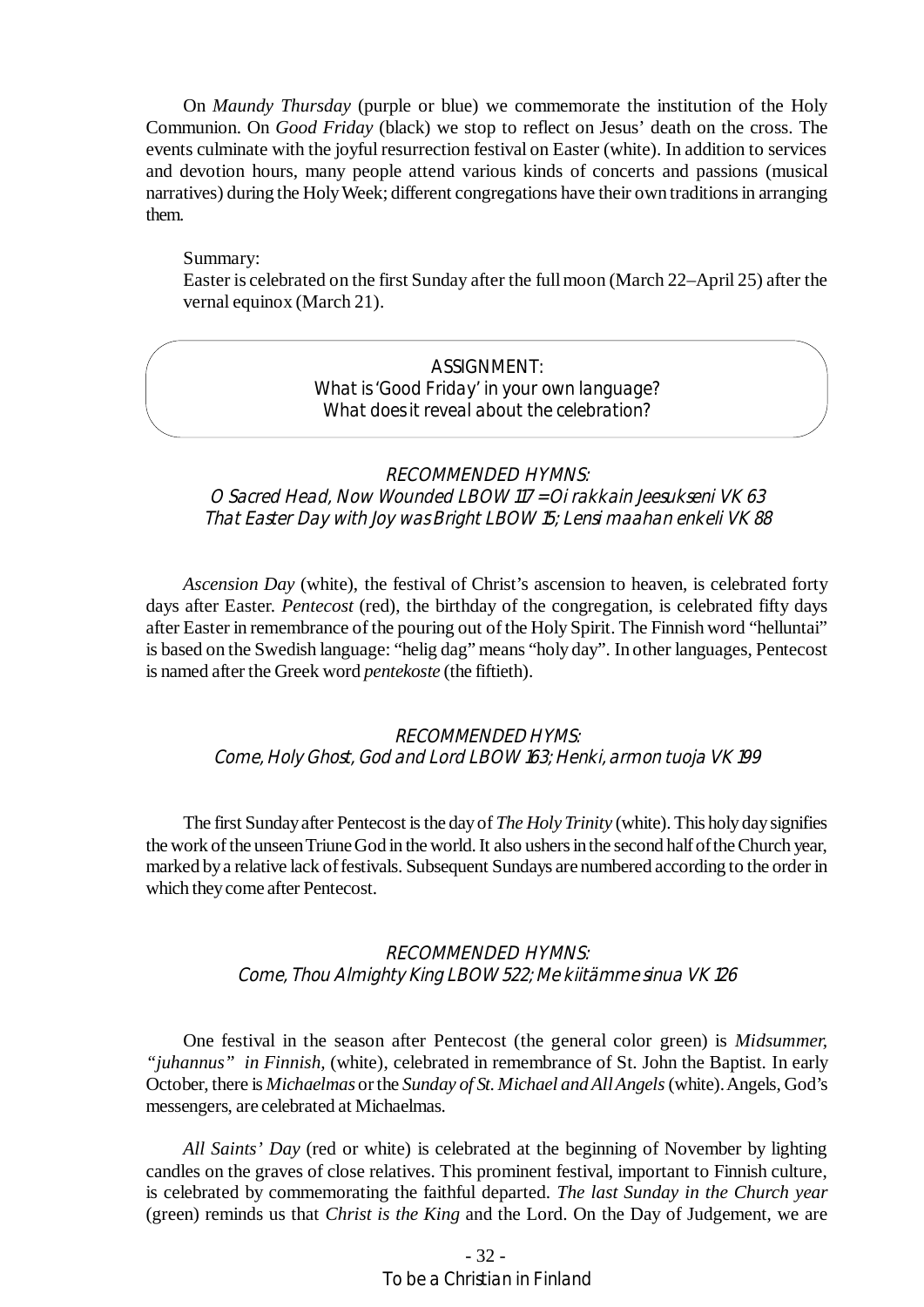called to account for our lives before God.

#### RECOMMENDED HYMNS: For All your Saints, O Lord LBOW 176; Rauhan saivat pyhät Herran VK 146

#### **4. Church ceremonies, sacraments and rites**

*Baptism* is the most important of church rites. In Baptism, God joins man in the fellowship of Jesus Christ and takes him as a member of his Church. In Baptism, one becomes a member of the congregation. The baptism ceremony is also called christening, because, in baptism, the sign of the cross is marked above the person to be baptized as a sign that the person has been joined to the Christian fellowship. Baptism is officiated by a pastor. *Emergency baptism* can be officiated by any Christian if there is reason to believe that the newborn will not survive after birth. Baptism is then later affirmed in the ceremony of Affirmation of Baptism, which resembles christening. The child is not baptized again, however, as baptism is a unique event.

The majority of Finns (about 87% in 2003) are baptized as infants. This follows the old tradition of most major Christian churches, according to which God's blessing and gifts are also intended for children. Baptism is already in itself a worship service. Baptism takes place at home or at the parish premises. It is customary to invite family and friends to celebrate. The baptism ceremony connects different generations. Grandparents are often the guests of honor on this occasion.

The infant to be baptized needs at least two godparents, chosen by the child's parents. The task of the godparent is to lend spiritual support to the infant and to pray for him or her. Therefore only a confirmed member of the Church can be a godparent. The godparents should be chosen carefully. An adult not previously baptized can also receive baptism. A person baptized as an adult, must first go to confirmation classes for adults. A person baptized as an adult also needs two godparents to serve as support persons for his or her spiritual life.

#### RECOMMENDED HYMNS: Take My Life, that I May Be LBOW 406; Jeesus, saavun kutsustasi VK 234

The Finnish Evangelical Lutheran Church follows the tradition of infant baptism of the old churches. Baptizing children has been an integral part of the Finnish way of life for centuries. The christening ceremony is an important event for the parents and all the family. In christening, the parents give the child a name by which he or she will be known for the rest of his or her life. God, too, knows the child by this name.

After joining the Church, the child is a member of the Church. According to the Freedom of Religion Act of 2003, a child's religious status is no longer automatically determined by that of his or her guardians. The child's guardians need to specifically express their will for the child to join or to leave a religious community. A child cannot become a member of the Lutheran Church if neither of their parents is a member. A child's right of self-determination was reinforced so that a 12-year-old child's religious status can only be changed with his or her own consent. A 15-year-old can still join or leave a religious community on his or her own by the written consent of his or her guardians. An 18–year-old can independently decide on his or her religious status.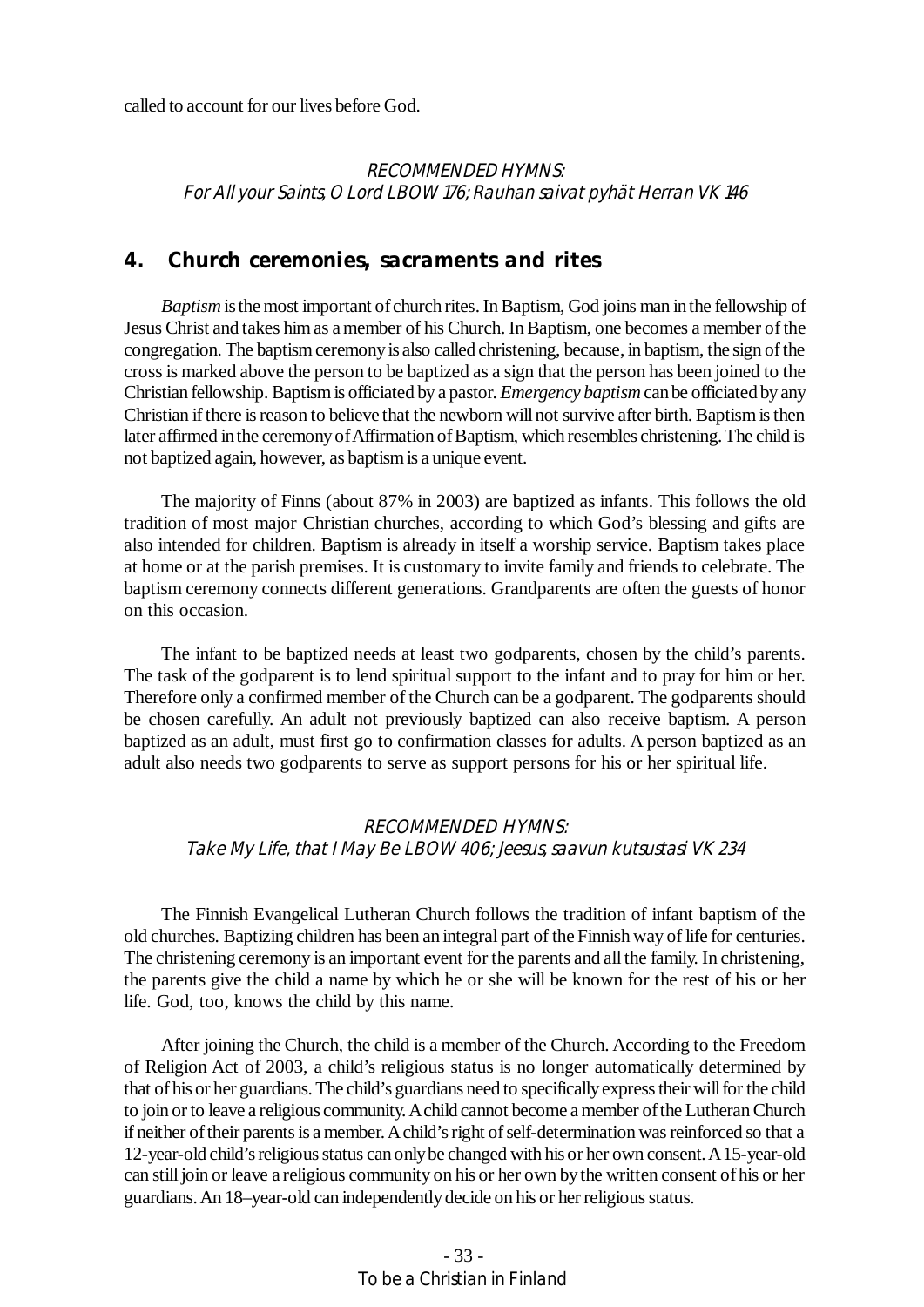Church membership guarantees congregational rights. A baptized and confirmed member of the congregation may independently partake of the Holy Communion. After the confirmation class and subsequent confirmation, at the age of 18, he or she is allowed to vote in the Parish Elections. He or she is also eligible to be a candidate for the Parish Board or Parish Council.

In connection with the baptismal rite, the child's name, native language, and religious affiliation are recorded in the state civil registry office. The child of Finnish citizens is then also recorded as a Finnish citizen and as a member of the parish in whose area he or she lives. This principle of parochial church activity means that there can only be one Evangelical Lutheran parish in a locality. Therefore, Church members in a certain geographical area all belong to the same parish. Accordingly, following this same principle, *the dioceses* in the Finnish Church have been regionally divided into *parishes* that cover the whole country. At the beginning of 2006 there were 548 parishes.

Without a permanent residence permit, an immigrant cannot be accepted as a member of the Church. An immigrant though may be baptized and become a member of a Lutheran Church outside Finland. If the person is baptized into some other Christian community, he or she should first find out if the two churches accept each other's baptism and ask for a permission to be baptized. The Bishops' Conference is preparing a proposal that a person on a short-term residence permit in Finland could also become a member of the Church.

Finnish expatriates will remain members of their Finnish home parishes as long as they remain Finnish citizens. When a Finnish citizen is born abroad prior to being baptized, an appropriate form must be acquired from the Finnish Consular office for registering a new Finnish citizen in the Finnish population register. He or she will be registered in the parish where his or her parent or parents are noted as absent members. In practice, this means the parish, from which the parents emigrated abroad. The form will have the child's first name(s) and last name, as well as the full names and parishes of the godparents. The form is then handed to the baptizing pastor, unless otherwise agreed. The entry in the population register must take place no later than two months from the child's birth. It is easiest done in connection with the child's baptism; recommended within two months. The child then also becomes a member of the local Finnish expatriate congregation. Should this not exist, the child will be baptized as a member of a parish of the Church in Finland. See [www.evl.fi/ulkosuomalaiset](http://www.evl.fi/ulkosuomalaiset) for detailed instructions and the form to be filled.

At *Confirmation,* which follows the Confirmation Class, God strengthens those who have completed their Confirmation Class. The congregation prays for them, and they are blessed. During the Confirmation ceremony, the person being confirmed commits to being a disciple of Jesus by joining in the creed. After Confirmation, he or she may independently partake of the Holy Communion and also is entitled to become a godparent. After reaching the voting age of 18, he or she may be a candidate for positions of trust in the parish. In Finland, Confirmation is a memorable event for families. Most of the people who take the Confirmation Class are teenagers on their way towards independence and adulthood.

Summary: Adult Baptism also includes Confirmation.

> ASSIGNMENT: Discuss your own Confirmation arrangements with your teacher.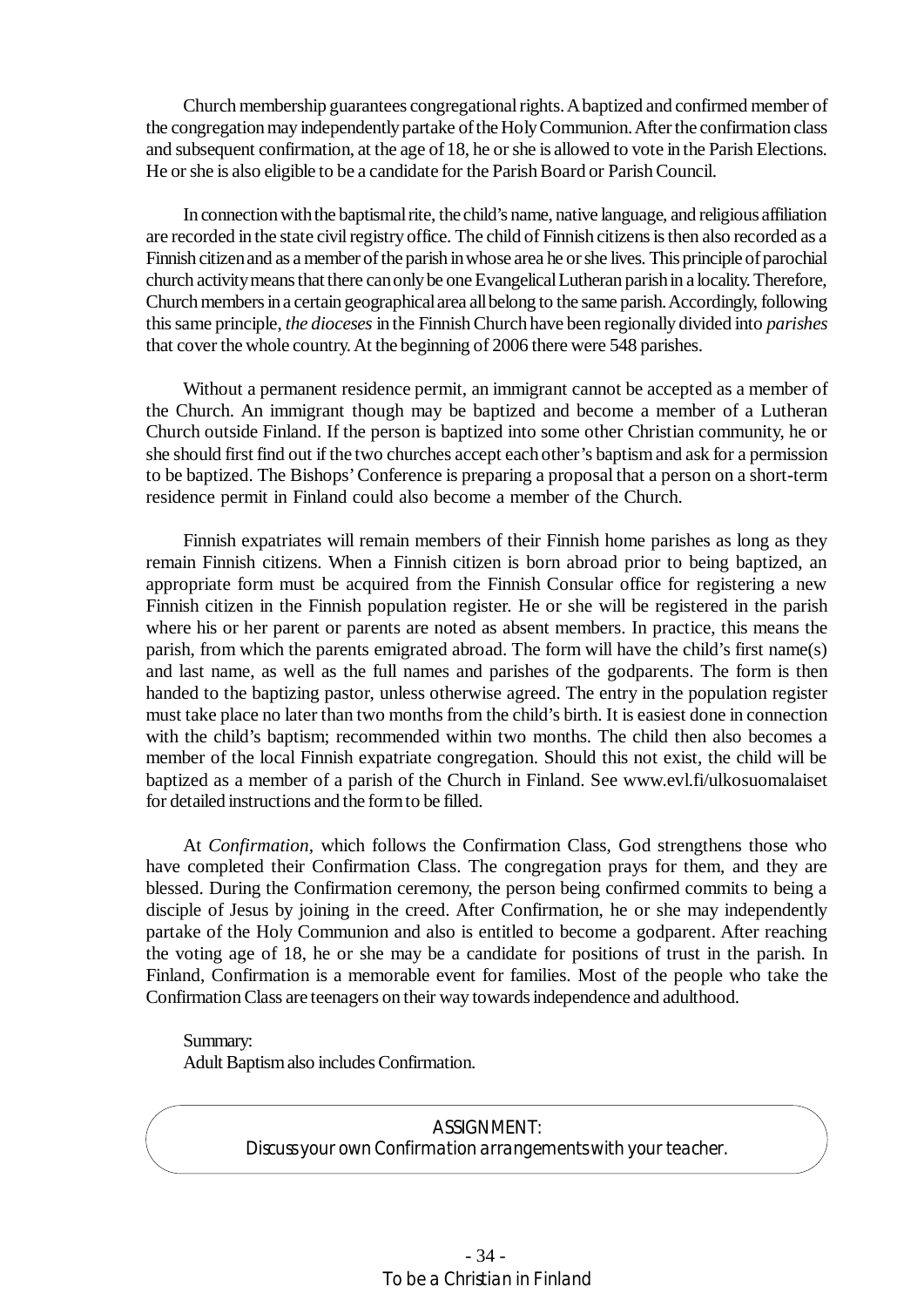#### RECOMMENDED HYMNS: Take My Life, that I May Be LBOW 406; Jeesus, saavun kutsustasi VK 234

The Church *marriage ceremony* is both a legal and holy religious act, where God is asked to bless the marriage. Marriage is the foundation for establishing a family. In marriage, partners commit to each other in public in front of witnesses. Partners may have either a church or a civil wedding. Eight out of ten couples choose a church wedding. Finnish people choose their spouses themselves and get married on their own free will. Parental interference is not regarded as proper. Even though the Church does not recommend it, it has become common for couples to live together in a commonlaw marriage before being legally wedded. Most people get married when they wish to have children.

A Church Wedding is possible if both partners are confirmed members of the Finnish Evangelical Lutheran Church. Should either one of the engaged partners not be a member of the Lutheran Church, the couple can still have a church wedding if the non-member is a member of some other Christian church or denomination. It is possible therefore to have an international wedding if the foreigner belongs to some other Christian church. The wedding can also be performed bilingually. If a Church Wedding is not possible, the couple can have a civil wedding. Such a marriage can then be blessed in a church ceremony.

The Marriage Act, according to the law of Finland, covers marriage and divorce as well as the rights and duties of the marriage partners. An informative brochure on the Marriage Act is available from Parish Offices and other population register keepers. Those planning to get married will receive the brochure upon request where possible impediments to marriage are explained. For a church wedding a foreigner's background is also investigated, in accordance with Finnish law, in order to determine if there anything would prevent them from getting married. The person to be married must be minimum 18 years of age, a confirmed member of the Lutheran Church, eligible for marriage by marital status, and not kin to the person to whom they will be married.

When the marriage ceremony is performed abroad, a Finnish pastor is usually only allowed to bless the marriage after a civil ceremony or a marriage ceremony taken place in some other Christian church. Some Finnish pastors have official wedding rights in specified countries. A prerequisite for the wedding is an examination of potential impediments to marriage. For this, it is necessary to acquire a certificate from his or her population register office. The certificate can be attained seven days after the completed form has arrived at the population register. Marriage laws are different in different countries. The religious denominations of the wedding couple also have an effect on how the wedding ceremony can be performed. If you plan on getting married abroad, remember to contact the appropriate authority in time to find out how to proceed according to law.

#### RECOMMENDED HYMNS: For the Beauty of the Earth LBOW 561; Herra, rakkaastani VK 241

*At a funeral*, the congregation blessess the deceased to his or her last journey with prayers, trusting in God's Word. The family of the deceased finds support and comfort in the Christian hope. For a Christian, death does not mean the end of everything. It is only a gateway to eternal life where Christ is resurrected and rules over death. The burial service gives the family a chance to grieve and reminds those present of the inevitability of their own death. In laying the deceased to rest, the focus is upon the proclamation of Resurrection's hope and salvation in Christ.

The majority of Finns have a church funeral in a calm and peaceful manner. Church parishes maintain graveyards. Persons who are not members of the Church can also be buried in the graveyards maintained by the Church. Often, the most beautiful garden in the area can be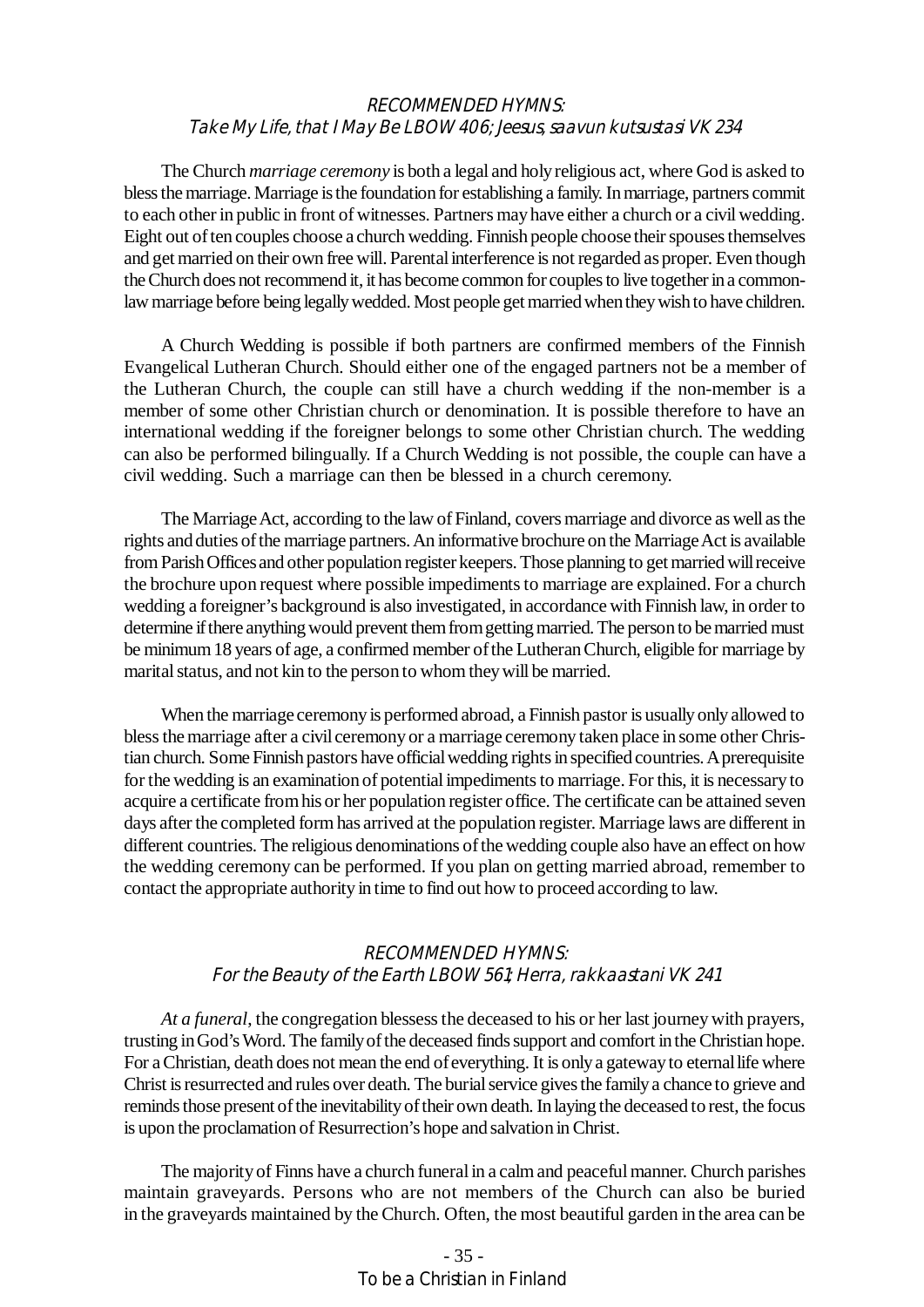found in the graveyard. Church gardens allow one to seek solace at the grave of the beloved by remembering him or her, and by being reminded of one's own mortality.

As we grieve over the death of a loved one, the Congregation supports us. Following a loss, it is best to talk with a pastor at a parish office. The funeral arrangements can be discussed and when the parish can hold the funeral. The funeral will be held no later than a few weeks after the death. This gives relatives time to prepare themselves and have all the arrangements completed without hurry. The pastor will also recommend a funeral home, which will handle funeral arrangements in the manner desired by the relatives.

#### RECOMMENTED HYMNS: I Know of a Sleep in Jesus' Name LBOW 342; Pois kirkas suvi kulkee VK 249

In Finnish culture, the deceased have always been respected. Some features may already date back to ancient traditions where food was taken to the graves of the dead at certain times. Today, respect for the family's deceased members is expressed by lighting candles on the graves of the beloved, both on All Saints Day and on Christmas Eve. It is definitely worthwhile going to the churchyard to see this. A sea of candles in the memorial grove is an uplifting sight. It tells of the longing to be connected with those who have passed away. At the same time, it proclaims that death does not have the last say. Behind death, there can be seen the hope of eternal life for the sake of Christ's resurrection.

#### **5. Types of parish work**

Parishes conduct a wide spectrum of activities. People of all ages can participate in various activities within their own age group even if not a church member. Here are some of the typical activities provided by the congregation.

*Children's work* is done e.g. in Sunday schools. *Sunday School* is a worship service for children where they are given the opportunity to be still and feel that our Heavenly Father is taking care of them. At Sunday School, children receive insight into Bible stories. They sing, do crafts, draw and play. Sunday schools are primarily meant for children aged 4 and above, but the whole family can also come along. Sometimes, Sunday School can be arranged simultaneously with the sermon during the communion service.

In some parishes, it is customary to send the parents of baptized children an invitation to *a family club*. *Children's day clubs* are clubs for 3 to 6 year-olds meeting on weekday mornings or afternoons for 1.5 to 3 hours at a time. A trained church nursery teacher always directs the club. The clubs aim at teaching children the Christian faith, supporting parents in their child rearing task as well as supporting children in their growth and development in a comprehensive manner. For school children, there are *afternoon clubs* at the end of the school day.

#### RECOMMENDED HYMNS: Children of the Heavenly Father LBOW 474; Jumalan kämmenellä VK 499

A juniors' program exists for 7-14 year olds. Activities include cooperation with schools, various boys' and girls' clubs and camps and excursions.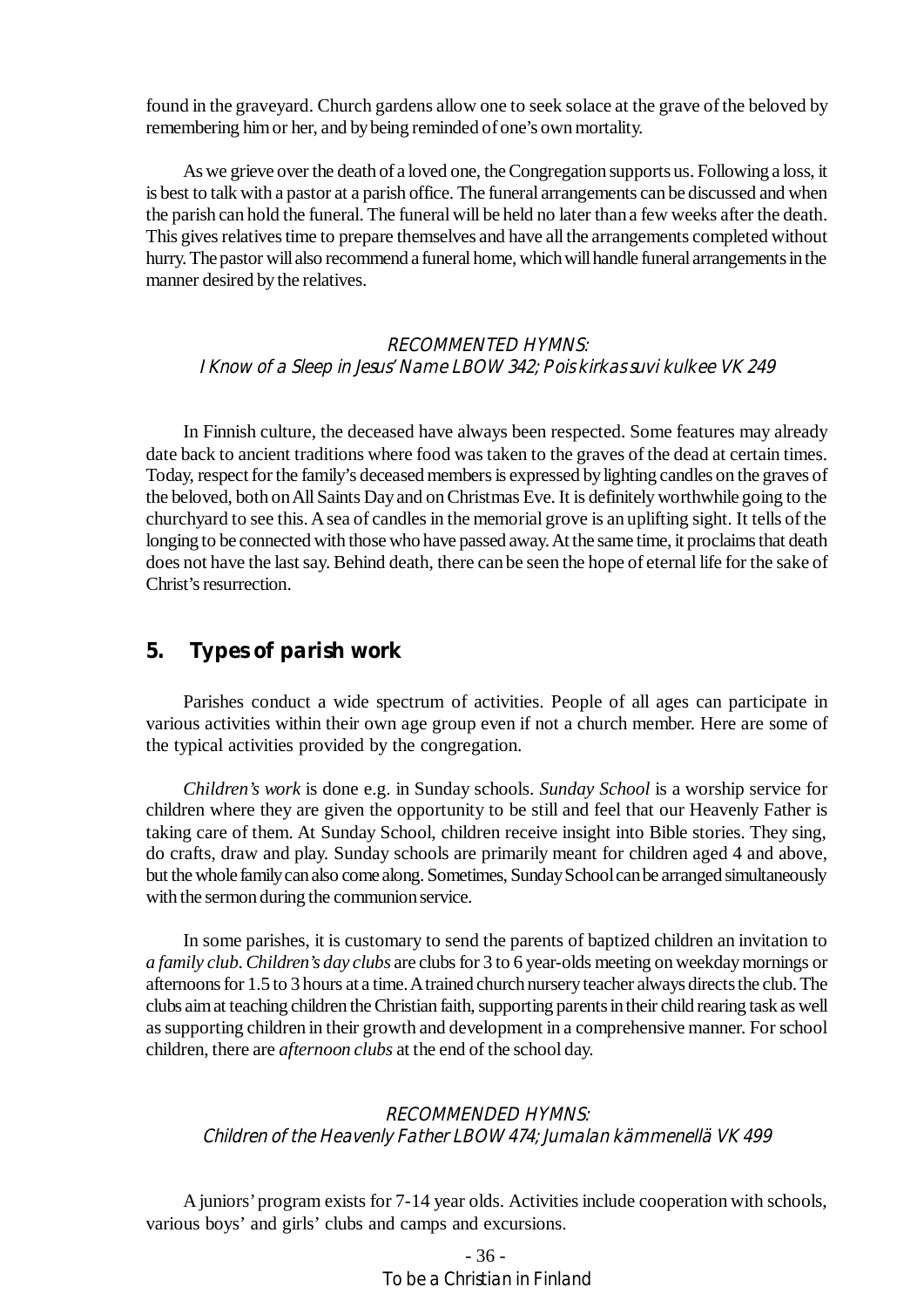The most popular types of juniors' program are various clubs, e.g. sport clubs, that are open to all. The meetings also feature teaching of the Christian faith. Many clubs need interested parishioners to lead the clubs.

#### RECOMMENDED HYMNS: From God can Nothing Move Me LBOW 468; Taivaan Isä suojan antaa VK 503

The percentage of Finns attending *Confirmation Class* is about 90%. This is a higher percentage than the total of 15-year-old Finns belonging to the church. Confirmation Class is a part of congregational life, during which young people learn more about the faith of the Church and the meaning of Baptism. The aim is that Confirmation Class participants would be strengthened in their faith for the Triune God into which they were taken in the Holy Baptism and that they would grow in love to their neighbours and live in prayer and in communion with the congregation. The popularity of the Confirmation Class in Finland is partly a result of well-organized, patient work among the youth. Full-time youth workers, who include youth leaders and pastors, conduct this work. After attending Confirmation Class, many people who did not previously belong to the Church, decide to be baptized and become members of the Church. They are then confirmed after finishing the Confirmation Class**.** One can also attend Confirmation Class without even wishing to become a Church member. The common age for Confirmation Class attendance is 15. Whereas the classroom attendance of Confirmation Class is free, there is a charge for attending camps.

#### Summary:

*The Confirmation Class takes about half a year. It can include weekend camps, a longer term camping period, participation in the activities of the congregation, and teaching in the evenings.*

One, who did not have the chance to go to the Confirmation Class as an adolescent, can attend classes in connection with military service. Increasingly, congregations also organize private Confirmation preparation. Often, it is a question of someone wishing to have a Christian marriage and who, for some reason or other, did not go to the Confirmation Class earlier in life. The duration of the Confirmation Class for adults is at least 20 hours. For adults, teaching is also provided in groups.

Congregational *Youth Work* is closely tied with Confirmation Class. It includes, for instance, the training of the voluntary peer helpers called *"isoset"* for the following years' Confirmation Classes. Youth Work provides the young opportunities to deepen their spiritual life and ponder the questions of life together with others. This work is often done during youth evenings and Bible study groups. The running of Youth Cafés, safe havens for youth gatherings, has become popular. It also offers volunteers opportunities to participate in congregational life. The Church's youth work is open to all. In it, immigrants, too, can find a good and safe model on how to live as young people in their new homeland.

Youth Work varies in type. The usual kinds of activities include courses, camps, and excursions. Many congregations have activities for young musicians, such as choirs or bands. There are also congregations which support those struggling with alcohol or drug abuse through special youth work. Groups of volunteers do street work, render assistance at youth meetings, and provide pastoral care. There are also activities aimed at individuals and groups with special needs.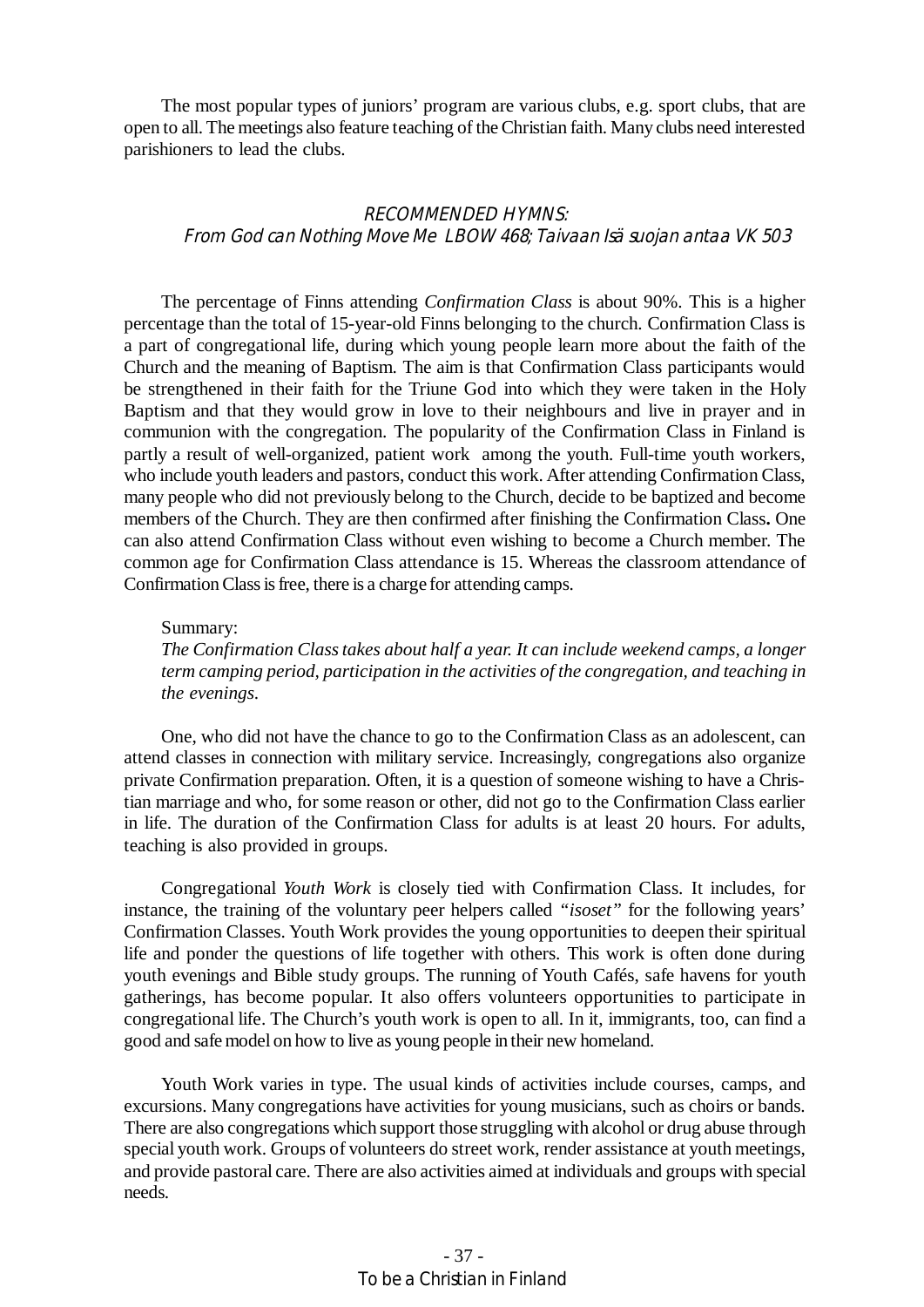#### RECOMMENDED HYMNS: Lord, Take my Hand and Lead Me LBOW 333; Herra, kädelläsi VK 517

*Diaconia* is service based upon Christian charity. Church Law stipulates that every congregation must appoint a person responsible for diaconal work. Christian diaconia aims at meeting people who are otherwise out of reach of other type of help. Earlier, diaconal work took place mainly among the elderly in the congregation. Today, it is focused increasingly upon helping immigrants, the unemployed, or those otherwise disadvantaged in life.

Service does not only mean practical assistance**.** It can also be help through discussion and pastoral counseling. Diaconia workers meet people everyday during normally scheduled office hours as well at private homes, and various institutes. For those in different life situations, Diaconia personnel also organize clubs, recreational activities, outings, and camps. Special church festivals and celebrations are organized as well. They also cooperate hand in hand with volunteer organizations and social and health care professionals.

The objective of diaconia is to teach us to take responsibility for people around us. It provides for each and everyone an opportunity to participate in voluntary work for supporting those in need. Diaconia work though is not only the domain of diaconia workers. It is the responsibility of all Christians to care for their neighbours. There are indeed a large number of volunteers in the congregation doing diaconal work

# ASSIGNMENT: Find out from a diaconia worker in your congregation what type of volunteer work is on offer.

#### RECOMMENDED HYMNS:

Lord of All Nations, Grant Me Grace LBOW 419; Tänään tässä maailmassa VK 441

*Music Work* is a traditional field for the Church. In different cultures, the Christian church has always used music as a tool for building bridges and conveying its message. Congregational music is in professional hands, those of *the Church Musician*. There can be more than one Church Musician in a parish, depending upon its size. The Church Musician or *the Organist* has responsibility for the music during church services and ceremonies. Moreover, the Church Musician is the choir and bandleader, and supervises their concert activities. The Church Musician also builds cooperation with local music schools and institutes. The purpose is to create a lively music program for the Church; an important part of congregation life. Organs are the most common church instrument. Church music, in Finland, tends to be based upon the classical style. These days though, the choice of music is becoming more diversified. Gospel and ethno music, for instance have been introduced with interest. The Church Musician may be pleasantly surprised if you would offer your own musical skills as a means of adding to the musical life of the congregation.

Finnish churchgoers have always been strong in the hymn tradition. In past centuries, the *Hymnal* has been the traditional educator of the people. For a long time, it was the only book found in homes. The 1701 edition of the Hymnal contained strong language and remained in use for nearly two hundred years. The first Finnish language Hymnal by Jaakko Finno, was published in 1583. The Hymnal, in use today, contains music arising from different Christian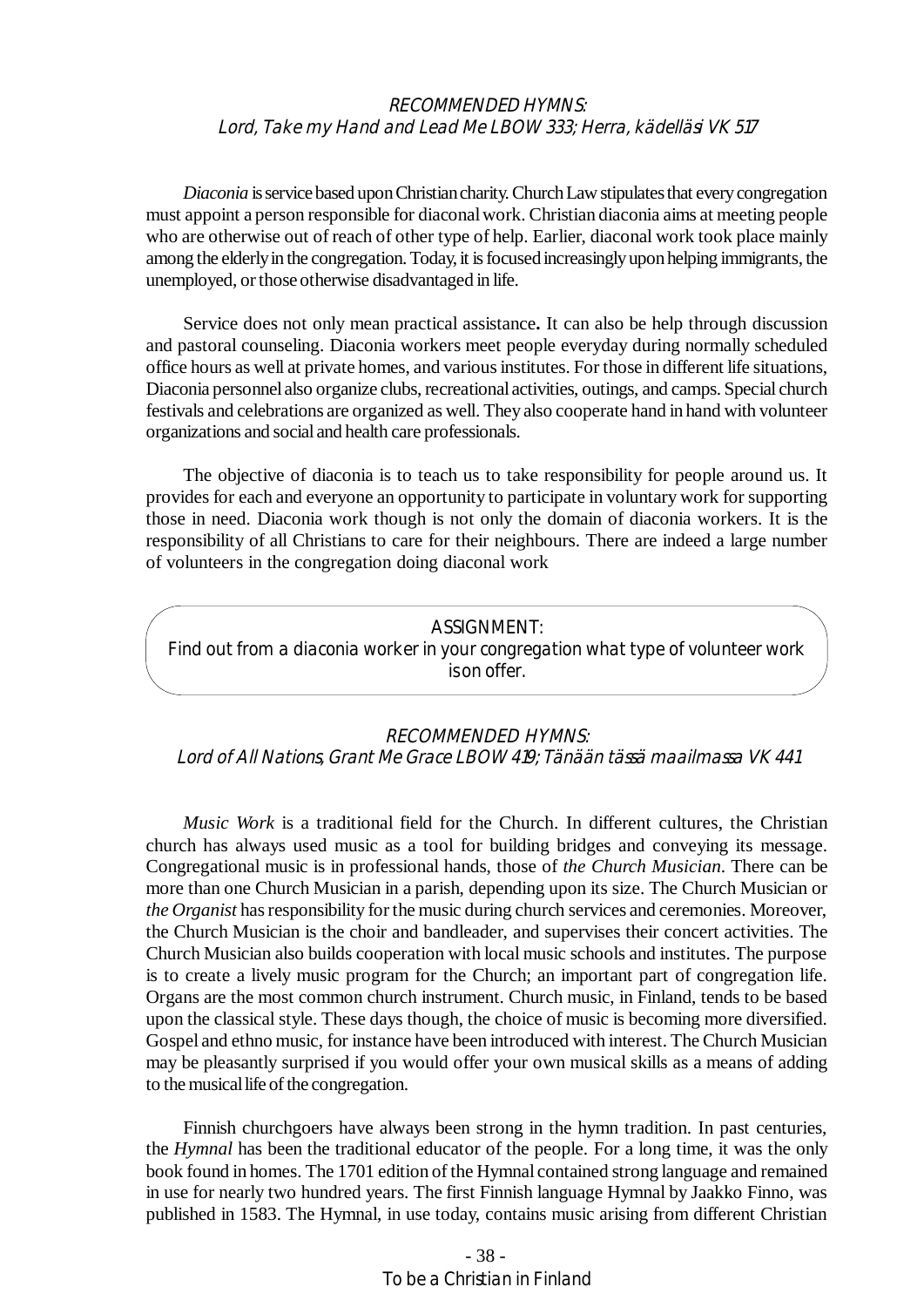traditions. The singing together of the congregation, *"veisuu"*in Finnish, is an integral part of Lutheran church life. Today, the Hymnal also contains forms and liturgies of church services, ceremonies, sacraments and rites. The Hymnal, along with the Bible, is a basic book for every home library.

#### ASSIGNMENT:

Study the contents of the Hymnal. How are the hymns divided in groups?

*Family Work* supports parents with child rearing. Congregations provide parents an opportunity to meet in Family Clubs and discuss questions concerning their children's upbringing. In immigrant families, children quickly adopt the values and customs of the Finnish youth. Sometimes, this creates tension inside families. Help is available for parents in this situation. Family Work may also be directed to supporting marriages. Many congregations organize courses for couples planning to marry. The program is known as *"Inter-Current"*, "*Virtaa välillämme*" in Finnish. Most Parish Unions employ marriage counsellors. When marriage partners come from different cultures, it is recommended that they share their concerns with people in similar situation or seek specialized marriage counseling. You can confidently turn to Church Family Workers in these matters.

Parish Unions also maintain *Family Counseling Centers.* Their basic task is, through Christian based discussions and therapy, to help adults with their family problems and life crises. Family Counseling Centers attempt to clarify questions pertaining to marriage, family, and other close personal relationships. Those needing help can come alone, in couples, or as a family. Besides offering counseling, most Centers also act as mediators in family disputes. The Centers also provide guidance and training to those working with families. Family counselors are sworn to absolute secrecy. You can seek help from Family Counseling Centers, even if you do not belong to the Evangelical Lutheran Church. *International Marriage Counseling, offered in languages other than Finnish*, is also available to an increasing degree.

### ASSIGNMENT: Find out where the Family Counseling Center nearest to you is located.

*Adult Work* is the name for congregation activities provided for those of working age. These include Bible study groups, voluntary diaconal work and game and sauna evenings. Most congregations also run grief groups for those who have recently lost loved ones. In these groups, the grieving can come to terms with their anxiety after the death of a loved one.

*Missionary Work* is the responsibility of every congregation. It is a privilege to share the liberating message of Jesus Christ all over the world through words as well as deeds. In Finland, the Church's missionary organizations send out missionaries. Congregations often adopt missionaries of their own, who visit the congregation when leaving for and coming from the field. During the service term of office, the congregation pledges to pray for their adopted missionary and for the people he or she encounters in his or her work. The congregation also gives financial support to their appointed missionary. *The Mission Secretary* is responsible for organizing missionary work in the congregation. Participation in missionary work is part of bearing the responsibility of a Christian.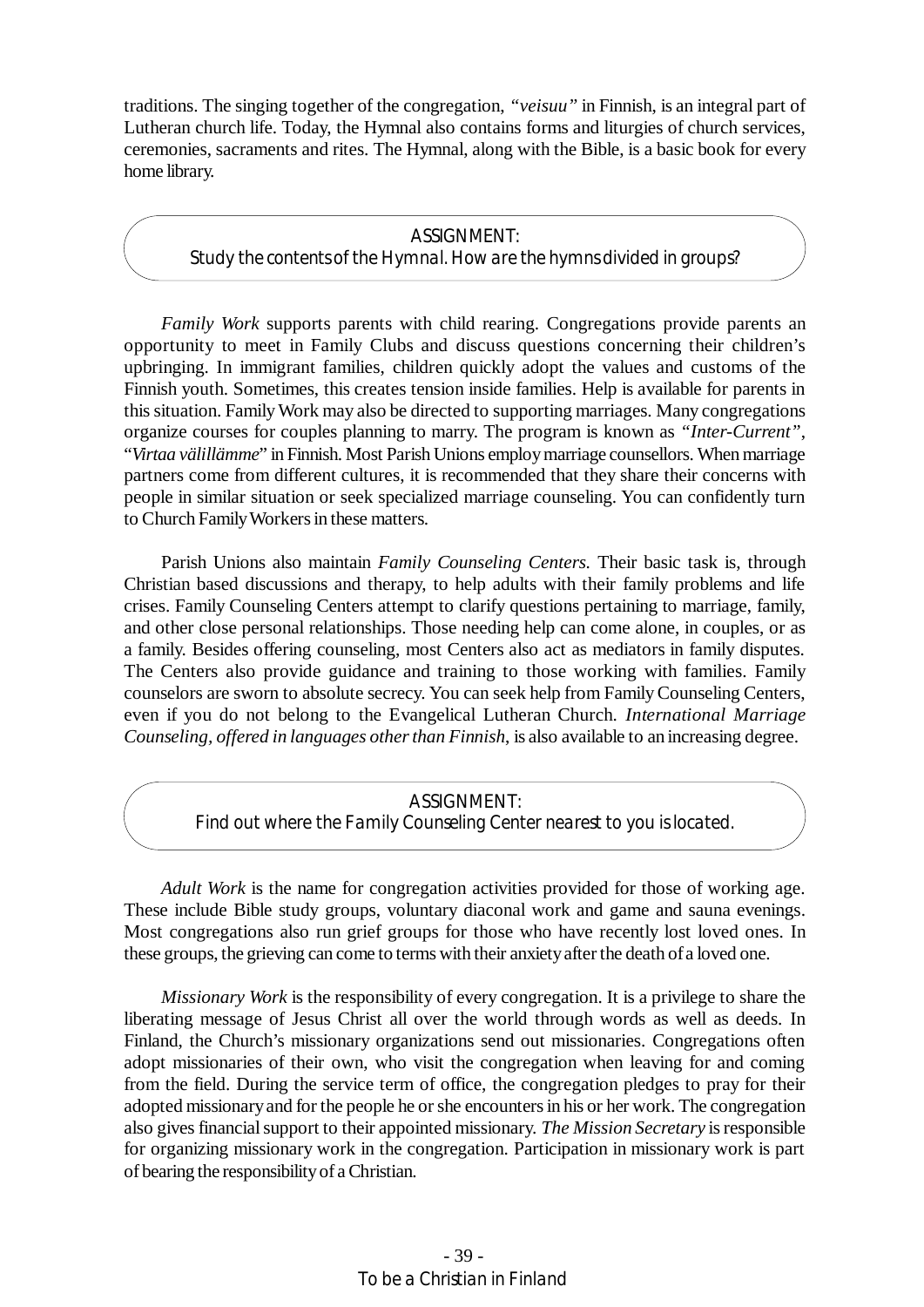#### RECOMMENTED HYMNS O God of Every Nation LBOW 416; Ylitse kaikkien rajojen VK 429

*Pastoral counseling* is closely tied to all forms of work in the congregation. It is needed whenever an individual needs a listener. The Pastor and the Parish Lector are sworn to secrecy regarding any confidences shared during their counseling. You can turn to a congregation worker when wanting to unburden your mind.

More than a million people of Finnish origin live outside Finland. The Church's work with Finnish expatriates is the responsibility of the Unit *Ministry to Finns Abroad,* which is under the Department of International Relations*.* The unit works in close cooperation with sister churches of the respective countries, with the Finnish Seamen's Mission, and with missionary organizations. Finnish expatriates take responsibility for carrying out congregational work in Finnish. They act in their communities as mature Christians. Ministry to Finns Abroad encourages Christians to bear responsibility for the churches of their new home country and its Finnish congerational work. In many countries, Finns can become members of the local Lutheran church or a church that is ecumenically similar. When this has not been possible, Finns have established "congregations" of their own. Finnish culture and values are appreciated in this work. Finnish expatriate work is flexible, in that congregational services adapt to the shifting needs of Finns wherever they are located. Work is developed in cooperation with the local churches.

### ASSIGNMENT: Find out what kind of activities your congregation has for immigrants.

Nearly all congregations maintain updated information of their activities on the Internet. You can find the web site for your home congregation at: http://.evl.fi

### **6. Parish workers**

Each parish is headed by a *vicar*. The Finnish name "*kirkkoherra"* dates back to the Swedish "kyrkoherde" which means "church shepherd". Other ministers in the parish are called *curates (second pastors)* and *parish pastors*. Ministers are in charge of leading church services, baptisms, weddings, funerals, as well as partake in other congregational activities based upon either the type of parish work (e.g. diaconia or missions) or the parish location for which they are responsible. Before women were permitted to be clergy, female theologians worked as *parish lectors*. To this day, a small number of women still work in this capacity. Management of the congregation's finances is the responsibility of*the treasurer,* or *director of finance*, both positions requiring an economic degree.

The music life of the congregation is led by *Church Musicians*. *Diaconia workers* act in the field of Christian service. There are two types of Diaconia workers. The first has received basic training in nursing care and is called Deaconess. The second type is a specialized social worker and is called Deacon. *Youth leaders* in the congregation provide programs for juniors and youth as well as contribute to confirmation classes. *The Children's Work Counsellor* together with children's workers is responsible for directing day and family clubs. *The Mission Secretary* is responsible for activities related to missionary work. *The staff of the Parish Office* are responsible for various services, such as burial plot arrangements. The Parish Office of Finance is responsible for the finance and administration of the Parish.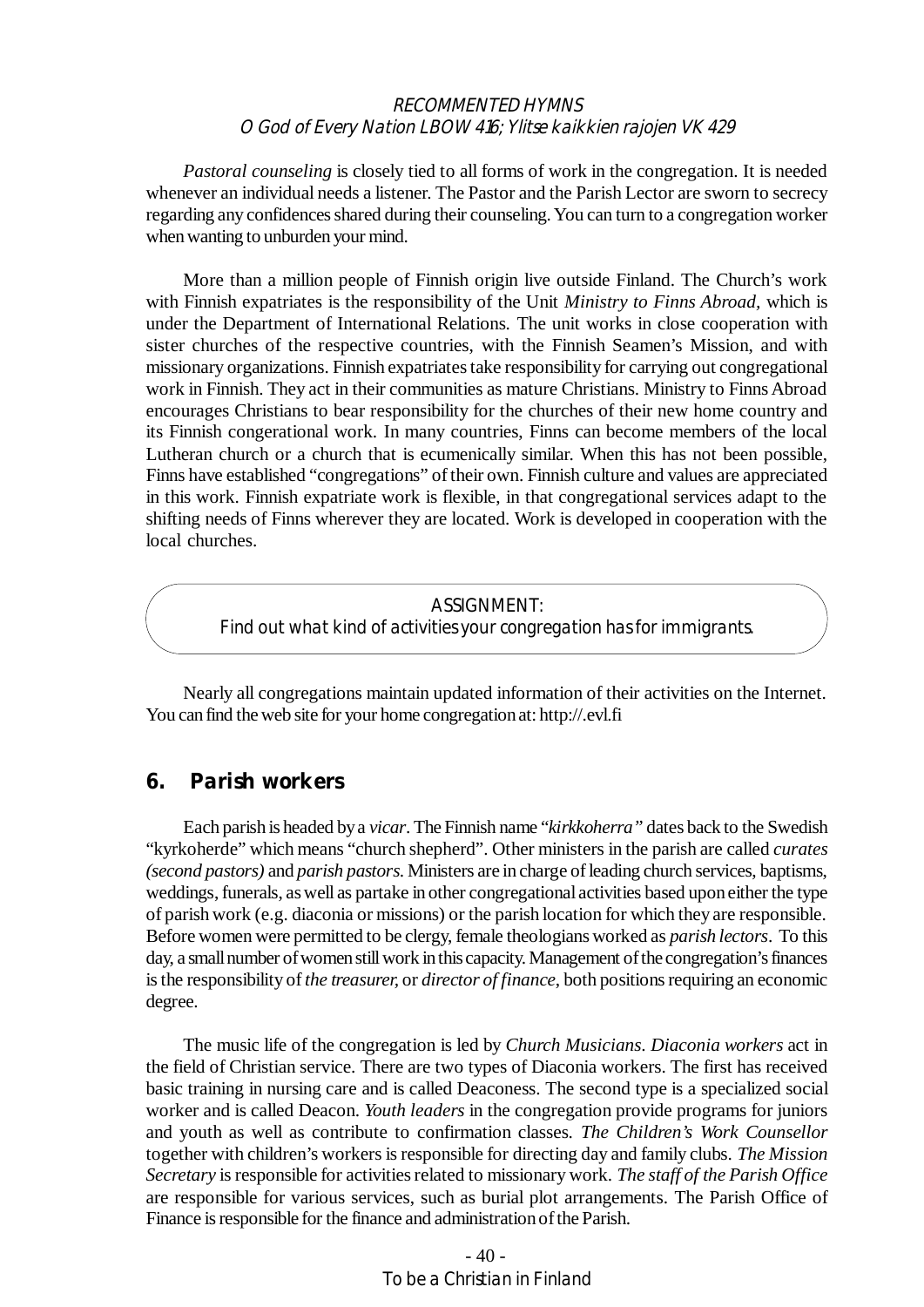The Finnish Evangelical-Lutheran Church owns a lot of real estate. The person overseeing Church property has been traditionally called *a church custodian*. Working closely with the church custodian is *the church janitor*. The church janitor manages congregational residences, camp centers*,* churchyards, graveyards, and other congregational real estate. The Church's graveyards, in particular, demand large numbers of seasonal workers. The Church camp centers employ housekeepers and other staff who organize congregational occasions.

Parishes located in the same municipality form *a Parish Union*. In some cases, neighboring congregations can, if desired, form such a union. The Union parishes can decide upon joint management of some activities. They may together employ *family counselors*, *work counselors*, *hospital chaplains*, *educational institute workers*, and *immigrant workers* who may themselves be immigrants.

The Finnish Evangelical Lutheran Church employs many people full time. The table below shows the number of people working in various congregational fields during 2005:

| Task group                      | No.     |              |  |
|---------------------------------|---------|--------------|--|
|                                 | Workers | Person years |  |
| Parish clergy                   | 2 1 9 7 | 2 0 0 8      |  |
| Parish lectors                  | 24      | 21           |  |
| Hospital chaplaincy             | 130     | 113          |  |
| Family counseling               | 169     | 150          |  |
| Church musicians                | 962     | 871          |  |
| Diaconia                        | 1448    | 1 300        |  |
| Youth work                      | 1 3 5 5 | 1 1 4 8      |  |
| Children's work                 | 2783    | 1994         |  |
| Other parish work               | 557     | 255          |  |
| Total parish work               | 9625    | 7860         |  |
| Administration and office work  | 2 7 0 6 | 2410         |  |
| Real estate and ancillary staff | 3 9 6 7 | 2 9 2 0      |  |
| Graveyard work                  | 4 3 2 3 | 1769         |  |
| Other                           | 606     | 402          |  |
| <b>Total</b>                    | 21 227  | 15 361       |  |

Number of Church Personnel and Person Years 2005

The large number of employees enables the Finnish Evangelical Lutheran Church to work on a wide front. In comparison with many other churches, there are a large number of permanent full-time workers. This also has its downside. Finnish congregational life has become employee-centred. Correction of this distortion has been attempted by giving congregation members the opportunity to volunteer for activities and to bear responsibility. Many members have indeed taken up the opportunity and volunteer for work as club leaders, helpers in confirmation classes, voluntary diaconia workers, on duty chapel parishioners, prayer intercessors, or assistants in church services. At times, volunteers also take over custodial duties. Congregations where members organize activities on their own are livelier and more extroverted. A congregation though is not equal to parish workers. A congregation is an assembly of Christians.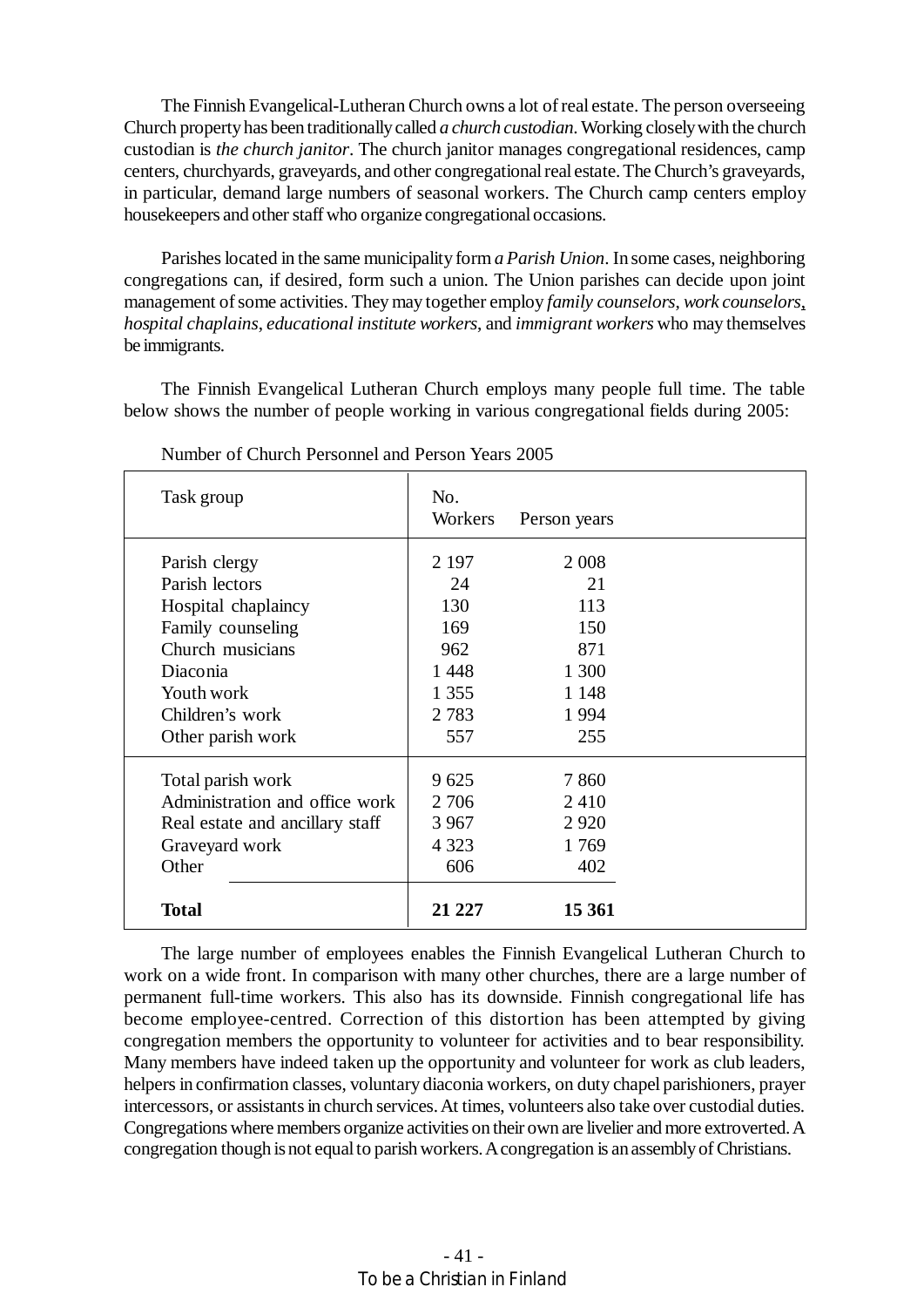#### **7. The special types of work in the Church**

The Finnish Evangelical Lutheran Church has different types of Special Work designed to meet the needs of special groups. One of these, for example, is *the telephone helpline*. It provides help for people who have nowhere else to turn. The caller can speak anonymously. During the call, he or she will be coached into finding the best solution for their particular situation. Everything takes place on a deeply individual basis. Standard pre-packaged style answers to life questions are avoided. Judging from the popularity of the helpline, many find it a good opportunity to sort out matters that hurt. Anybody can call and receive help by discussing his or her life crises, fears, sorrows and worries. Finns even find spiritual matters easier to discuss, when they do not have to reveal their names. Volunteers on duty have been trained to refer callers, when necessary, to seek professional help.

#### *Summary:*

In Finland, the telephone counselling is available at tel: **10071.**

*Hospital chaplaincy* has a long tradition. A Hospital Chaplain works with patients, their relatives and the hospital staff in administering pastoral counseling. *Hospital Chaplains* also receive outpatients. Pastoral counseling discussions form the core of a Hospital Chaplain's work. Tasks also include organizing services, and hours of devotion, and Holy Communion. Hospital Chaplains also officiate at Church ceremonies, which are last rites and funeral services. Some of the most recent tasks have involved grief counseling, debriefing group during crises and major disaster preparedness. *Hospital Chaplains* may participate in hospital ethical boards as well as support the staff.

Military Chaplains are employed by the State. *The Church's work among the Defense Forces* began in the 1920s. Military Chaplains are responsible for proclaiming God's Word and for overseeing Confirmation Classes for those in the army. To handle crises, some clergy are trained as Conscript Pastors. As a rule, they assist Military Chaplains with spiritual work within the barracks. The greatest need is being there for the soldiers. Military pastoral counseling requires an active presence, staying right with the conscripts, their trainers and their leaders. In our Archbishop's words, "during the past 80 years, military chaplains have, in their work, sat beside the wounded, dying, anxiety ridden, restless, and those fearing eternal damnation. They have stood by those facing tough decisions. Most often, chaplains have been there just to listen to those worrying about loved ones back home as well as those approaching the limits of their mental and physical strength. The working conditions vary, but this vision of the work holds."

Full-time *Prison Chaplains and Deacons* are employed by the State. Their task is to provide pastoral counseling for prisoners and prison staff. They arrange for devotional hours and regular church services at prisons. Many congregational workers also work with prisoners in addition to their regular duties. Together with volunteers, Prison Chaplains also attempt to help foreign prisoners. There are many who have no one visiting them while in prison. For volunteers with language skills, there is a lot to do at prisons, e.g. leading a Bible Study group.

The aim of the Church's work for criminals is to ensure that Christian counseling is conducted in the spirit of religious freedom also in correctional institutions. Work for criminals is one way to influence state criminal policy from the viewpoint of Christian faith. The Church's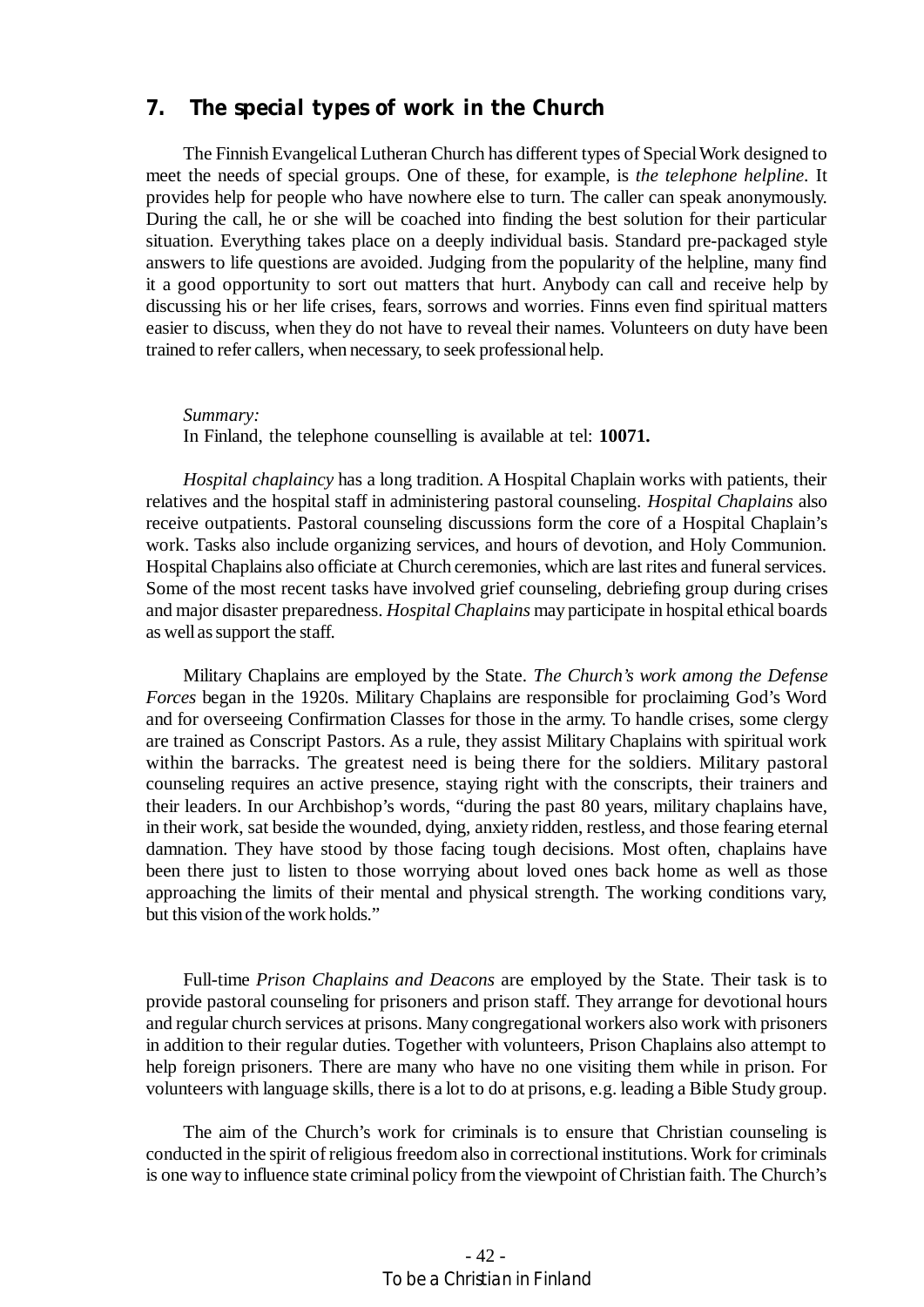work for criminals organizes training for full-time Prison Diaconia Workers and Prison Pastoral Counselors. Cooperation with the police has also intensified in the 1990s. The police cooperate with congregational workers in supporting accident victims and next of kin. At present, there is one full-time Police Chaplain working on the Police department's payroll. This Chaplain provides pastoral counseling to crime victims and police staff. These types of cooperation indicate the respect felt for the Church in society.

Congregations cooperate on a wide front with various organizations in society. Within Youth Work, for example, the Church works, on many issues, hand in hand, with municipal organizations. Likewise, the Church maintains contact with schools and the educational field in general.

# **8. The revival movements and ordinary people's faith**

There are various religious movements prevailing within the Churches. Some of the well-known spiritual leaders are *Augustine, Benedict, Francis of Assisi, Ignatius of Loyola, John Wesley, Martin Luther, Mikael Agricola* and *Mother Teresa*.

Within the Finnish Church, there are many Revival Movements that have first formed as small intimate circles but later, have spread around the whole country. These movements found their origin in spiritual awakening where matters of faith became the most important part of life. These movements have criticized the Church for not paying enough attention to personal salvation in its activities. Nevertheless the movements chose to remain within the Church. Devotional meetings (*seurat*) of these religious movements generally take place on the Church premises where members and congregational workers alike can participate as listeners and speakers.

The largest of these revivalist movements is lestadiolaisuus (*Laestadianism*)*.* Its origin is in northern Sweden, in the proclamation of *Lars Levi Laestadius* (1800-1861), who was a Swedish minister in the 19<sup>th</sup> century. He was a strong Pietistic preacher of repentance, who used violent language against people's sinful lives and against their alcohol abuse in particular. In Laestadian meetings, participants were overcome by spells of emotion, and when reaching a state of revival; they confessed their sins and received grace in Christ. The hallmark of the movement is that the preacher grants absolution individually to the listeners through *the name and blood of Jesus*. Many Laestadian preachers are laymen. Today the movement is split in several factions. The greatest and most influential movement is the Conservative Laestadians, whose *(suviseurat) summer mass meetings* is attended by 80,000 participants. The movement's sphere of influence is mainly the Diocese of Oulu in northern Finland, but it has also spread elsewhere in Finland. Nevertheless, less than 5 percent of congregational workers claim affiliation with Laestadionism. The movement has preserved its lay leadership, regardless of the fact that there are a number of ministers working inside the movement. The umbrella organization for Conservative Laestadionism is Suomen Rauhanyhdistysten Keskusyhdistys (SRK). The most important activities of the organization are foreign and domestic missionary work, work among children and adolescents, and publishing. Apart from Conservative Laestadianism, other factions of the Laestadian revivalist movement are *Uusheräys (the Laestadian New Revival)*, *Esikoislestadiolaisuus* (*the Firstborn Laestadianism*), and *Rauhan Sana* (*the Word of Peace*). The movement uses many songbooks; e.g. *Siionin laulut* (*Songs of Zion*) used by the Conservative Laestadians.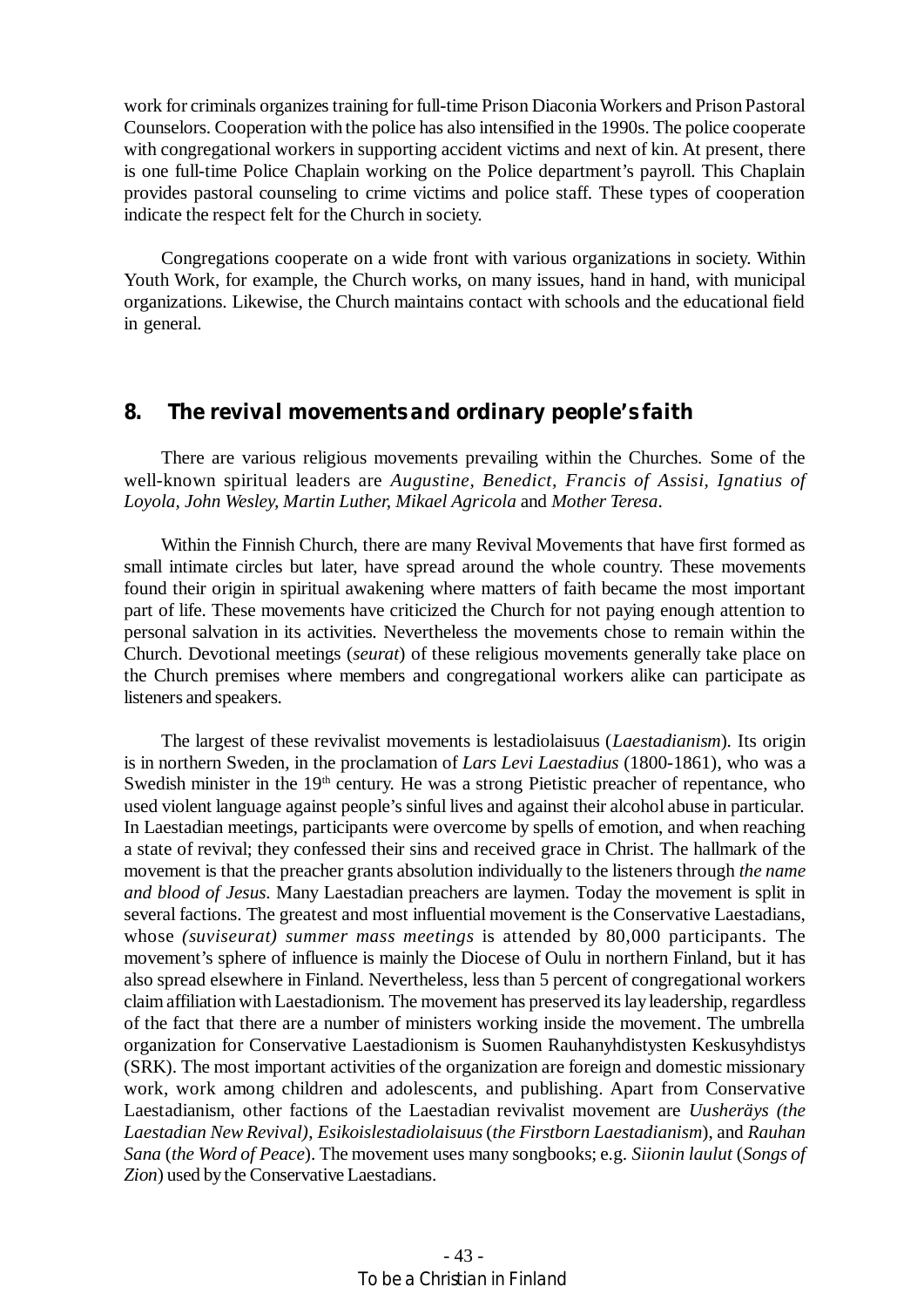#### RECOMMENDED HYMNS: Make Songs of Joy LBOW 150; Aurinkomme ylösnousi VK 105

The Pietistic movement called *herännäisyys (The Awakened)* came about at the beginning of the 19th century in northern Savo province under the influence of Paavo Ruotsalainen (1777-1852), an active lay preacher. The movement has been described as *lowly Christianity*. One's own spiritual experiences are nothing to brag about, but the adherents *simply lean on the Grace that God has promised in his Word*. This is so despite the fact that, in the early stages of the movement, there also were ecstatic phenomena, such as falling and speaking in tongues. The Awakened have their strongest sphere of influence in Ostrobothnia on the west coast, in northern Savo and northern Karelia in eastern Finland. The Awakened work in good cooperation with local congregations. As many as two thirds of the parishes organize Pietistic revival meetings. More than half of the Finnish clergy participates in these meetings either regularly or occasionally. Every fifth congregation worker and every tenth elected official claim affiliation to the movement. The influence of the Awakened on the life of the Finnish Evangelical Lutheran Church is therefore quite large. The Awakened activities are organized by a central association, called Herättäjä-yhdistys. The name of the songbook of the movement is *Siionin virret (Hymns of Zion).*

#### RECOMMENDED HYMNS: All Praise to Thee, My God, This Night LBOW 278; Tästäkin päivästä tahdon nyt kiittää VK 561

A split in the Pietistic movement brought about evankeelisuus (t*he Finnish Evangelical Movement)*. The movement's leader Fredrik Gabriel Hedberg (1811–1893) mainly worked in Varsinais-Suomi. Varsinais-Suomi and Ostrobothnia both remain a stronghold of this widely spread movement. In the movement the stress is upon *the rejoicing of God's Grace*, gratitude*, and the gift of Baptism*. Members of the Evangelical Movement work more often as elected officials in congregations than members of other revival movements. The umbrella organization of the Finnish Evangelical Movement is Suomen Luterilainen Evankeliumiyhdistys (SLEY), Lutheran Evangelical Association in Finland (LEAF) in English. The organization has a Swedish-language sister organization, Svenska Lutherska Evangeliföreningen i Finland (SLEF), Swedish Lutheran Evangelical Association in Finland (SLEAF). Both organizations are also engaged in missionary work. In the Finnish Evangelical movement they use the songbook *Siionin kannel* (*Zion's Zither*).

#### RECOMMENDED HYMNS My Heart Is Longing LBOW 326; Jeesuksesta laulan VK 276

The sphere of influence of Finland's oldest revival movement *rukoilevaisuus* (*Supplicationism*) is mainly limited to Satakunta and Varsinais-Suomi. The movement was already born in the early 18<sup>th</sup> century under the influence of Liisa Erkintytär. This woman was in great distress because of her sins. Characteristic features of the movement include *adherence to the use of older versions of church books*, *kneeling down to long prayers and stressing man's humbleness in front of God*. Just three out of hundred congregational workers and seven out of hundred elected officials claim affiliation to this movement. The movement split into factions in the 1980s over the issue of female ordination. The Supplecationist heritage is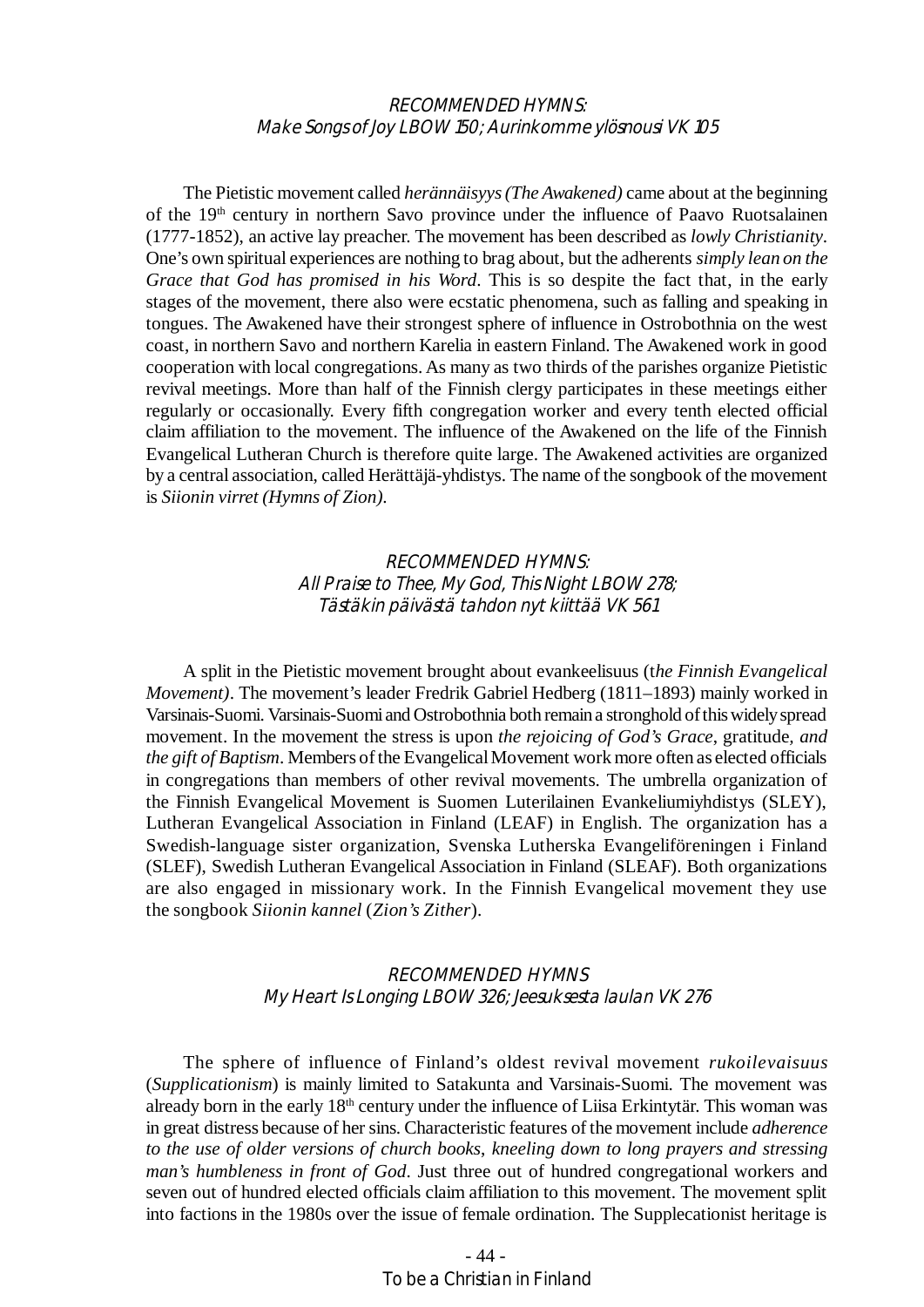carried on by the associations Länsi-Suomen Rukoilevaisten Yhdistys (Western Finland Supplicationist Association) and Suomen rukoilevaisen kansan yhdistys (the Association of Finland's Praying Folk) which supports Eurajoen kristillinen opisto (Eurajoki Christian Institute). The movement's song books are *Siionin virret ja halullisten sielujen hengelliset laulut* (*Songs of Zion and the Spiritual Songs of Desirous Souls*).

 RECOMMENTED HYMN: Jeesus armon soi VK 265 English translation by Ernest Edwin Ryden and Toivo Harjunpää; see Appendix.

In the 20th century more modern spiritual movements sprung up alongside the early Pietistic revival movements. After the 1940s the so-called neo-Pietistic movements arose. They stress personal faith and penance. These movements have spread around Finland.

*Suomen Evankelisluterilainen Kansanlähetys* (*The Finnish Lutheran Mission*) operates in all parts of Finland. Most of the adherents live in the dioceses of Mikkeli and Kuopio. The movement stresses the *personal decision on faith* and *the duty of a Christian to witness his or her faith*. About one half of the workers of the Finnish Lutheran Mission (FLM) are in missionary work. Apart from missionary work, the organization focuses upon evangelizing, working with children, young people and families, and upon publishing and materials services.

*Suomen Raamattuopisto* (*The Finnish Bible Institute*) cherishes the legacy of the proclamation of Urho Muroma, a passionate preacher of repentance. The Institute lives up to its name by focusing actively upon Bible teaching, evangelizing, and courses and camps for the youth. The movement finds it important that an individual *repents* and *makes a decision on faith*. The sphere of influence of this movement is strongest in the dioceses of Kuopio and Mikkeli. *Suomen Evankelis-luterilainen Opiskelija- ja Koululaislähetys* with the English name The OPKO, IFES Finland (International Fellowship of Evangelical Students), promotes evangelizing and Christian teaching among schoolchildren and university students.

*Kansan Raamattuseura* (*Logos ministries*, also known as *The People's Bible Society*) is first among *the evangelism organizations*. The organization focuses upon preaching the Gospel, encouraging people to come into contact with the Church, and upholding Christian values. Christian work also involves helping people through pastoral counseling and material aid. Other focal areas for the People's Bible Society are supporting marriages, students, and the young, as well as helping the less privileged people spiritually.

In 1940 Brother Roger founded the *Taizé* ecumenical community in France, based on silence and prayer. Over the years, Finns who have visited the Taizé community have brought influences from the *Movement of silence* to our Church. Over the past twenty years these have also spread throughout literature, both in Finnish translations, or original Finnish. *Hiljaisuuden Ystävät ry* (*Friends of Silence*) was founded in 1973. The Society organizes silence retreats, training for retreat leaders, as well as research, courses, and teaching pertaining to silence, Bible meditation and the theology of prayer. Many parish workers find the movement of silence close to their hearts.

In the 1970s *the Charismatic Movement* originated in America and spread to Finland. It highlights the work and influence of the Holy Spirit in the life of a Christian. Every second congregation organize special Evenings of the Word and Prayer where the participants pray for the sick. The movement stresses the use of gifts that are seen to include, among others,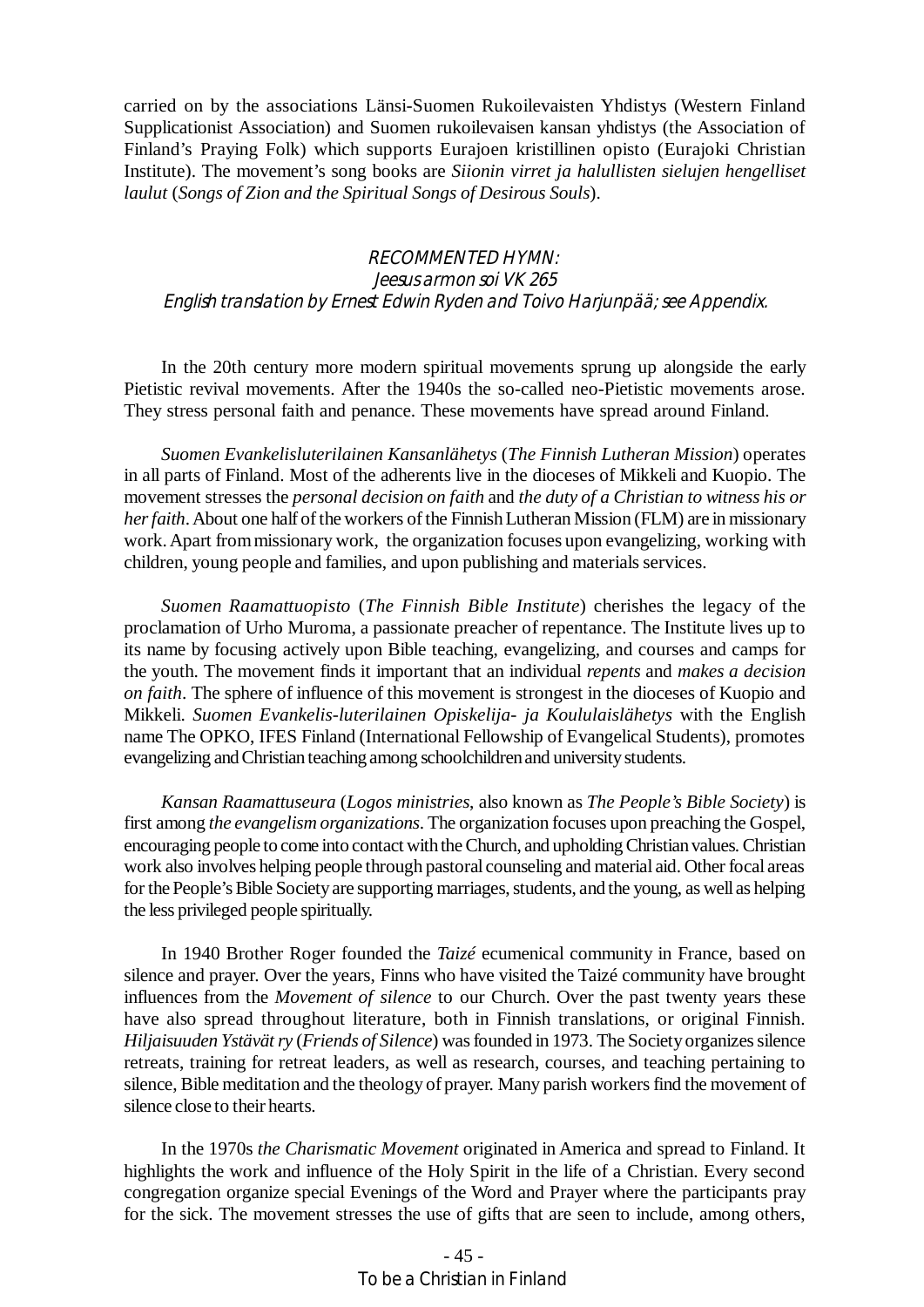prophesying, speaking in tongues, and healing of the sick. The charismatic movement is mainly concentrated in urban areas. The umbrella organization for the renewal is *Hengen Uudistus Kirkossamme ry* (*The renewal by the Holy Spirit in our church*). The charismatic movement has gained publicity e.g. through the intercessory prayer evenings organized by Ulla-Christina Sjöman, Seppo Juntunen and Pirkko Jalovaara. The media have often reported about the phenomenon of falling back caused by the laying on of hands of intercessors. The movement called *Nokian herätys* (*Nokia Mission*) headed by Markku Koivisto represents a more radical manifestation of the charismatic movement in Finland. Characteristic features include expressions of strong inner experience, dance of praise by the attendants, and close ties with international movements anticipating extensive revival.

Revival movements strongly influence the lives of many Finnish Christians. For some the revival movements are the real spiritual home, without which the Church's message could not be reached. Many other Christians have been influenced by more than one movement. In fact, spiritual movements cannot be seen as mutually exclusive, but complementary to each other.

Within the Lutheran folk church, there are many Christians who do not see themselves as having been influenced spiritually, in any decisive manner, by any of the revivalist movements. The Church's Sunday schools and Children's day clubs, the religious instruction given in schools and the comprehensive Confirmation class make that most Finns gain a fairly good knowledge of the basics of Christianity.

There are also movements and sects that have their origin in Christianity. Due to their doctrines they cannot be included in Christian denominations. Best known are *the Jehovah's Witnesses* and *Mormons*. Both are of American origin and both are heavily involved in missionary work. Increasingly, there also appear neo-religious movements whose origin and teachings are often hidden. Satanists, for instance, are a typical example of such movements. You can find information on strange religious movements through the Church's Office for Global Mission (Kirkon lähetystyön keskus, KLK) at http://.evl.fi.

# **9. Organizations and associations in connection with the Church**

There are several organizations and foundations working in connection with the Church. They cooperate in many tasks of the Church, e.g. in mission, evangelism, diaconia, children's work, youth work, and publishing. Also a portion of church personnel training is carried out by these organizations. In return, the Church supports the work of the organizations financially.

*Missionary work* fulfils the commandment given by Jesus: "All authority in heaven and on earth has been given to me. Go therefore and make disciples of all nations, baptizing them in the name of the Father and of the Son and of the Holy Spirit" (Matthew 28:18–20). *Mission means witnessing to Christ; it is proclaiming the good tidings of the Gospel and serving people*. As a result of missionary work, independent churches have been established. Likewise, schools and hospitals have been built, health care programs and development cooperation projects have been carried out. Following the example set by Christ, services are provided for suffering neighbors.

*The Office for Global Mission* (*Kirkon lähetystyön keskus*, KLK) at the Department for International Relations of the Church Council acts as the cooperative body for missionary organizations. The Office for Global Mission publishes a map showing where in the world each Church missionary organization and organization for international diaconia are working.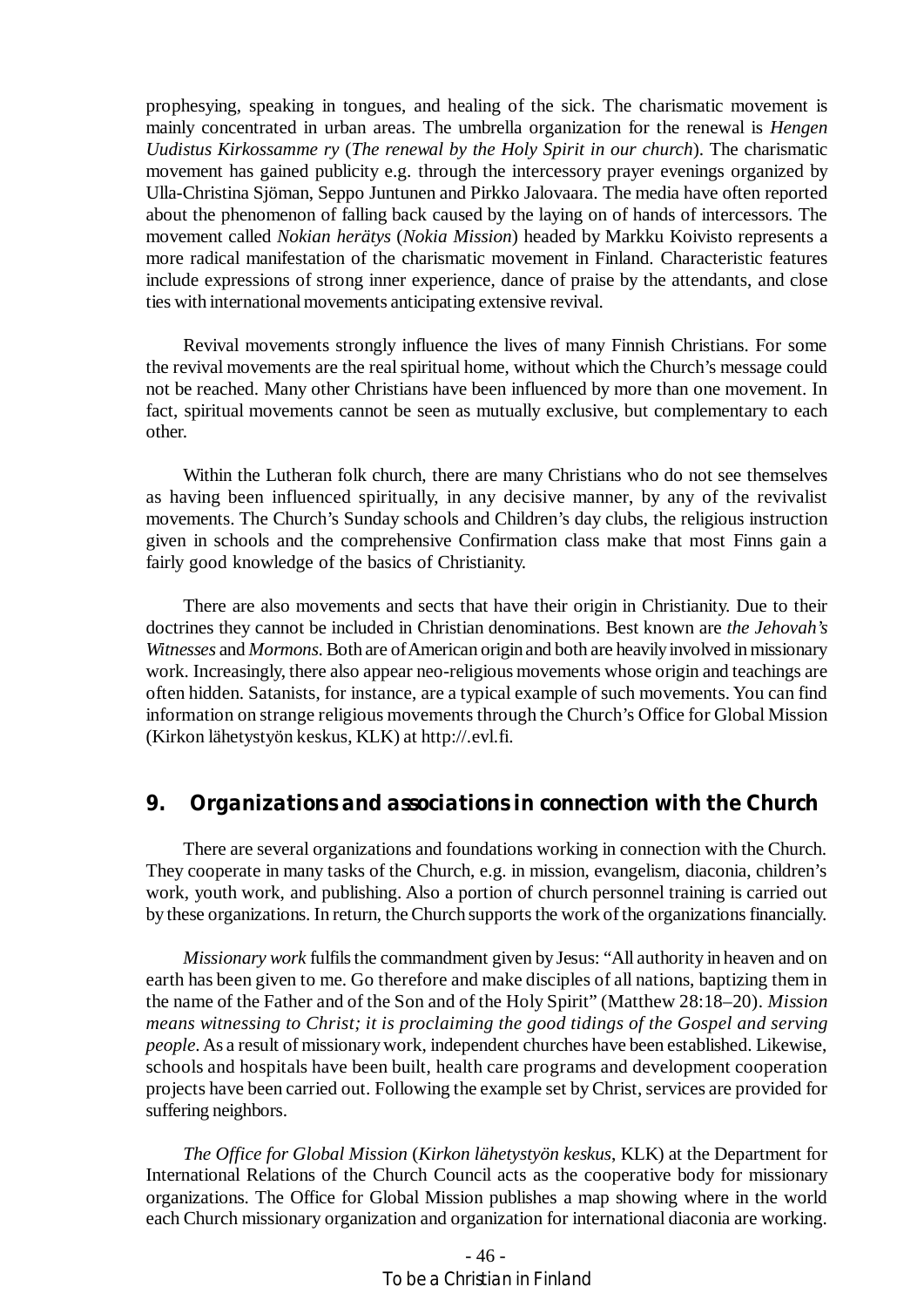Through this office is found information about missionary work.

The biggest missionary organization is *The Finnish Evangelical Lutheran Mission* (FELM), *Suomen Lähetysseura* (SLS) in Finnish. It was founded in 1859 on the grounds of the Evangelical Lutheran confession. According to the Church Act, the Church of Finland only works in Finland. Consequently a new organization had to be created. In 1870 the society began its own work in Ovamboland, in present Namibia. Nowadays, the society works in twenty countries in different parts of the world. All congregations of our Lutheran Church are members of the Finnish Evangelical Lutheran Mission. The missionary society organizes also confirmation training and youth work on a large scale.

*The Lutheran Evangelical Association in Finland* (LEAF), *Suomen Luterilainen Evankeliumiyhdistys* (SLEY) in Finnish, was founded in 1873. It operates in connection with the Evangelical movement and especially fosters a theology that is based upon the Lutheran confession. At first, the organization channeled its work through the Finnish Missionary Society (the present Finnish Evangelical Lutheran Mission), but later it launched its own missionary work at the turn of the century in Japan. LEAF is also engaged in youth work and annually organizes the youth festival *Maata näkyvissä*. At the moment this is the largest Christian youth event in Scandinavia. Its Swedish-language sister organization, *the Swedish Lutheran Evangelical Association in Finland* (SLEAF), *Svenska Lutherska Evangeliföreningen in Finland* (SLEF) in Swedish, was founded in 1922. This organization began its own work in Kenya in 1963.

The oldest organization in our Church, *the Finnish Bible Society* (FBS), *Suomen Pipliaseura* (SPS) in Finnish, was founded in 1812. For a long time, it concentrated on Bible work in Finland. In 1946, the society participated in the founding of the united Bible Societies, an international organization coordinating Bible translation work. Through the Finnish Bible Society you can find a Bible in almost every language of the world.

In 1967 *the Finnish Lutheran Mission* (FLM), *Suomen Evankelis-luterilainen Kansanlähetys* (SEKL) in Finnish, was founded for the domestic and foreign missionary work of the Fifth Revival Movement. FLM also conducts youth work of its own. Later on, (in 1973) *The Messengers*, *Sanansaattajat ry* in Finnish, specialized in radio missionary work, and (in 1974) *the Finnish Lutheran Overseas Mission* (FLOM), *Kylväjä* in Finnish, separated from FLM. Both became organizations of their own.

In addition to these official Church missionary organizations, there are several other organizations engaged in missionary work and evangelism in Finland.

*FinnChurchAid, Kirkon ulkomaanapu* (KUA) in Finnish, is the channel for international aid of the Evangelical Lutheran Church of Finland. FinnChurchAid operates as part of an international aid network of churches. It is one of the biggest development cooperation and disaster relief organizations in Finland. FinnChurchAid provides aid of about 15 million euros to nearly 50 countries annually. *This foundation has specialized in international diaconia* and it works for the most impoverished people irrespective of their ethnic backgrounds, religions, or nationalities. FinnChurchAid carries out, for instance, diversified village development programs: securing the supply of food and water, making farming more effective, education, AIDS work, health education, improving the women's status, environmental conservation, vocational training, and launching small-scale entrepreneurship. The local people's participation in the development work is a prerequisite for the activity. Refugees and victims of natural catastrophes and wars are helped by means of disaster relief aid. In international cooperation, FinnChurchAid helps young churches to gain economic and operational independence.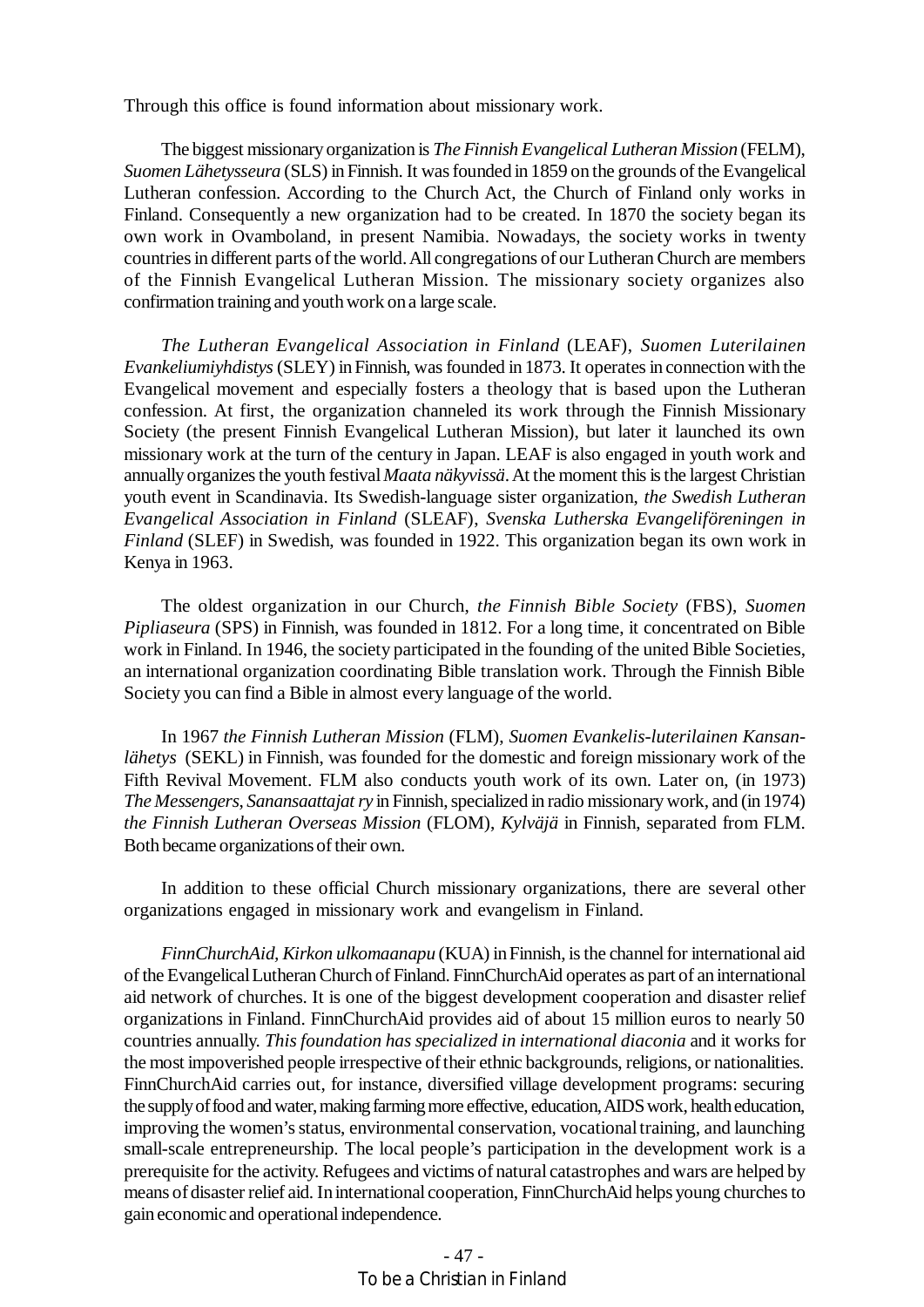The official Church missionary organizations discuss how to intensify cooperation in organizing missionary work.

#### ASSIGNMENT

Find out if Finnish missionary organizations and international diaconia are represented in the countries in which you have lived.

*The diaconia* and *social sector organizations* are the largest group of Christian organizations in terms of staff. These organizations usually work fairly independently and apart from local parishes. Some have even closer ties with the state and municipal authorities than with the parishes. Their activities focus mainly on care and service institutions, as well as educational establishments. *The Deaconess Institutions* of Helsinki, Lahti, Oulu, and Pori, for example, are important developers of Diaconia. The most important system of a Church university of applied sciences is the Diaconia University of Applied Sciences, Diakonia-ammattikorkeakoulu (DIAK) in Finnish, where, for instance, youth and diaconia workers are trained.

*The Finnish Seamen's Mission*, Suomen Merimieskirkko in Finnish, is a church for Finns abroad. It was founded in 1875 to support Finns travelling abroad. Now it also serves international seamen ecumenically in Finnish harbors. The Finnish Seamen's Mission is a founding member of *the International Christian Maritime Association*, whose network covers over 600 harbors all over the world.

*The Finnish Evangelical Lutheran Parishes' Center for Child Work*, *Suomen Evankelisluterilaisten Seurakuntien Lapsityön Keskus ry* (SLK) in Finnish, supports, guides, and develops the work with children in local parishes. The organization carries out its mission in cooperation with the parishes. The association started its work in 1888, and was then called Finland's Sunday School Association, Suomen Pyhäkouluyhdistys in Finnish.

*The Christian Association for Boys and Girls in Finland, Suomen Poikien ja Tyttöjen Keskus* – PTK ry in Finnish, acts as a service organization for early youth work of the Evangelical Lutheran Church of Finland. It organizes training for congregational club leaders and full time workers. It also organizes nationwide and local events, camps and hiking excursions for girls, boys, and leaders. The themes of the camps include the dangers of substance abuse, as well as various hobbies. In connection with these is a camp for expatriates. A jamboree held every fourth year attracts 2000-3000 participants at Partaharju in Pieksämäki. Out of those participants, 200–300 are international guests. The association publishes and distributes club materials and literature including JiiPee magazine for girls and boys aged 8–14. International connections are maintained through "Global Fellowship" and its European organization, "European Fellowship". PTK ry with its member organizations brings together over 80,000 early youth and their club leaders. Tievatupa In Lapland in Saariselkä is an inn for camps and courses and a base for hiking.

*The Evangelical Lutheran Association for Youth in Finland, Nuorten Keskus* in Finnish, is a nation-wide service organization of Christian youth work, whose members are congregations, organizations and associations of the Evangelical Lutheran Church of Finland. This association trains youth, and assistants who work on behalf of youth, and workers. It also organizes youth events, youth camps, courses as well as helps young people facing difficult circumstances. It produces material and publishes a magazine. At the association's camp center, Pöyhölä, confirmation camps have been organized ever since the 1960s. This organization, together with local congregations and the Unit for Education and Youth Work at the Church Council is responsible for the annual event Church Youth Conference (Kirkon Nuorisopäivät). It organizes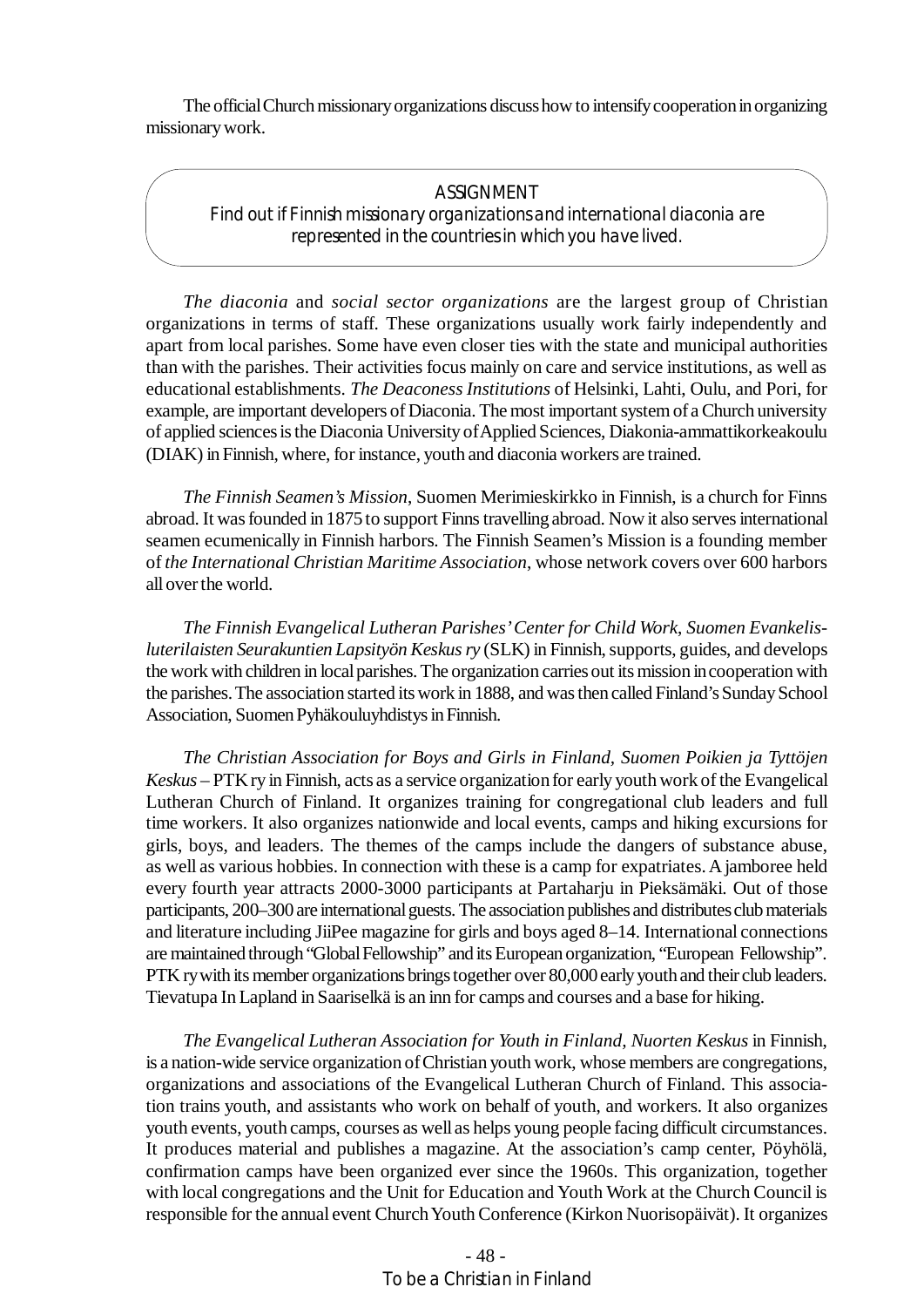training for confirmation class volunteers and many kinds of confirmation classes, also international ones, together with e.g. the Finnish Seamen's Mission.

There are so many Church organizations that a nation-wide umbrella organization *Church Resources Agency*,*Kirkkopalvelut ry* in Finnish, has been founded in order to promote cooperation. The Agency maintains*the Christian Study Center*, *Kristillinen opintokeskus* in Finnish, organizes the annual fund raising campaign *Common Responsibility*, *Yhteisvastuukeräys* in Finnish, and the biannual*Finnish Church Gathering*, (Kirchentag) *Kirkkopäivät* in Finnish, every two years. The Finnish Church Gathering is an important forum for church and societal discussions. The Christian Study Center may also grant financial support for the study groups of immigrants.

There are about thirty *Christian folk high schools* in our country. Many of these schools, started by revivalist movements, seek to preserve a spiritual legacy. A hundred years ago, Christian folk high schools were founded in order to provide complementary education to that given in compulsory schools. Nowadays, folk high schools give comprehensive education and organize various short courses. The largest folk high school in the country is *Turku Christian Institute*, *Turun Kristillinen Opisto* in Finnish. This is also the meeting place of the General Synod of the Evangelical Lutheran Church of Finland.

In addition to the organizations acknowledged by the Church, there are a large number of other Christian associations and communities in Finland. They concentrate on serving some spiritual movement, a certain group of people, or an important idea regarding Christianity. For example, *The Gideons in Finland Ry*, *Suomen Gideonit* in Finnish, concentrates on spreading the Bible. The organization distributes Bibles to all hotels. For a closer look at the many Church organizations, see the Internet at:<http://evl.fi/.>

#### **10. Church tax**

The Evangelical Lutheran Church of Finland collects its membership fees in the form of a *church tax*, collected together with State communal tax. The locally elected parish officials determine the rate of tax to be collected from the members. The Church recompenses the State for any expenses related to the collection of taxes. In addition, the Church also taxes corporations, irrespective of whether or not their employees are Church members. Corporate taxation is justified by the social services provided by the Church, such as diaconia and the maintenance of graveyards and church property, all valuable in terms of cultural history.

# **11. Church administration**

Each local parish in the Evangelical Lutheran Church of Finland is an independent working unit. Parish administration is based on democracy, which stresses the responsibility and executive power of the individual in the parish. In the parish, *the parish council*, *kirkkovaltuusto* in Finnish, is the supreme decision-making body. It is elected every four years in elections. The parish council approves, for instance, the annual budget proposal, determines the Church tax rate that will be charged, creates new posts and when necessary eliminates parish offices. The parish council selects*the parish board*, *kirkkoneuvosto* in Finnish, which is the highest executive body of the parish. The parish board is responsible for the preparation of initiatives and the execution of decisions made by the parish council. The parish board also elects the majority of the parish staff. The diocesan board appoints the parish pastors proposed by the parish board. The parish council elects the curates and the vicar is elected by general elections.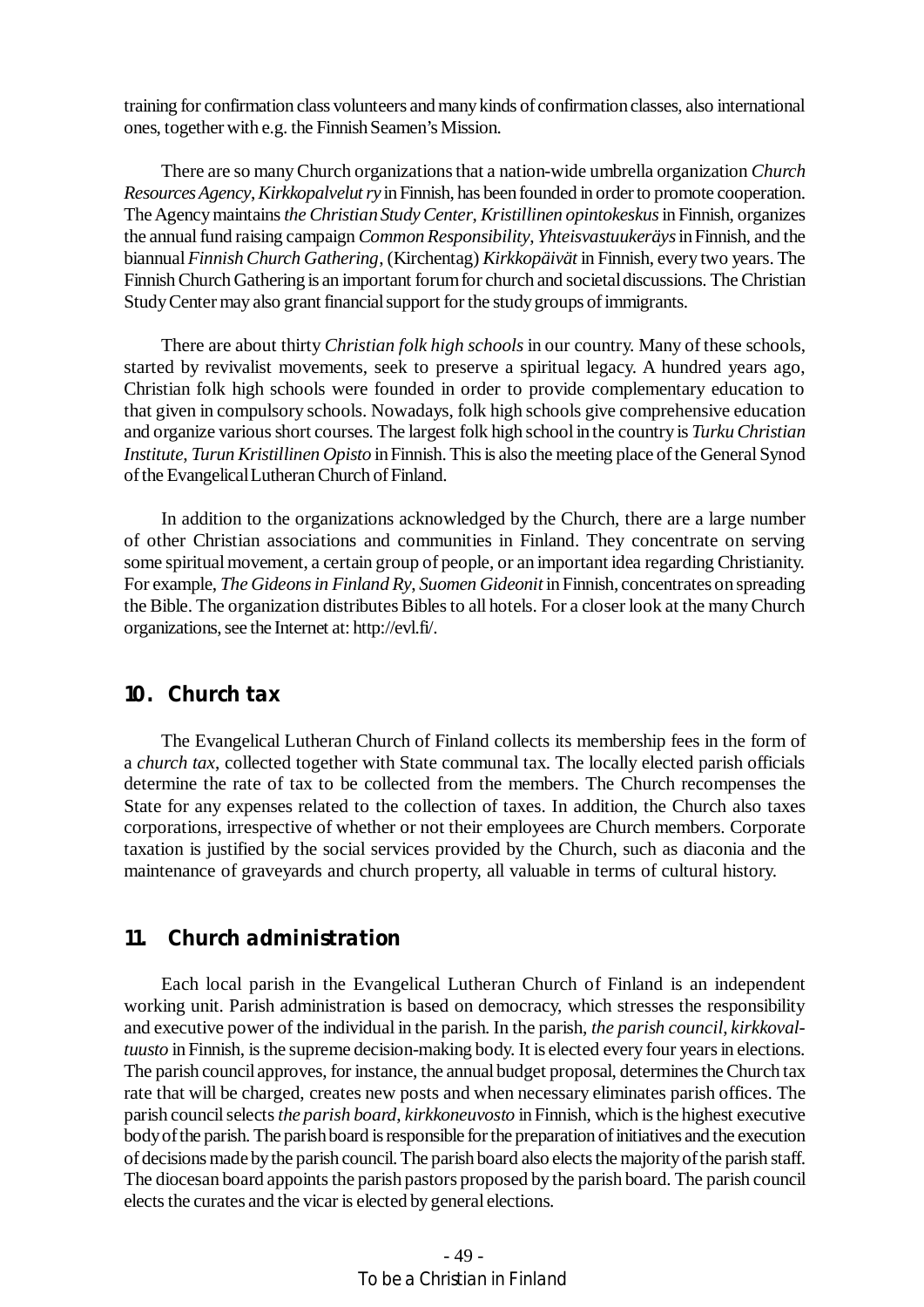The Evangelical Lutheran parishes within the same city or municipality belong to the same *parish union,seurakuntayhtymä* in Finnish. This common finance administration preserves Church resources for their most essential tasks. Parishes in the same parish union have *a joint parochial council*, *yhteinen kirkkovaltuusto* in Finnish and *joint parish board*, *yhteinen kirkkoneuvosto* in Finnish, for the common administration of the whole union. In addition, each parish in the union has *a parish board*,*seurakuntaneuvosto* in Finnish, of its own, corresponding to the parish board of a single parish. The Church, with its parishes, is a public corporation in the same sense as municipalities and the State.

The elected officials are elected in Church elections, where the parishioners vote. Find out what kinds of electors' associations there are, or think about founding an electors' association of your own in the next election. As the number of church members of foreign origin is increasing, it is natural that more and more of them will be elected to be members of the parish councils and the parish boards.

The Evangelical Lutheran Church of Finland is divided into nine dioceses as follows: A map of the dioceses



1. The diocese of Turku 2. The diocese of Tampere 3. The diocese of Oulu

- 
- 

4. The diocese of Mikkeli 5. The diocese of Porvoo 6. The diocese of Kuopio

- 
- 
- 7. The diocese of Lapua 8. The diocese of Helsinki 9. The diocese of Espoo

The Diocese of Porvoo consists of Swedish speaking parishes. It serves those who speak Swedish as their mother tongue. In the other dioceses there are also bilingual parishes. The newest diocese is Espoo Diocese, which was established in 2004. It was founded when the Diocese of Helsinki was divided into two. In every diocese, the bishop is responsible for its operations. In the Archbishopric of Turku there are two bishops: the Bishop of Turku and the Archbishop. One of the bishops is responsible for the Ministry to Finns abroad.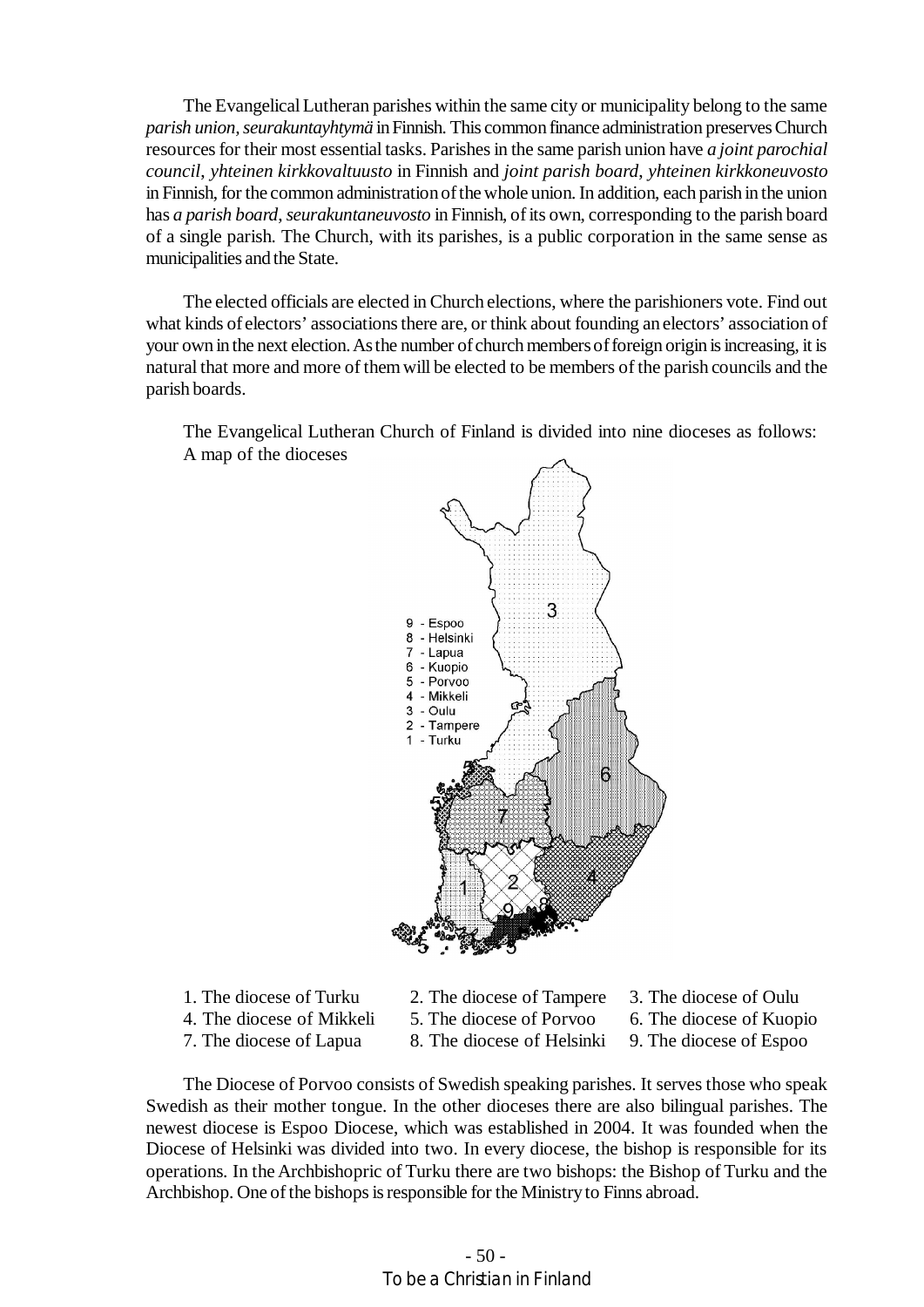The dioceses are divided administratively into *the Diocesan Chapter*, *tuomiokapituli* in Finnish, and *the Operational Department*, *toiminnallinen osasto* in Finnish. In addition to the Bishop, the Diocesan Chapter is composed of*the Cathedral Dean*, *tuomiorovasti* in Finnish, two *canons responsible for theology*, *pappisasessorit* in Finnish, *one canon responsible for legal matters*, *lakimiesasessori* in Finnish, *a notary*, *notaari* in Finnish, and *the Diocesan Dean*, *hiippakuntadekaani* in Finnish, who is head of the Operational Department, and one *lay member*, *maallikkojäsen* in Finnish. The Diocesan Chapter leads and supervises the work of the parishes and selects and appoints the assistant parish pastors. Under the Bishop's lead, visitations are arranged in the parishes about once every ten years. During visitations, the activities and finances of the parish are inspected. In connection with the visitation, the parishioners, too, may set forth their views concerning the activities of the parish in the presence of the Bishop.

*In the Operational Department*, there are diocesan secretaries (e.g. in the fields of education, diaconia, pastoral work, work among immigrants, and foreign missions, working under the leadership of the Diocesan Dean. It is their task to support, coordinate and provide space for parish work as well as to provide training for the parishes. Parishes may ask for their support whenever necessary.

Fourteen lay representatives and seven clergy representatives are elected to *the Diocesan Council*, *hiippakuntavaltuusto* in Finnish. The council is chaired by a layperson. The members of the Diocesan Chapter are entitled to be present and contribute to their meetings. The Diocesan Councils can make proposals to the General Synod.

The dioceses are divided into deaneries "rovastikunnat" in Finnish. The deaneries consist of parishes near each other. Within the deanery, the parishes organize joint activities when the need arises. A deanery is also an administrative area with *the Area Dean*, *lääninrovasti* in Finnish, charge of it.

*The General Synod*, *kirkolliskokous* in Finnish, uses the highest authority to make decisions in the Church. It deals with doctrine and Church work as well as with its legislation, administration, and finance. Its permanent members are the Bishops, the Chaplain General, 32 clergy representatives, and 64 elected lay representatives of the dioceses, representatives of the State, and a Sami representative elected by the Sami Parliament. The Archbishop acts as the chairman. Usually the General Synod assembles twice a year for one week each time.

The General Synod approves the new Bible translation, Christian doctrine, the Hymnal, the Church Handbook, and the mass compositions. It can make legislative proposals, such as changes to the Church Act. It approves the Church Order and the Order of Church Elections. The Synod also makes statements and proposals to the Council of State for questions concerning the Church's relationship with the State or with other denominations in Finland. Issues of importance concern: marriage and family, human rights, employment, social security, religious instruction, public education, and church taxation.

The General Synod decides on the Church's relationships with other churches and religious groups and with the federations of churches. It also decides upon the establishment of dioceses and on the altering of their boundaries. The Synod also establishes and repeals the posts of the archbishop, other bishops, and heads of Church Council Units and the elected members of the Church Council. It also confirms the budget proposal of the Central Church Fund and decides how much the parishes must pay to the fund annually.

*The Church Council*, *kirkkohallitus* in Finnish, is in charge of the general administration, finance, and activity of the Church. The members of the Church Council include the Archbishop as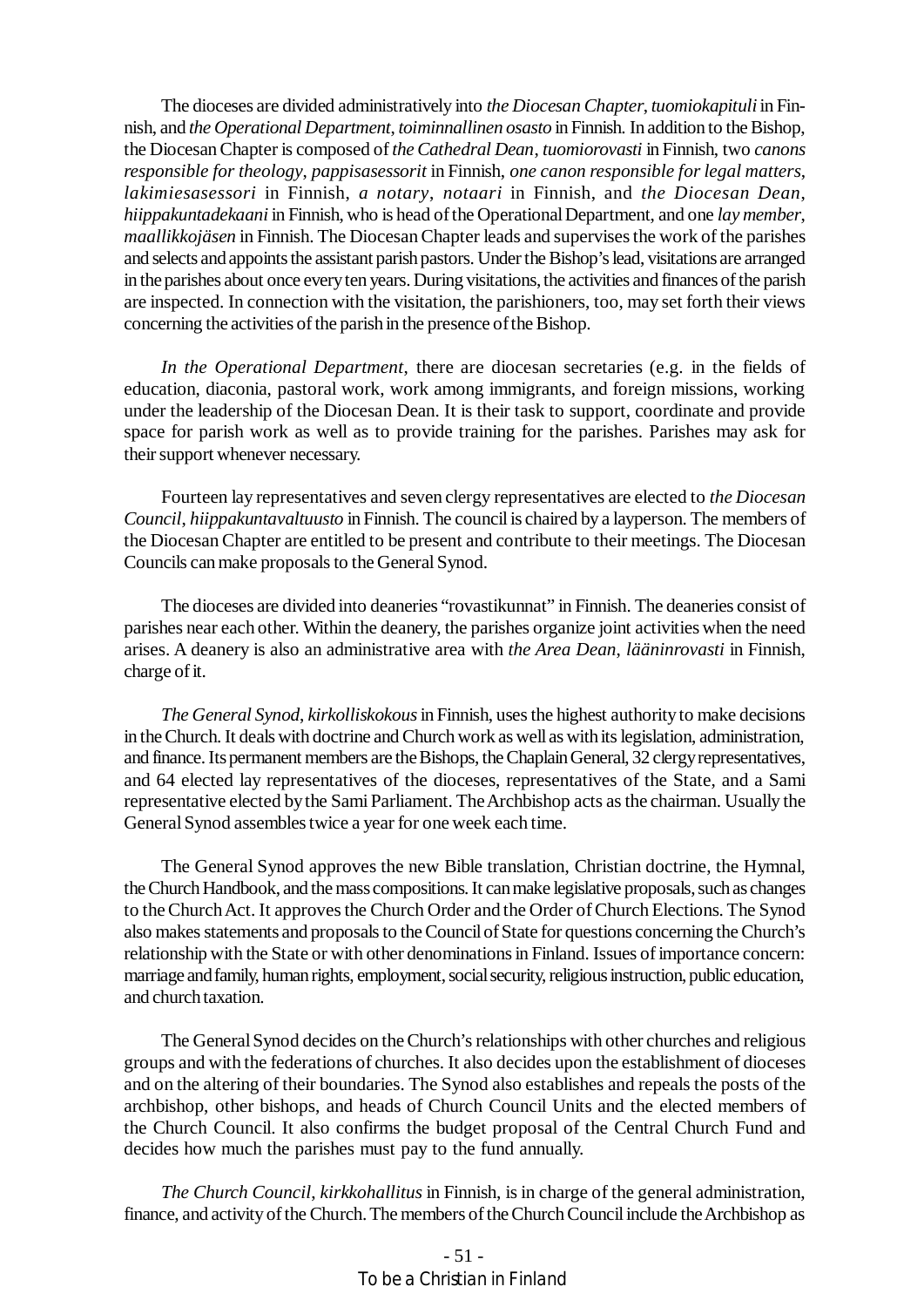the chairman, two Bishops whom the Bishops' Conference selects for four years two pastors, and eight lay people whom the Synod has chosen for the same period.

*The General Secretary*, *kansliapäällikkö* in Finnish, is in charge of the work of the about 200 staff of the Church Council office. *The Administration Department*, *hallinto-osasto* in Finnish, is responsible for the Church's common administration, drafting of laws, population registration, data administration, and the common office services of the Church Council. *The Personnel Department*, *henkilöstöosasto* in Finnish, deals with the drafting of regulations and personnel administration development for the Church. *The Finance Department*, *talousosasto* in Finnish, acts as the Central Church Fund. *The Department of Parish Services*, *toiminnallinen osasto* in Finnish, develops and supports the work of the parishes and the connections with society linked with the activities of the Church. The units of the department are: Diaconia and Society, Worship and Music, Education and Youth Work, Family Counseling, Hospital Chaplaincy, and the Institute for Advanced Training, Kirkon koulutuskeskus in Finnish. Most issues concerning immigrants belong to this department.

*The Church Department for International Relations*, *Kirkkohallituksen ulkoasiain osasto* in Finnish, manages relations with other churches and inter-church organizations, and it is responsible for the coordination of the Ministry to Finns Abroad and missionary work. *The Communication Center*, *Kirkon tiedotuskeskus* in Finnish, is responsible for the communication of the Church and serves the media. *The Church Research Institute*, *Kirkon tutkimuskeskus* in Finnish, carries on and finances theological and church sociological research that is essential for the Church and produces materials that are needed for Church decision-making.

*The Bishops' Conference*, *piispainkokous* in Finnish, addresses questions regarding faith and Church doctrine. It approves, among other things, Confirmation class textbooks. It also directs pastoral and other parish worker examinations, provides guidance for visitations and renders opinions on doctrinal matters for the General Synod.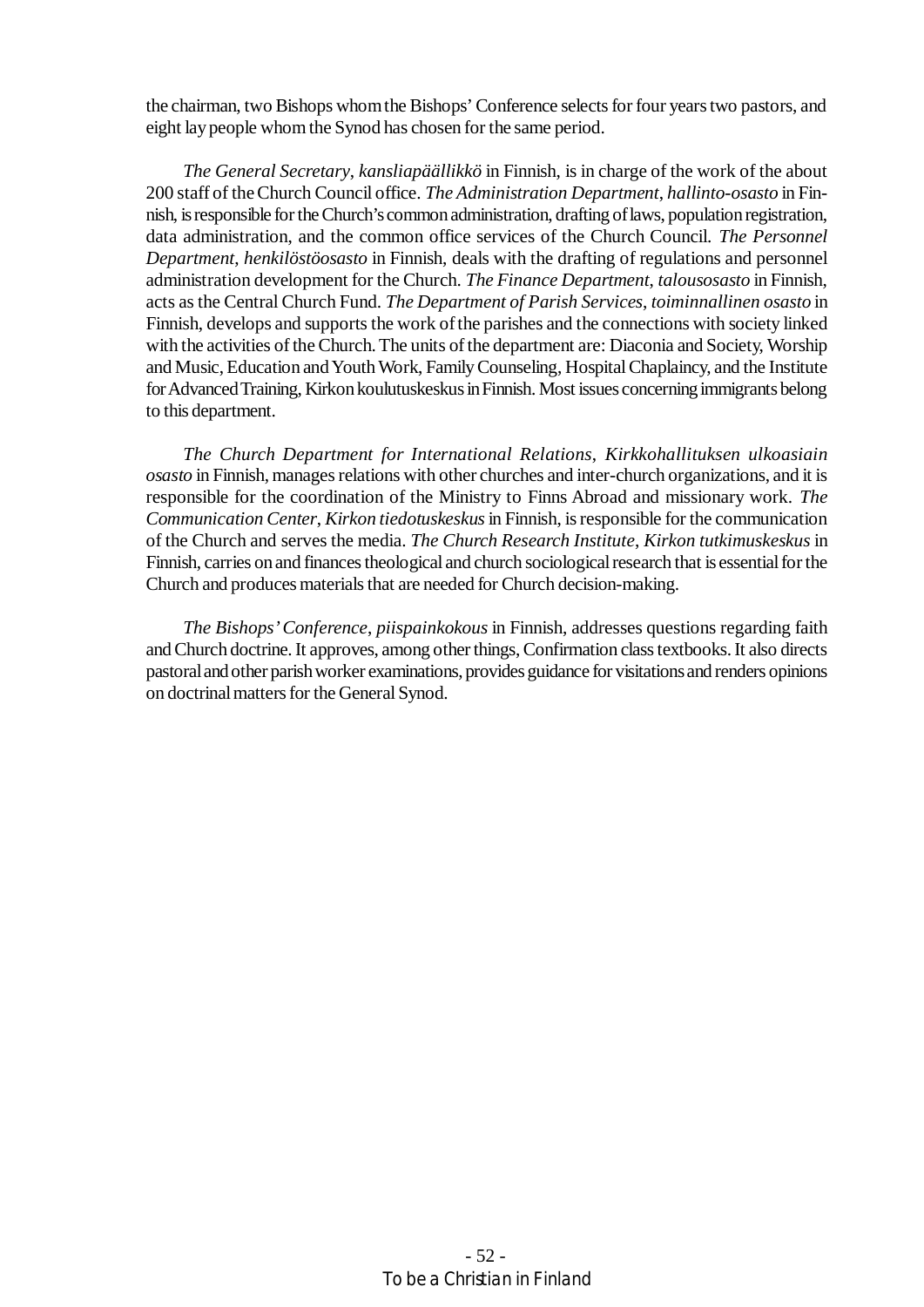# **III CHURCH ROOTS, SPLIT AND STRIVE FOR ECUMENICAL UNITY**

# **1. The common roots of Judaism, Christianity, and Islam**

All three religions, Judaism, Christianity, and Islam, are based upon monotheism. They are called *monotheistic religions* to distinguish them from*polytheistic religions*. There is one place on earth these religions meet one another; Jerusalem, in the Holy Land. For Jews, the holiest site in Jerusalem is*the Wailing* (*or Western*) *Wall*. Part of an original temple, this is an extremely important place at which Jews come to pray. There are two Islamic mosques in the vicinity of the Wall. For Christians, the city of Jerusalem is also a holy place for it was there where Jesus spent the last days of His life on earth.

All three religions believe that God created the world. Judaism and Christianity see God's creative work entirely good, but, according to Islam, God also created evil things. Each of these religions also shares the concept of creation and time: time has its beginning and its end. The three religions also hold that God wants to talk to the people He has created. Indeed, Judaism, Christianity, and Islam are *religions of revelation*. Christians have adopted the whole revelation to Jews. Muslims refer to both the Old and the New Testament, although they do not read them as such. However, they speak of the Bible as a Holy Book.

The roots of *Judaism* go far back to an era from which there is no written documentation. Some Israelis originate from Palestinian roots. Some have come to the country from Egypt in a manner described in the Old Testament. Following the period of forced immigration to Babylon (587–539 B.C.), Israelis have been called Jews. The Jewish Creed is, according to the Old Testament, belief in one God, the God of *Abraham, Isaac* and *Jacob*. He chose Israel as His own people to protect it. A condition was that the people would obay the law of the Ten Commandments given by God. The goal of the Zionist movement was realized in 1948 with the founding of the State of Israel. Jews and Arabs, the majority of whom are Islamic, have been engaging in disputes over the entire life of the state. The management of the state affairs is greatly impeded by the fact that the Jews are divided in several political factions.

One thing Judaism and *Christianity* have in common is that the Old Testament is a Holy Book. However, interpretations are different. Jews see that God's selection is targeted only to their own people. For the majority of Jews, Jesus has been a controversial figure not spoken of widely; for others He was a remarkable teacher or, in His days, a demagogue. For other Jews Jesus was the much-awaited Messiah. Christians believe the Messianic prophecies are aimed at redemption of all people in the world. The center of Christianity, Jesus Christ, was a Jew. Christianity was born, following Jesus' death and resurrection, as a Jewish sect, before it became a religion in its own right. Christianity was much influenced by its Jewish heritage. During the early stages of the Church the majority of Christians were Jews who believed in Jesus as the Messiah (Christ = Messiah). Fairly soon, the majority of Church members turned out to be from other nationalities. Today, for example, Israel has about 5,000 Messianic Jews, whereas in the rest of the world, they number about 80,000. Jews, believing in Christ as the Messiah, are called Messianic Jews. Today, they form only a small minority among Christians.

*Islam* was born from the revelations of the Prophet Muhammad (570–632 AD) – the name is sometimes written Mohammed  $-\text{in the } 7^{\text{th}}$  century. Islam has been influenced by both Judaism and Christianity. Soon after Muhammad's death, the revelations were collected in the*Quran* (*Koran*), which has 114 chapters. The Quran contains directions for spiritual life. It also advises on table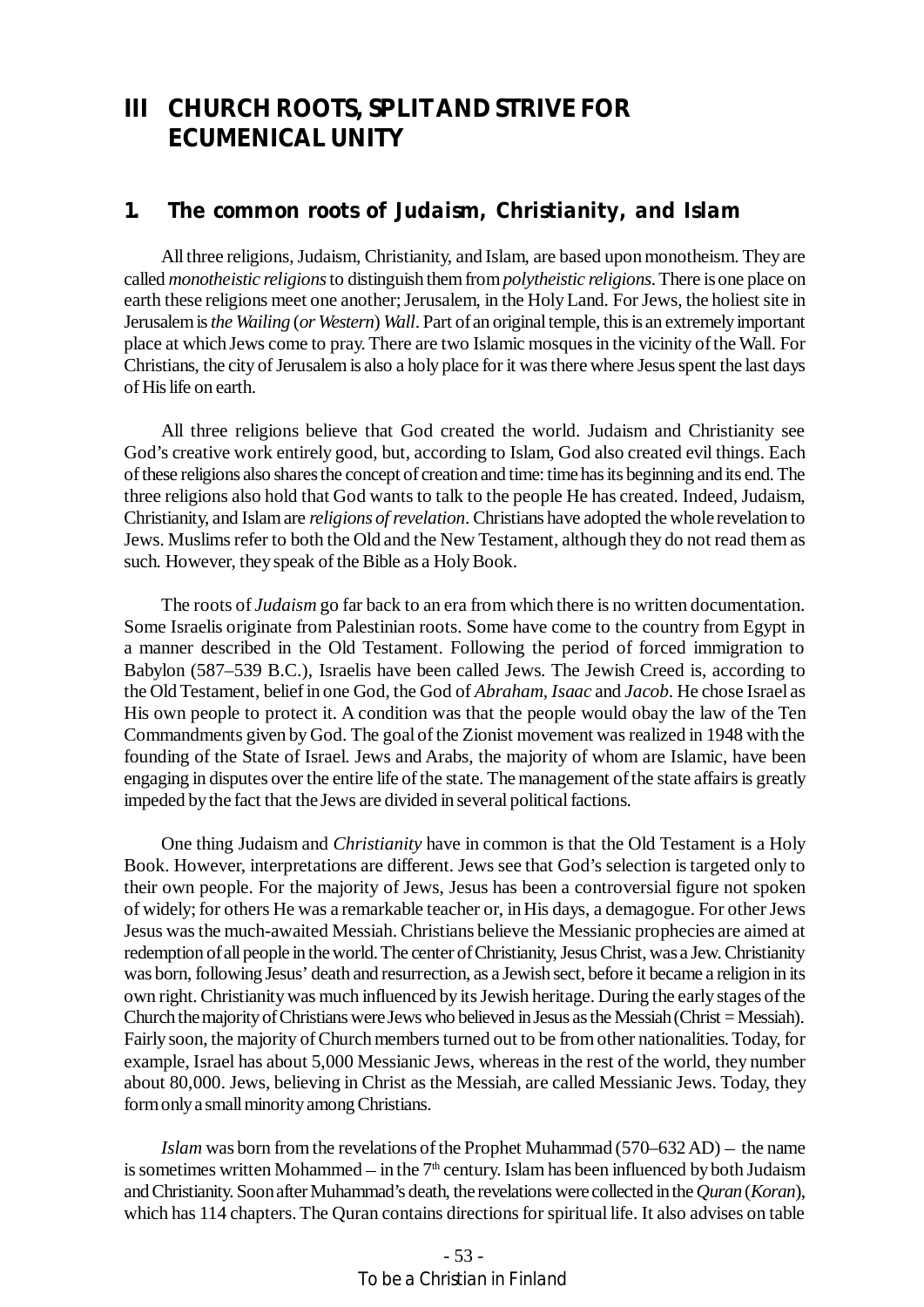manners, marriage, and human behavior. There are five religious duties that Muslims must observe: confessing to one God (Allah is one and Muhammad is his Messenger), five daily prayers, giving alms or charity, fasting, and a pilgrimage to Mecca once in a lifetime. Islamic thinking does not distinguish between religion and the rest of life. Therefore religion is seen both as a cultural and a political phenomenon. The societal model is *theocratic*. God is the highest authority in society. According to an early societal model of Islam, the position of Jews and Christians has also been defined in Islamic society.

The Quran refers to biblical stories, and speaks of God as the God of *Abraham, Ishmael, Isaac* and *Jacob*. Jesus, Mary's son, is regarded a prophet, but the last revelation is believed to have come through Muhammad. Muslims hold their religion as the most flawless, as it is the last one of the monotheistic religions. The greatest number of Muslims can be found in Arab countries in the Middle East, northern Africa and Asia. Where Muslims are in the majority, there is unrest because the objective is to form an Islamic state. Islamic influence is spreading into Western countries along with migration. Muslims often form close-knit communities when living in the middle of Western culture. In France, for example, there are many millions of Islamic inhabitants.

Judaism, Christianity and Islam are all divided by the question of how to consider Jesus of Nazareth. He was a Jewish man whom the Muslims see as a prophet, but, for the Christians, He is the Savior of the world.

# **2. Diagram of the split within the Church**



- 54 - To be a Christian in Finland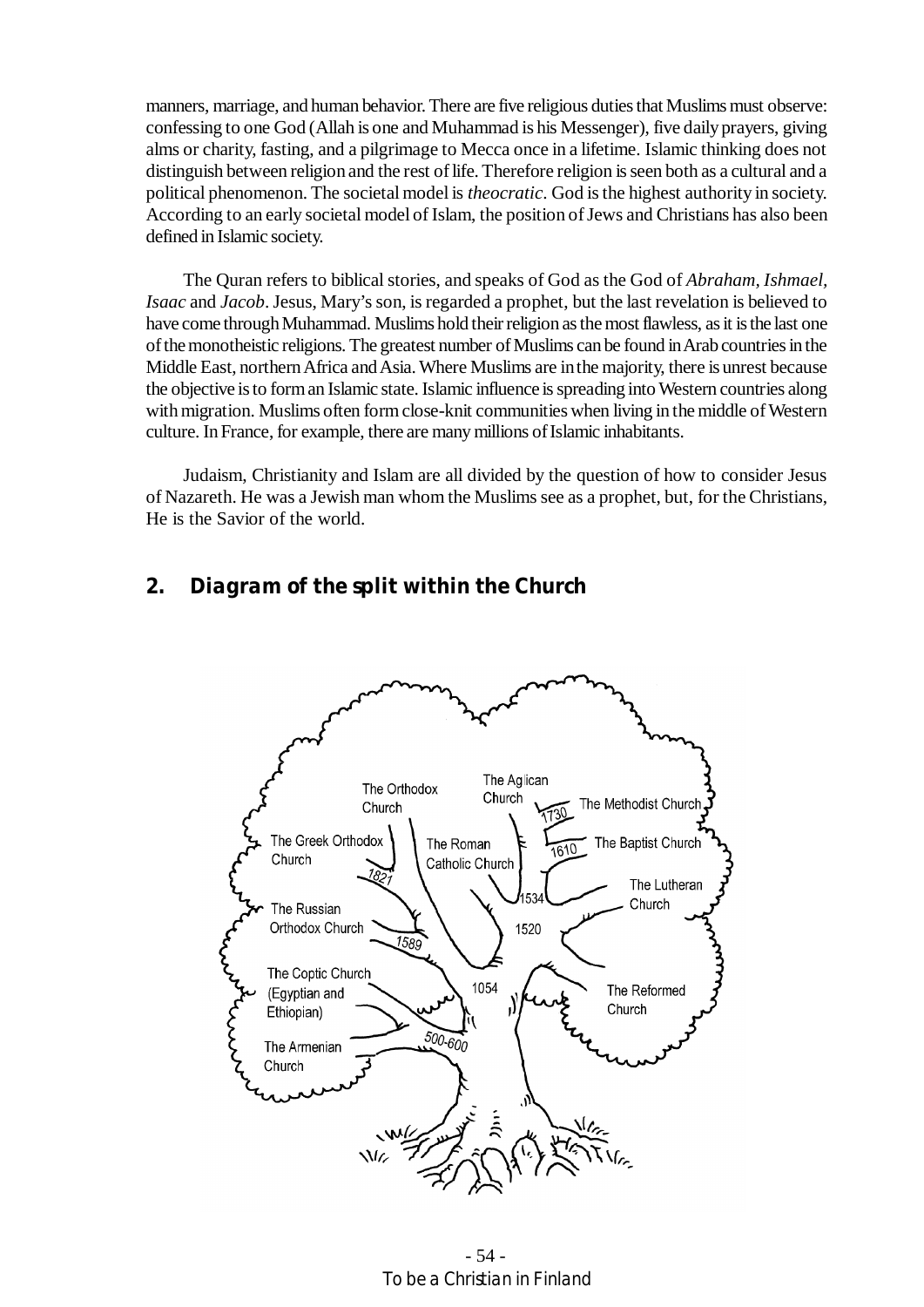### **3. Reasons behind the division of the Church**

The Early Church consisted of two types of congregations which differed considerably from each other: Judeo-Christian and Pagan-Christian. The Judeo-Christian congregations held to the regulations of the Old Testament even after Christ had been acknowledged to be the Messiah. The Pagan-Christians in turn, under Apostle Paul, declared that a new era in Christ had come whereby the regulations given in the law of the Old Testament lost their meaning. A compromise to make life together easier was reached at the Apostles' Conference, and observation of the Jewish Law was no longer required from the Pagan-Christians. At the same time, it was decided that all people should avoid flesh sacrificed to alien gods and flesh from which the blood had not yet been let (Acts 15:28–28).

The Greek language church of the East and the Latin language church of the West developed in different directions in their respective cultural spheres by creating their own theologies. The formal separation took place in 1054. Pope Leo IX and the Patriarch of Constantinople Michael Caerularius (Mikael Kerularios) excommunicated each other. The excommunication primarily concerned the Filioque Addition (Filioque Clause) to the Nicene-Constantinople Creed done in the West and the Papal Supremacy. In the Filioque Controversy, the different interpretation of the Doctrine of Trinity was at issue.

In the West, during the days of Augustine, people were already apt to think that the persons of the Trinity are equal. Therefore when the Creator sends the Holy Spirit, it is, at the same time, also the Spirit of Christ. This required the Western Church to add the word *filioque* to the Creed, meaning *'and from the Son'*. They wanted to teach that the Holy Spirit proceeds from the Father and from the Son. In the Eastern Church, it has been thought that the origin of everything is the being of the Father as the exclusive origin of the deity. Therefore the Holy Spirit can proceed from the Father alone, "from the Father through the Son, at the most", as it was decided in the Council of Florence in 1439.

The different Trinitarian reasoning of the Eastern and Western Churches did not prevent them from acting together up until 1054. On the other hand, the compromise negotiated later has not brought them into operational alliance. The biggest separating factor has been the status of the Pope. The Eastern Church does not recognize the papal status as a substitute for Christ, which the Western Church insists upon. Linguistic and cultural reasons led the development into different directions: The liturgy and theology of the Greek East and those of the Latin West developed in different directions.

Some churches date from this Common Era of Christianity, from the time before the breach between the Eastern and the Western churches. These are e.g. the Eastern Orthodox Churches or the Copts, the Ethiopian Orthodox Church and the Syrian Orthodox Church. The Eastern Orthodox Churches can partake in the activities of the World Council of Churches on the grounds that they approve of the Doctrine of Trinity and the belief in Christ's deity, even if they did not approve of the Doctrine of the Double Nature of Christ of the Council of Chalcedon (451 AD). According to the Doctrine of the Double Nature of Christ, Jesus was simultaneously both God and man.

From Christian groups prior to the Reformation, there are left *the Waldenses* (Peter or Pierre Valdés) who were the first signs of the Reformation in the 13<sup>th</sup> century, and the community of the Hussite *Bohemian* Brethren in the 15<sup>th</sup> century.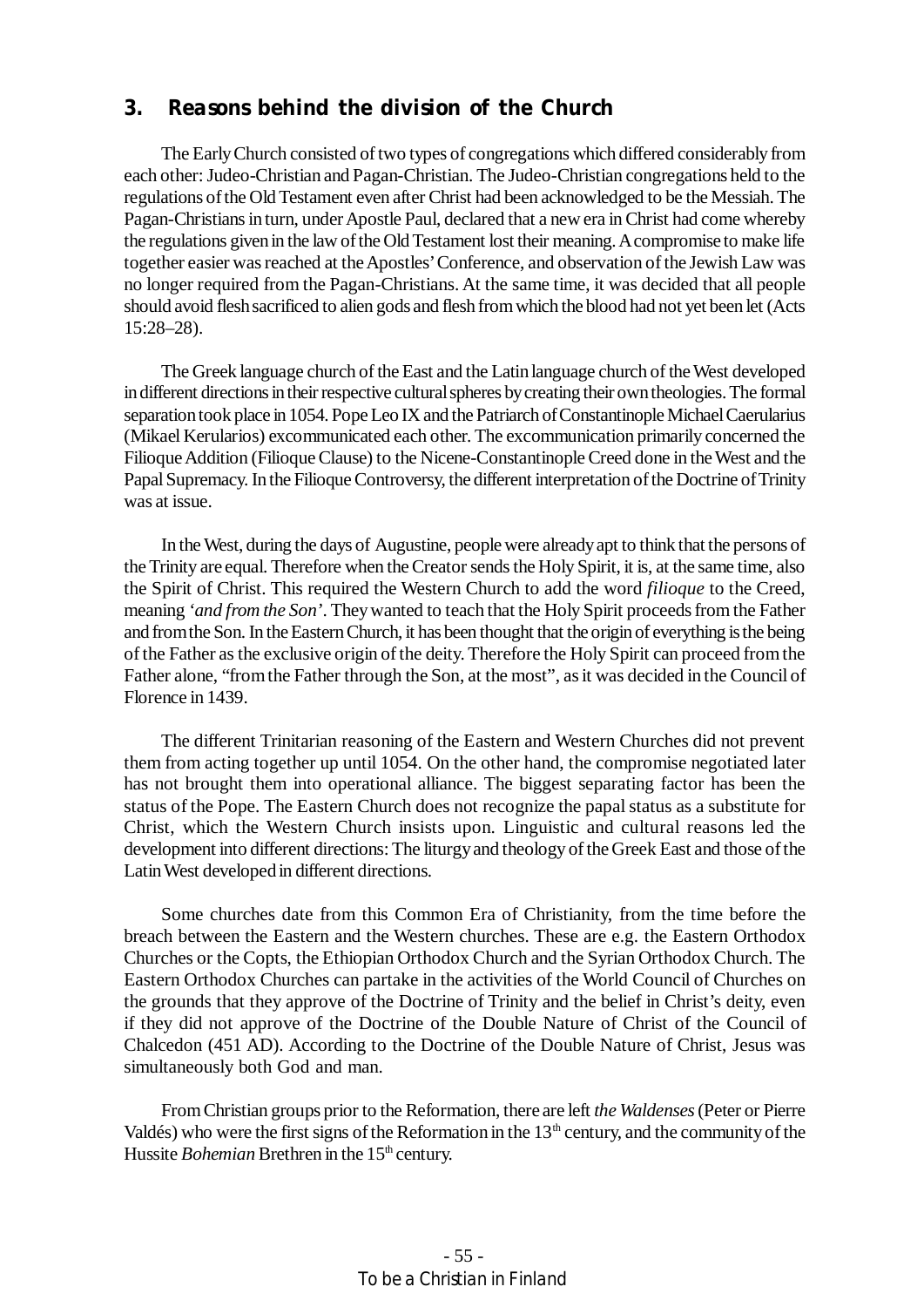In the era of Reformation, several new denominations saw daylight. These were influenced, in a decisive way, by *Martin Luther*'s (1483–1546) activity. His fight of faith to find the merciful God ultimately led to sharp criticism against the misuses of the Catholic Church's Doctrine of Earning. In his search, Luther arrived at the Principle of Justification by the Apostle Paul: man is saved by faith alone for Christ's sake, without the deeds of the law. This discovery was in direct opposition to the sale of indulgencies by the Catholic Church. The Roman Catholic Church traded in indulgencies to get enough financing for its construction needs. The misconception prevalent was that Salvation could be earned by purchasing indulgencies.

In Central Europe, the Reformation proceeded as an urban movement. Each independent township or principality underwent a religious and political transformation process. Many people were tempted to join the Reformation for political reasons. This enabled the separation from the Catholic Church and the recognition of the Papal Supremacy. The Reformation did therefore not proceed as a centralized movement. In Scandinavia, however, the Reformation was adopted under the guidance of the King, i.e. in a centralized manner. The history of the Reformation has traditionally been written as a "drawing of borders". The identity of a church has been built on how it differs from its predecessor. Therefore *the Methodists* tell how they differ from*the Anglicans*. *The Anglicans*, and *the Lutherans*, tell where they deviate from *the Roman Catholics*, and *the Calvinists* tell where they deviate from the Lutherans. During Reformation, churches were separated from each other by the fact how they understood Jesus' presence in the Holy Communion.

Since Reformation, the split between churches has continued. Generally, it follows the pattern of the drawing of the borders mentioned above. A church's own identity is defined by how it differs from the church it left. In recent decades, new Christian denominations have sprung up at an ever-increasing speed. Many of the new churches originate from *Pentecostal* thinking and stress the work of the Holy Spirit, miracles, and signs.

# **4. Ecumenia - building unity between churches**

The split in the churches has resulted in a reverse movement; a counterforce. *The Ecumenical movement* has, for over hundreds of years now, worked towards increasing the unity among Christians across church borders. The name of the movement goes as far back as the Church Father *Origen* (185-250); then the Greek word *oikumene* meant 'the whole world'. In a wider sense, ecumenia may also be understood as building of bridges between the people of the world. In everyday speech, it is understood as the attempts towards unity between Christians.

At the turn of the millennium, the number of member churches in *the World Council of Churches* (WCC) was over 340 covering about 100 different countries all over the world. The membership is comprised of the major Orthodox and Protestant churches, such *as the Reformed Church, the Anglicans, the Baptists* and *the Lutherans* and *the Methodists*. In 1948, the Church of Finland participated in founding, together with European and North-American churches, the World Council of Churches. Today, the majority of the Council members come from Africa, Asia, Latin America, the Middle East, and the Pacific. *The Pentecostal* movement, too, has grown a closer relationship to the World Council of Churches. *The Roman Catholic Church* regularly sends observers to Council meetings, although it is not a member.

The World Council of Churches invites other churches into visible unity in sharing the execution of Holy Communion, Missionary work and Evangelizing. The organization tries to identify and address new common challenges in diaconia. It takes a stand for peace and justice in the name of unity of the creation.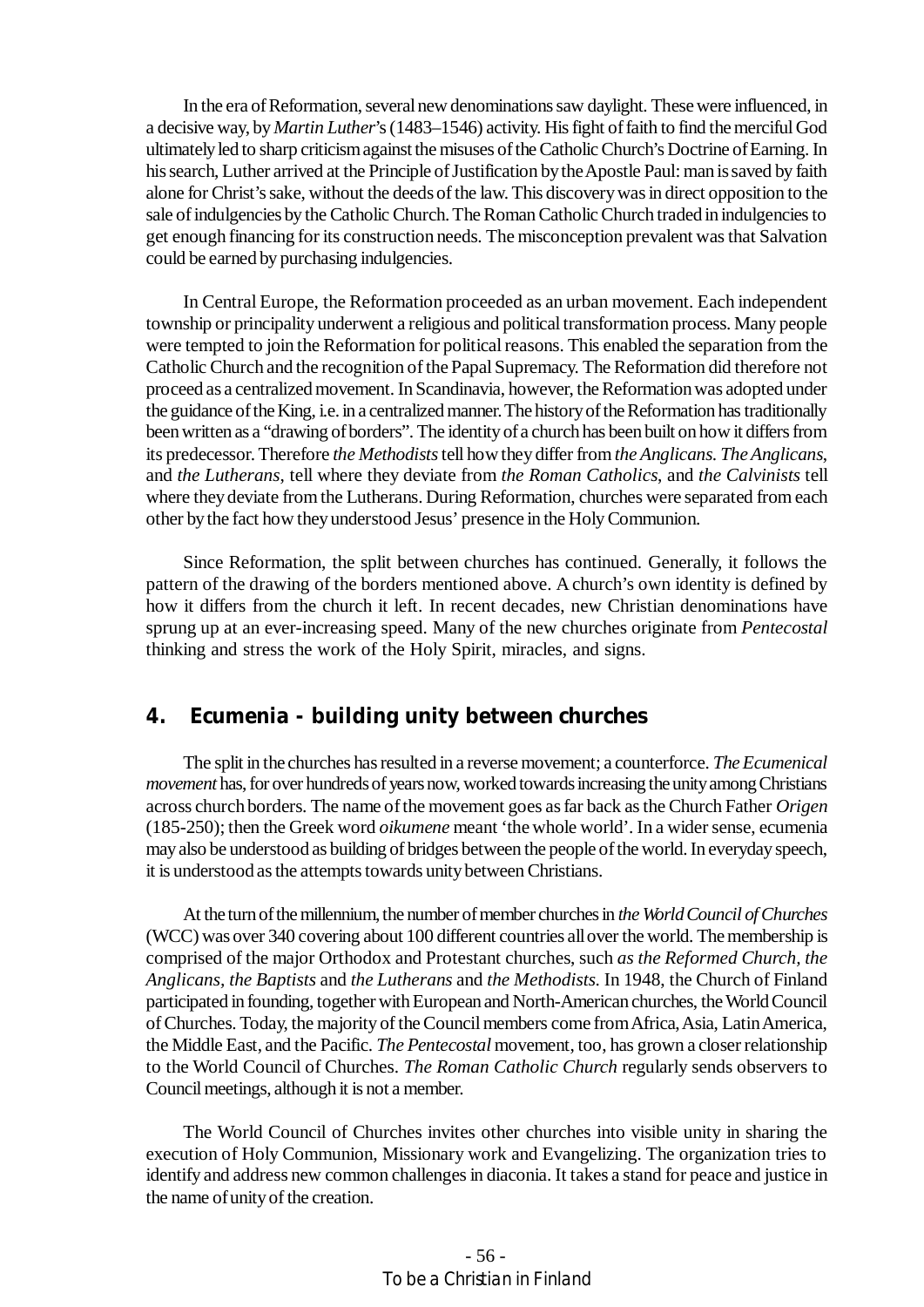The objective of the organization is to deepen the unity of churches so they would see in each other a genuine expression of "One, Catholic and Apostolic church". Confession of the Apostolic faith is the basis for doctrine. Sacramental unity is strived for as much as possible.

The Church of Finland was one of the parties to the establishment of the Lutheran World Federation (LWF) in 1947. At the turn of the millennium, it had 136 Lutheran churches in various parts of the world. Through the federation, the member churches together maintain the challenges in international diaconia. The Lutheran World Federation also provides its member churches an opportunity to share their experiences of the actual situation of proclamation, service, and advocacy. The organization is also a forum for its member churches to conduct timely discussions on theological, spiritual, and ethical matters and on questions concerning different religions.

Our Church is also an active member in the Finnish Ecumenical Council (FEC) that is a cooperative organ for the churches, Christian denominations and congregations in Finland. The Council organizes, for example, an annual Ecumenical Prayer Week where prayers are said for the unity of Christians. The tradition was started in France at the beginning of last century.

Since 1970, the Finnish Evangelical Lutheran Church has been conducting fruitful bilateral ecumenical talks with the Russian Orthodox Church. The negotiations have mainly been theological in nature. Likewise, there have been doctrinal discussions with the Finnish Orthodox Church. Characteristic of these talks has been that two churches, living in the same social context but in different traditions, have been able to view together their own conceptions, and those of the other party, on important theological and pastoral questions. Discussions like these increase the mutual understanding and tolerance of the churches.

Bilateral talks are also being held, on a regular basis, with the Free Church of Finland, Pentecostals, Baptists and Methodists. Communication, in its different forms, serves our common Christian values here in Finland. Such talks have aimed to eradicate misconceptions towards each other and to increase mutual tolerance and respect. At the same time, there has been a search for practical forms of cooperation and ongoing discussion regarding the relations between churches, and religious communities, and the State. In doctrinal matters, there has also been some progress, although so far no official agreements have been made.

A major milestone in ecumenical work was reached with the Anglican Church. In 1996, Lutheran Churches in the world endorsed the so-called Porvoo Declaration. The Porvoo Common Statement virtually creates between churches a full ecclesiastical unity. Accordingly, a minister of our church can therefore work as a minister in the Anglican Church on the condition that he or she passes the necessary examinations and is qualified. The same applies for Anglican ministers in Finland. The church community, which signed the Porvoo Declaration, is trying to develop such different forms of activity. To coordinate this, a Porvoo Contact Group was established and meets annually.

Another major ecumenical achievement was the Joint Declaration on the Doctrine of Justification (JDDJ) signed in 1998. This is a cooperation document between the Lutherans and the Roman Catholics where the churches annul past condemnations on teachings issued 500 years earlier. The document expresses mutual understanding reached on the doctrine of justification. So far no conclusions have been drawn from the document, but the understanding reached in doctrinal discussions has been significant. Finnish theologians have greatly influenced the formulation of the document. Our Church has been maintaining contacts with the Roman Catholic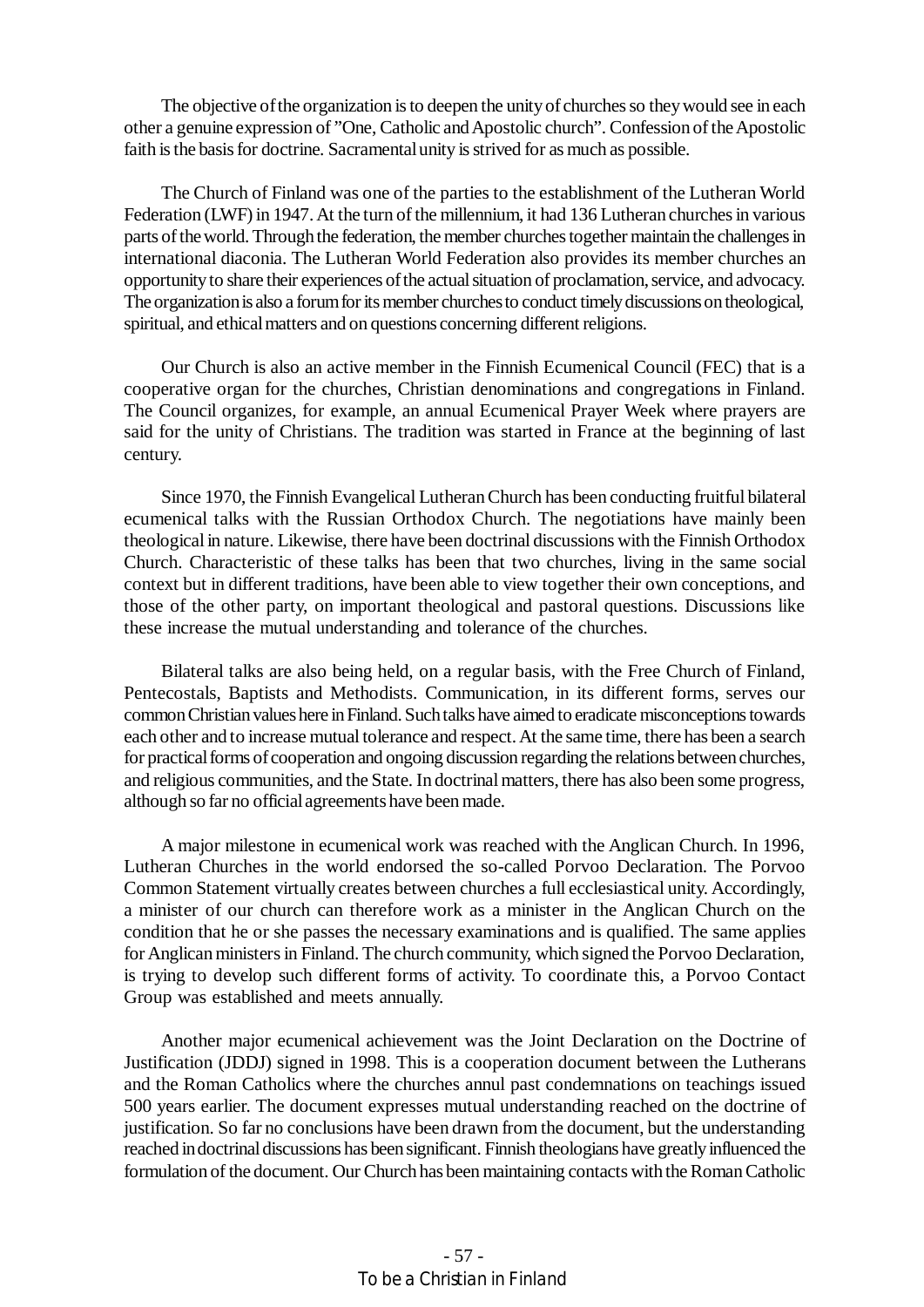Church e.g. through the Finnish Ecumenical Council, through the Lutheran World Federation and through the Vatican's Pontifical Council for Promoting Christian Unity. There have also been various theme seminars and visits by Finnish bishops to Vatican. The Pope has visited Finland once.

## **5. Christian symbols**

#### A O



Alpha and Omega are the first and last letters of the Greek alphabet. They stand for Jesus as the first and last one, in other words, eternal.

#### Alb

The white liturgical robe of a person dressed for baptism or confirmation is called an alb. The white robe illustrates the purity of Christ in which the baptized person is dressed. The Church Service is conducted wearing an alb.

Anchor

An anchor is a symbol of the hope for everlasting life.







#### IHS

These are the three initials of Jesus' Greek name, and they can also be superimposed (written one within each other). IHS is also an acronym in Latin *for "Iesus Hominum Salvator"*, meaning Jesus the Savior of People.

# INRI

#### INRI

These letters form an acronym in Latin for the words written at the top of Jesus' cross, "*Iesus Nazarenus Rex Iudaeorum"*, Jesus of Nazareth, King of the Jews.

#### Fish

During the persecution of the early Christians, the fish became a secret symbol by which the Christians recognized each other. The Greek word for 'fish' is *ichthus*. The letters form an acronym in Greek for "Jesus of Nazareth, Son of God, Savior".





Lamb

A lamb depicts Christ, who was offered for our sins. Jesus is the Lamb of God, who takes away the sin of the world (John 1:29). In the early history of Israel, a lamb was offered in the temple as an atoning sacrifice for the sins of the people.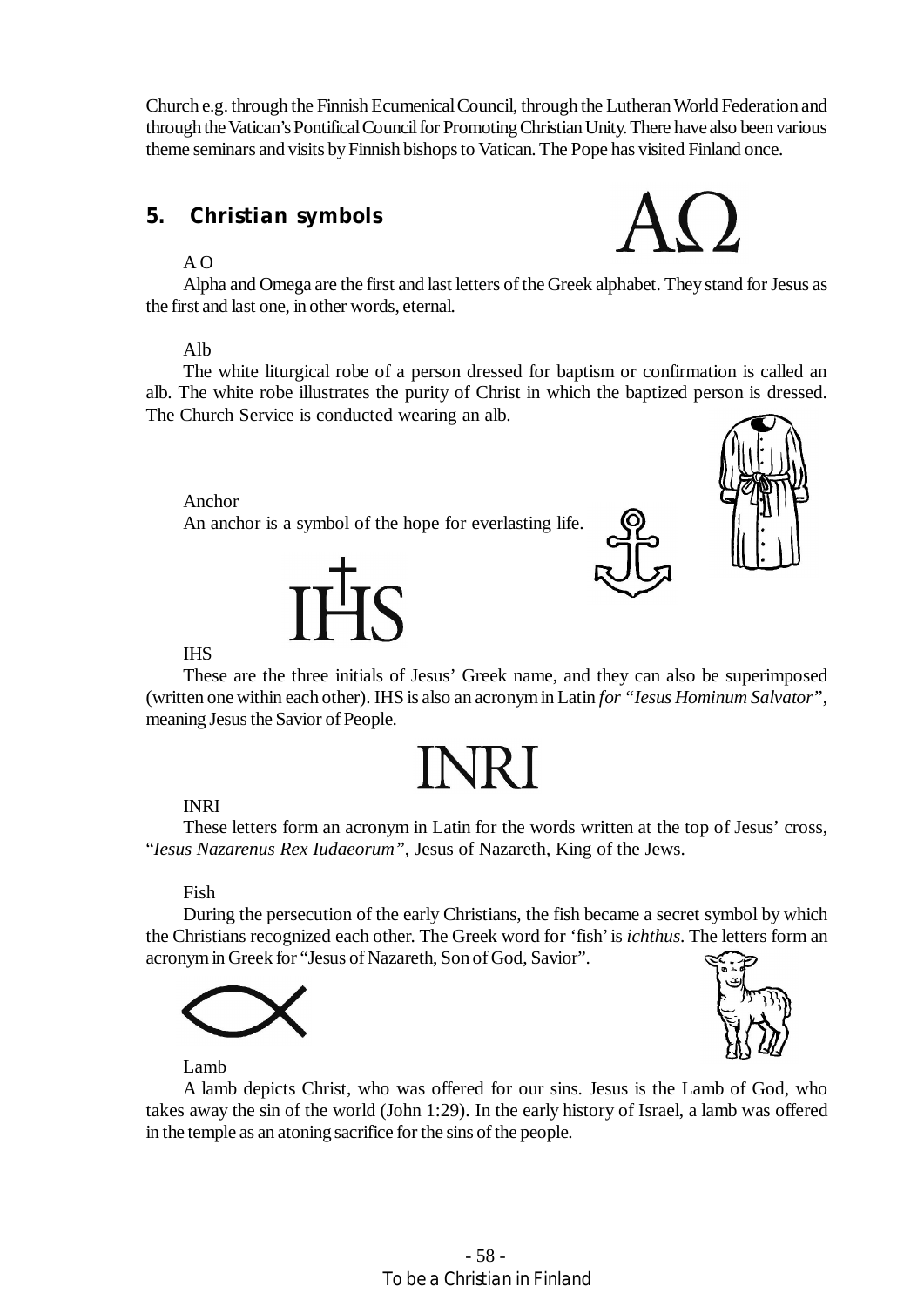#### **Triangle**

An equilateral triangle is used as a symbol of the Triune God. God is one divine being but he acts through three persons: Father, Son, and the Holy Spirit. The figure of an eye within the triangle symbolizes the all-seeing God.

#### Crown

The crown represents reaching ones final destination, heaven. In addition to a crown, also the laurel wreath can also be used. Originally, it was a sign of victory at the Greek Olympics.



Candle

The candle stands for Christ as the light of the world. The number of candles on the altar varies according to the church year.



#### Dove

It is written in the Bible that at Jesus' baptism, the Holy Spirit descended upon him in the form of a dove. The Holy Spirit is therefore depicted as a dove.



Ship

A ship portrays the church on its way through the storms of world history towards the eternal harbor.

#### Crown of Thorns

The crown of thorns describes suffering. Before his Crucifixion, Christ was mocked, and a crown of thorns was put upon his head.



Shepherd's staff

A shepherd's staff refers to Jesus, who is the Good Shepherd. A bishop's staff symbolizes how Jesus tends his flock.

#### Cross

The cross is the most important symbol of the Christian faith. Originally, it was an instrument of execution used by the Romans to cause a slow, painful, and shameful death. The cross became a Christian symbol, because Jesus suffered death on a cross. A *crucifix* depicts Jesus on a cross. It especially tells of his sufferings. An empty cross stands for resurrection.

Stole

During ordination, the pastor is given a stole, a long scarf which symbolizes the yoke of Christ. The stole is part of a pastor's liturgical clothing, the color of which changes according to the season of the church year.

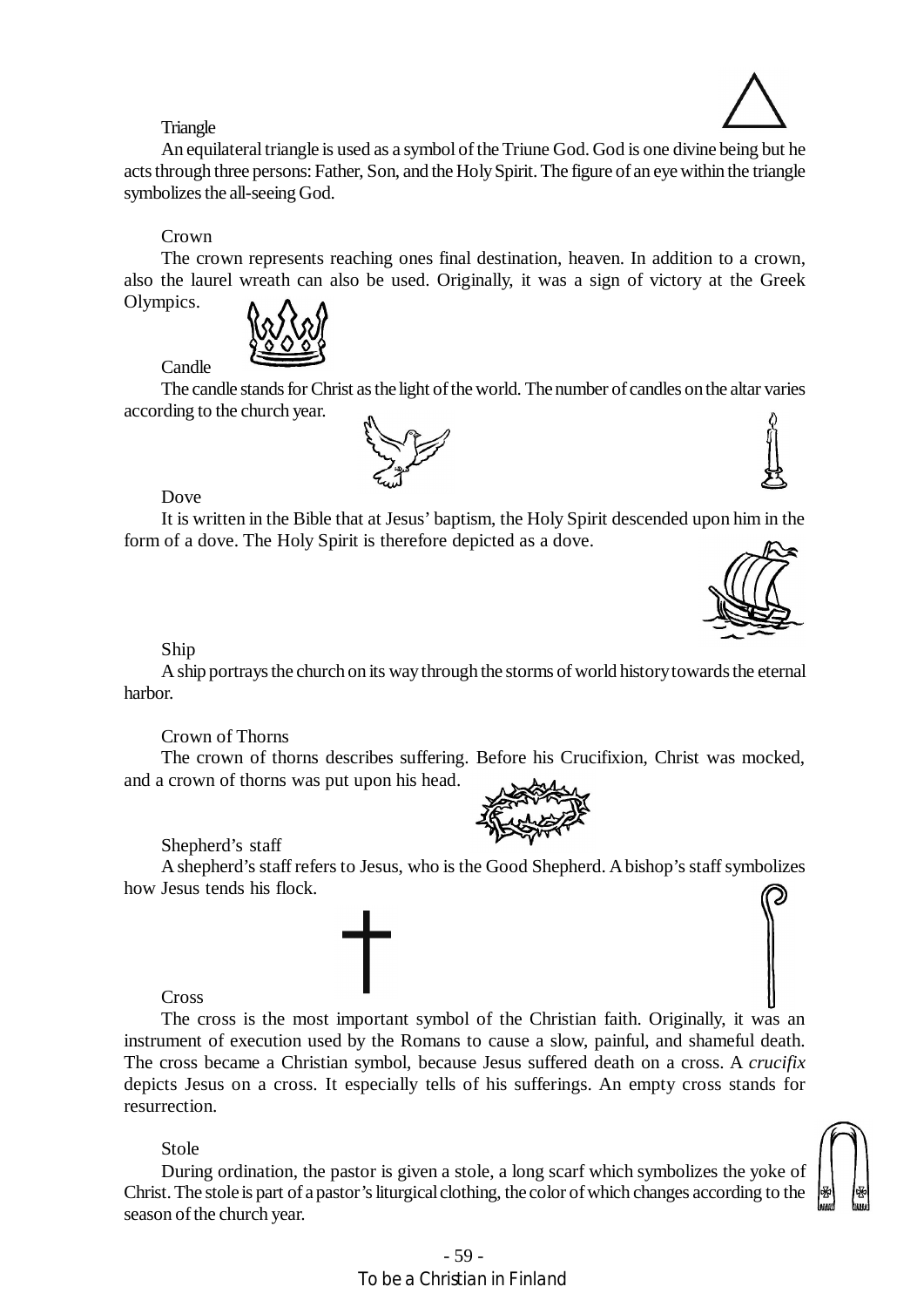XP

The letters X and P superimposed (written one within each other, the Chi-Rho) are the first two letters of the Greek word for Christ. The abbreviation is also called the Christ monogram.



APPENDIX **Abbreviations** 

LBOW = Lutheran Book of Worship.

*Prepared by the churches participating in the Inter-Lutheran Commission on Worship.* Lutheran Church in America The American Lutheran Church. The Evangelical Lutheran Church of Canada. The Lutheran Church–Missouri Synod.

*Published by* Augsburg Publishing House, Minneapolis *and* Board of Publication, Lutheran Church in America, Philadelphia. 1999*.*

*VK* = Suomen evankelis-luterilaisen kirkon virsikirja. Hyväksytty kirkolliskokouksen ylimääräisessä istunnossa 13. helmikuuta 1986. ('The Hymnal of the Evangelical Lutheran Church of Finland. Approved in the extraordinary session of the General Synod on 13 February 1986.`)

Bible Version Scripture quoted is from the New Revised Standard Version of the Bible.

**Catechism** Catechism. Christian Doctrine of the Evangelical Lutheran Church of Finland. Approved in the General Synod. 1999.

Translation of Finnish Hymns

*Jeesus armon soi* VK 265; translation by Ernest Edwin Ryden and Toivo Harjunpää

*1. Jesus, God's own Son Hath our victory won. He, the Way, the Truth, the Life the Light from Heaven, is our Righteousness, Fount of Blessedness. He, the gracious gift divine that God hath given now shines upon our darkened sky, the promised Daystar from on high; saves from sin's dread stain, makes us whole again, brings us to eternal joys with Him to reign.*